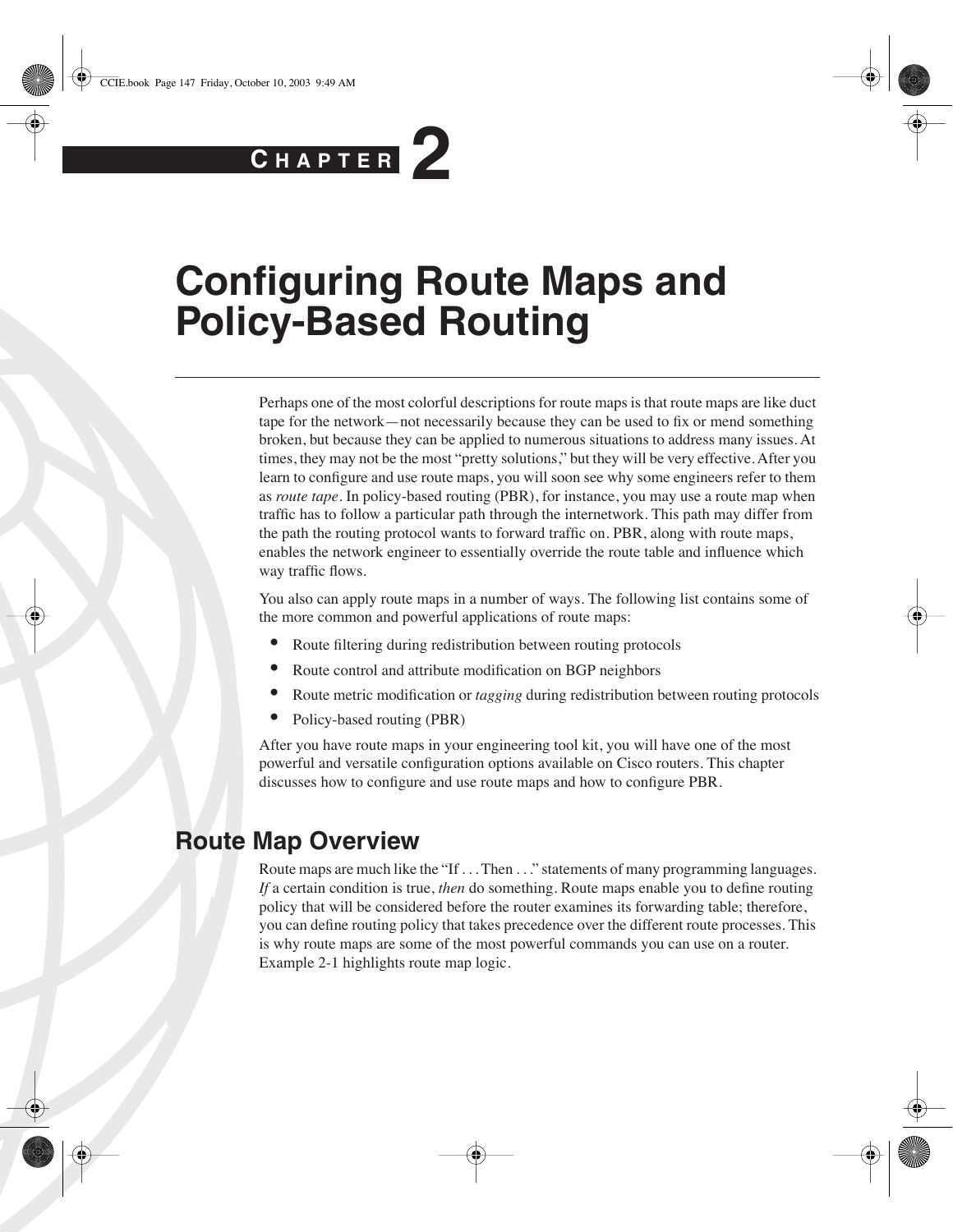#### **Example 2-1** *Route Map Logic*

```
route-map route_map_name permit 10
 match criteria_1
set perform_action_1
route-map route-map_name permit 20
 match criteria_2
set perform_action_2
set perform_action_3
route-map route-map_name permit 30
match criteria_3 criteria_4 criteria_5
set perform_action_2
set perform_action_4
set perform_action_5
route-map route-map_name deny 65536 ←implicit deny at the end
 match everything
```
In a nutshell, route maps work in the following manner:

- **1** Essentially, a process—whether it is a redistribution process, policy routing, or some other process such as Network Address Translation (NAT)—calls a route map by a text-based name.
- **2** The route map, in turn, has conditions or **match** statements, which are usually, but not always, an access list or extended access list. Border Gateway Protocol (BGP), for instance, can match on an autonomous system number (ASN) or different attributes. The **match** statement(s) can be followed by **set** statements.

If the **match** statement returns a true result, the set statement(s) are executed.

Example 2-2 shows how a route map functions during redistribution.

**Example 2-2** *Route Map Function During Redistribution* 

```
router ospf 2001
 redistribute eigrp 65001 subnets route-map route_map_name ←Call the route-map 
                                           ←and send EIGRP routes for comparison
!
route-map route_map_name permit 10 ←Route-map with the lowest sequence number
                                    gets executed first
 match ip address access_list ←Call access-list, the IF of the route-map
 set condition ←If access-list is true, THEN do something
!
route-map route_map_name permit 20 ←Next highest sequence number
                                    gets executed
 match ip address access_list ←Call access-list, the IF of the route-map
 set condition ←If access-list is true, THEN do something
!
route-map route_map_name deny 65536 ←Implicit deny at the end all route-maps
 match ip address all_routes This will not show up in the config
```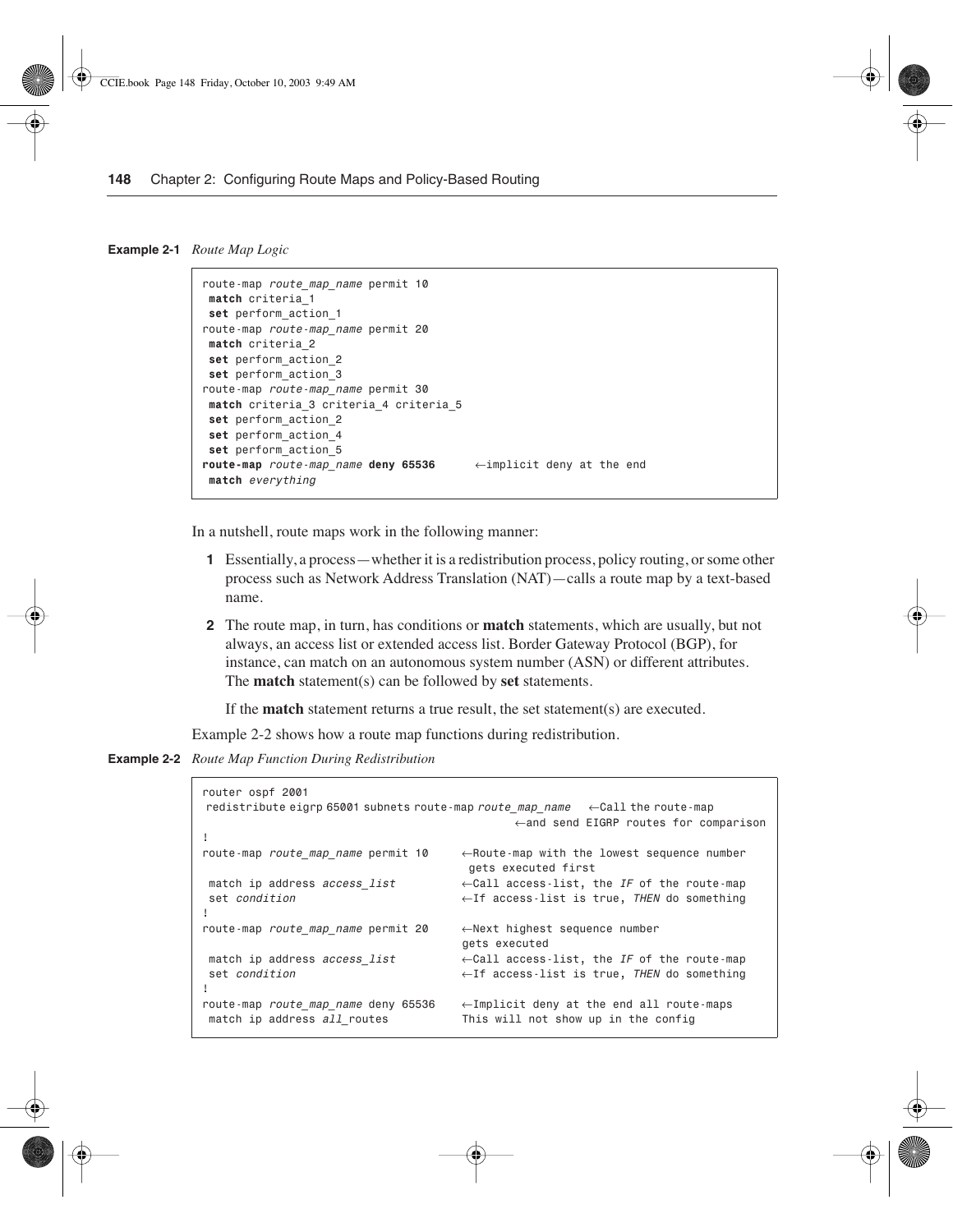The next example is the syntax of an actual route map. Example 2-3 demonstrates how a route map can be applied during redistribution.

**Example 2-3** *Route Map Application During Redistribution* 

```
router ospf 65
 log-adjacency-changes
 log-adjacency-changes
 redistribute eigrp 65001 subnets route-map set_tag ←Call the route-map "set_tag"
 network 10.10.3.0 0.0.0.255 area 0
 default-metric 10
!
access-list 10 permit 172.16.32.0 0.0.0.255 ←Match the 172.16.32.0/24 subnet
access-list 11 permit 172.16.1.0 0.0.0.255 ← Match the 172.16.1.0/24 subnet
!
route-map set_tag permit 100 ←Route-map "set_tag"
match ip address 10 ←Call access-list 10, if this is true then…
set tag 10 ←If access-list is true set the tag of 10
!
route-map set_tag permit 200 ←If no match above, try and match the following: 
match ip address 11 ←access list 11
set metric-type type-1 ←If the ACL is true, set the OSPF metric type to 1
set tag 11 ← and set a tag of 11
!
route-map set_tag permit 300
  set tag 300 ←All other routes get a tag of 300
!
```
In the preceding example, a route map is used to control and tag the routes from Enhanced Interior Gateway Routing Protocol (EIGRP) when they are redistributed into Open Shortest Path First (OSPF). During the OSPF redistribution process, a route map titled set tag is called. The route map consists of three parts. The first part calls access control list (ACL) 10, which will permit the network 172.16.32.x and set a tag of 10. The second part calls ACL 11, which in turn matches IP address 172.16.1.x. If a match occurs, the metric will be set such that when the route is redistributed, it becomes an OSPF type 1 route; finally, the tag will be set to 11. The last part of the route map doesn't call an ACL, so all routes are matched, and the set condition is applied. In this example, the router is setting the tag to 300. You can set tags in this manner to help document the network, or you can use the tags to identify routes that you may want to filter or perform some other action on.

Route maps have the following common characteristics:

- Route maps are executed in the order of the lowest sequence number to the highest. You can edit or modify maps by using the sequence number.
- If a match is found within a route map instance, execution of further route map instances stops.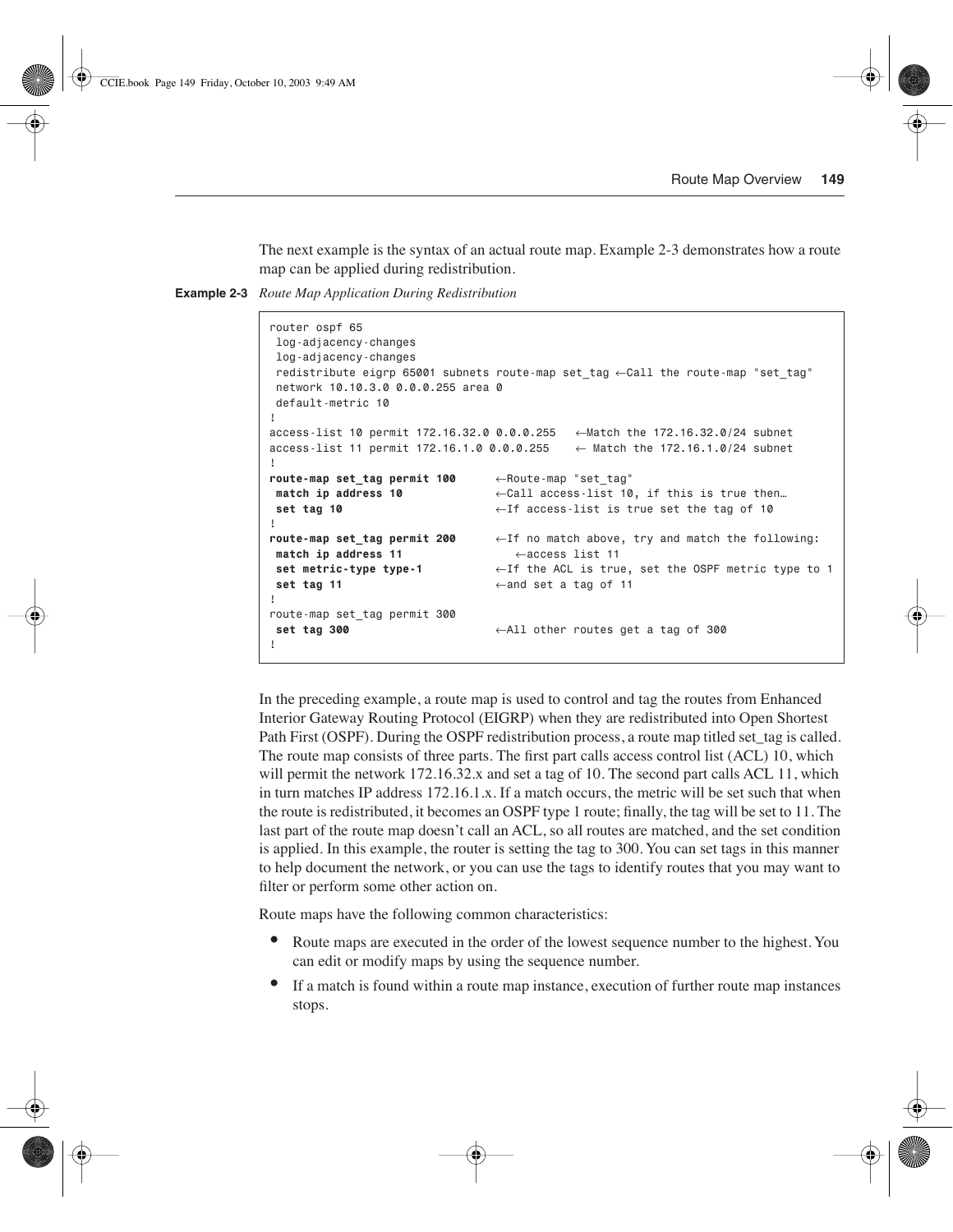- You can use route maps to permit or deny the information found true by the **match** statements.
- If multiple **match** statements are called within a single route map instance, all **match** statements must match for the route map instance to yield a true result.
- If route maps are applied in a policy-routing environment, packets that do not meet the match criteria are then forwarded according to the route table.
- If there is no **match** statement in the route map instance, all routes and packets are matched. The **set** statement will apply to all routes or packets.
- If there is not a corresponding ACL to the **match** statement in the route map instance, all routes are matched. The **set** statement, in turn, applies to all routes.
- As with ACLs, an implicit **deny** is included at the end of the route map policy.
- You can use route maps to create policies based on the following:
	- IP address
	- End-system ID
	- Application
	- Protocol
	- Packet size

## **Configuring Route Maps**

The route map syntax is composed of roughly three separate Cisco commands, depending on what the route map is accomplishing and what type of process is calling it. This discussion covers the following commands in detail as route maps are configured throughout this chapter:

- **route-map** commands
- **match** commands
- **set** commands

When configuring route maps, you can follow a basic five-step configuration process. Depending on the route map application, additional configuration may be needed, such as with BGP communities or PBR.

- **Step 1** (Optional) Configure any ACLs, AS PATH list, or any other match criteria that the route map may be using on the **match** commands. This should be done first, so you do not call an empty ACL or AS-PATH list.
- **Step 2** Configure the route map instance. This is accomplished with the **route-map**  *name* **permit** | **deny** *sequence\_number* command. Be sure to leave room in between the sequence numbers for future updates or modifications. The route map instance with the lowest sequence number is executed first.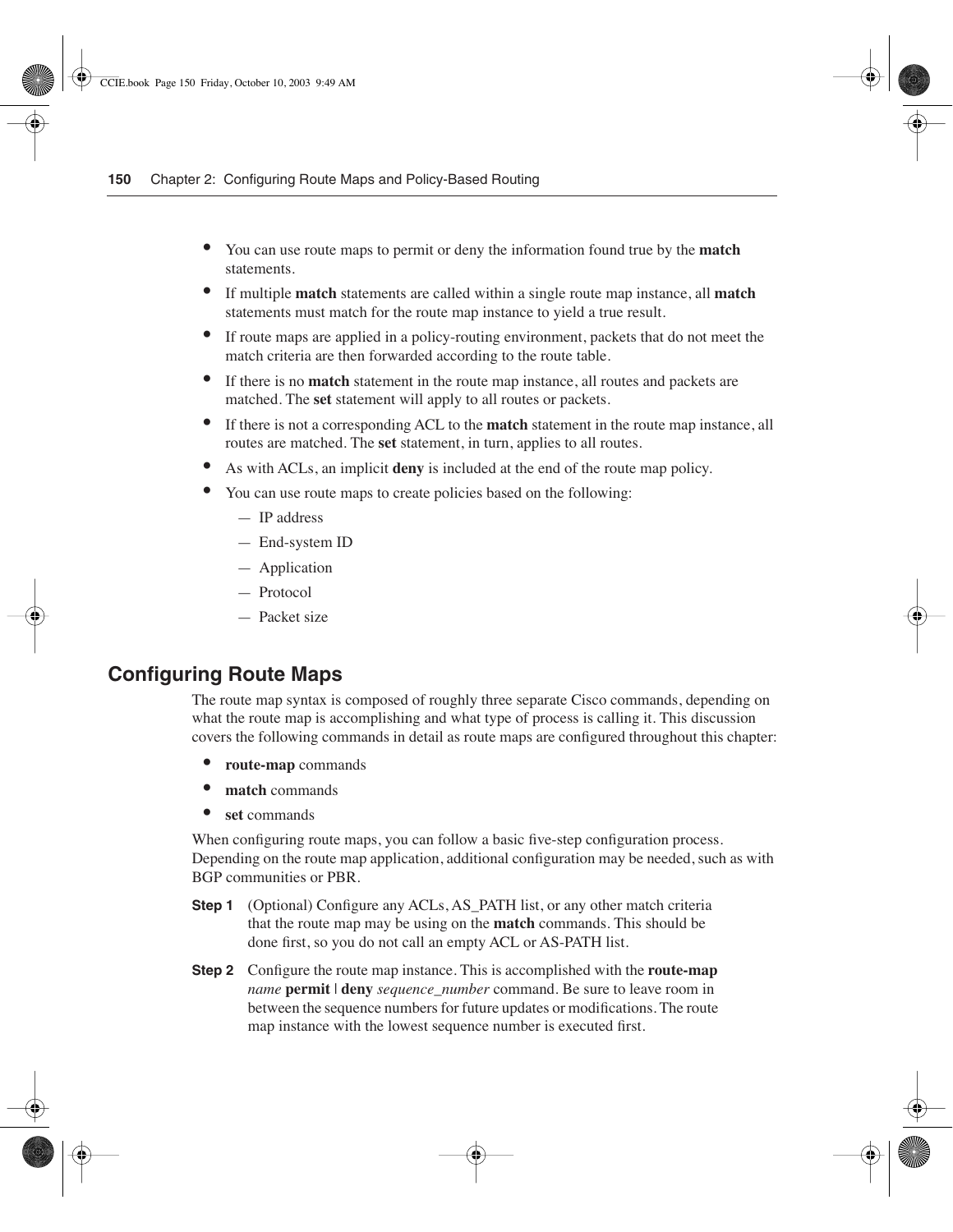- **Step 3** Define the match criteria and configure the **match** statements that will be used in this single route map instance. You do this with the route map configuration **match** command. In the absence of any **match** commands, all packets or routes are matched.
- **Step 4** (Optional) Define the set criteria and configure the **set** statements that will be used in this single route map instance. You can do so with the route map configuration **set** command.
- **Step 5** (Optional) Configure any ACLs, AS\_PATH list, or any other match criteria that the route map may be using on the **match** commands.
- **Step 6** Apply the route map. Once again, depending on the route map application, it can be applied in many ways. Some of the more common applications include route redistribution, PBR, and BGP.

With this configuration process in mind, we will discuss in more detail the three primary commands used to configure route maps.

#### **route-map** Commands

The complete syntax for the **route-map** command is as follows:

*route-map route\_map\_name [permit\_***|***\_deny][sequence\_number\_1-65535]* 

The *route\_map\_name*, also called the *map tag*, is the text-based name of the route map. The name is unique and logically groups and defines the entire route map policy. This is the name that you use to call the route map during redistribution and other processes.

The **permit** and **deny** keywords are optional; the default keyword is **permit**. If the route map is called from a redistribution process, the keyword is set to **permit**, and the match criteria are met for the route map, the route(s) are redistributed. If the keyword were set to **deny**, in the same scenario the route(s) would be denied.

If the route map is called from a policy-routing statement, the match criteria are met for the route map, and the keyword is set to **permit**, the packet would be policy routed. Once again, **permit** is the default keyword. If the **deny** keyword is used, the packet is forwarded according to the normal route process.

The *sequence-number* indicates in what order the route map statements will be executed. When a route map is called, the route map with the lowest sequence number is executed first. If a match is not found in the route map with the lowest sequence number, the route map with the next highest sequence number is executed. This process repeats itself until a match is found or no more route map statements exist. If a match is found, execution for that individual packet or route stops, and the next packet or route begins the process again starting with the **route-map** statement with the lowest sequence number. The default sequence number is 10.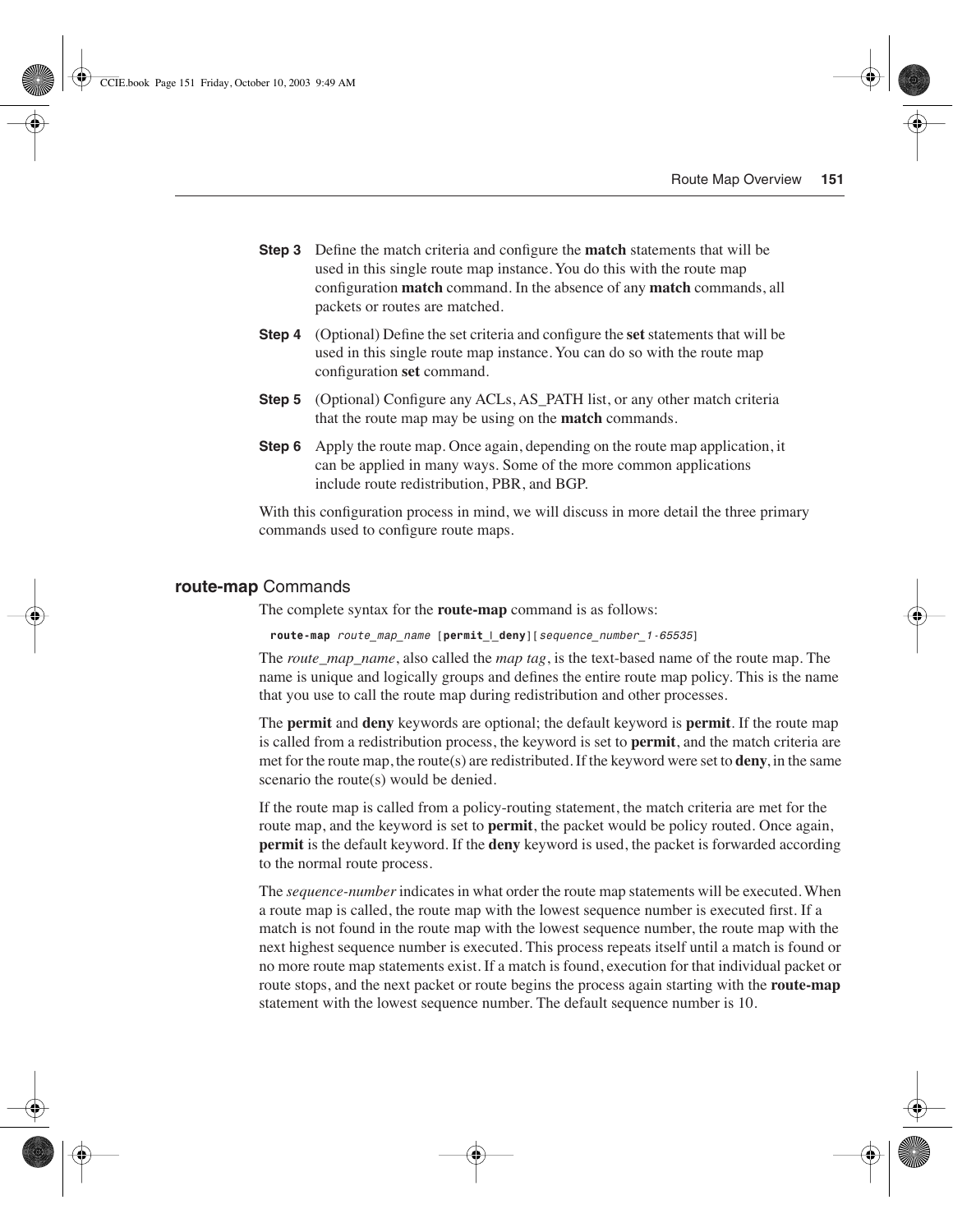**NOTE** When creating route maps, leave room in between sequence numbers for future editing. Begin your first route map with a sequence of 10 or 100, depending on how big you expect the route map to be. By using increments of 10 or 100, you leave room for 65 to 650 route map instances. Starting at a higher sequence number and leaving space in between your sequence numbers will make editing your route maps easier. The maximum route map instance is 65,535.

#### **match** Commands

The **match** commands enable you to define the criteria of the route map. For instance, you can use the **match** command to call an ACL to compare routes against. The **match** statement could also match a route tag, a route type, or the length of a packet. BGP offers many exclusive **match**  statements that are discussed in Chapters 4 and 5. Table 2-1 lists the **match** parameters available in Cisco IOS Software Release 12.2.

| Command      | <b>What It Matches</b>                        |
|--------------|-----------------------------------------------|
| as-path      | <b>BGP AS PATH list</b>                       |
| clns         | CLNS* information                             |
| community    | BGP community list                            |
| extcommunity | BGP/VPN <sup>**</sup> extended community list |
| interface    | First-hop interface of a route                |
| ip           | IP-specific information                       |
| length       | Packet length                                 |
| metric       | Route metric                                  |
| route-type   | Route type                                    |
| tag          | Route tag                                     |

| Table 2-1 |  | match Commands in Cisco IOS Software 12.2 |  |  |  |  |  |
|-----------|--|-------------------------------------------|--|--|--|--|--|
|-----------|--|-------------------------------------------|--|--|--|--|--|

\* CLNS = Connectionless Network Service

\*\* VPN = virtual private network

The **match ip address** command is by far the most commonly used of the **match** commands. The **match ip address** command enables you to call a standard, extended, or expanded-range ACL. You can use it during redistribution, with BGP, NAT, and during policy routing, as well as for other functions. The syntax for this **match** command is as follows:

```
match ip {address [access_list | prefix-list] | next-hop [access_list] | route-source 
[access_list | prefix-list]}
```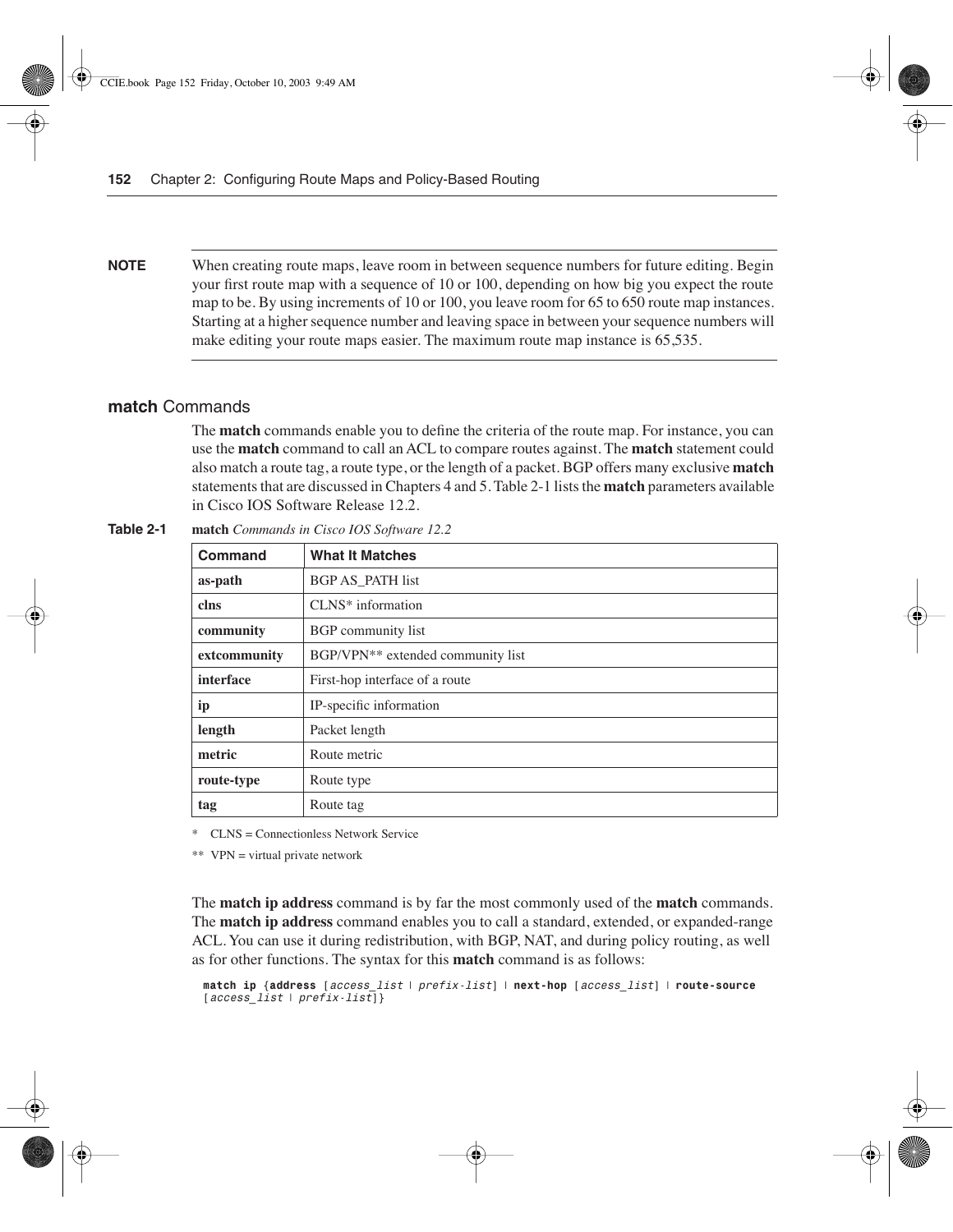In IP networks, this command enables you to match routes that have a network address matching one or more in the specified ACL or prefix list. You can use a standard, extended, or expanded-range ACL.

The **next-hop** keyword enables you to match routes that have a next-hop address matching one or more in the specified ACL. This is primarily used in BGP.

The **route-source** keyword enables you to match the advertising router's IP address of the route/network. You can use a standard, extended, or expanded-range ACL. For BGP, you may also use a prefix list.

#### **NOTE** When using the **match ip address** command in BGP, you can use route maps only to filter outbound updates. The use of a **match ip address** route map is not supported on inbound BGP updates.

The **next-hop** keyword is used primarily in BGP, but it can also be used when redistributing routes based on the next-hop IP address that correlates to the route. In this case, the router will examine the NEXT\_HOP attribute for this comparison.

The **route-source** keyword enables you to match a router's advertising IP address. If you view the IP route table, and route 172.16.3.0/24 is advertised from the IP address of 172.16.2.1, for instance, the **route-source** keyword is used to match the advertising router's IP address of 172.16.2.1. In the next sections, these commands are applied to practical examples to show you how they function.

#### Practical Example: Matching the Route Source and IP Address

In this model, four routers on a common LAN segment are running two routing protocols. The routers earp and holliday are running EIGRP as the routing protocol, and the routers ringo and clanton are running OSPF. The router ringo is functioning as an OSPF autonomous system boundary router (ASBR) by redistributing between EIGRP and OSPF. The ringo router is receiving several routes from the earp and holliday routers, as depicted in Figure 2-1.

In this practical example, a route map is applied during the redistribution of EIGRP into OSPF on the ringo router. The route map named set\_tag3 is called on the redistribution process for OSPF on the ringo router. The first route map instance, **route-map set\_tag3 permit 100**, will perform a match on **IP route-source***.* This statement will match only routes where the advertising IP address is found in ACL 5—in this case, the address 172.16.10.3. Not only will these routes be allowed for redistribution, but the tag of 3 will also be set.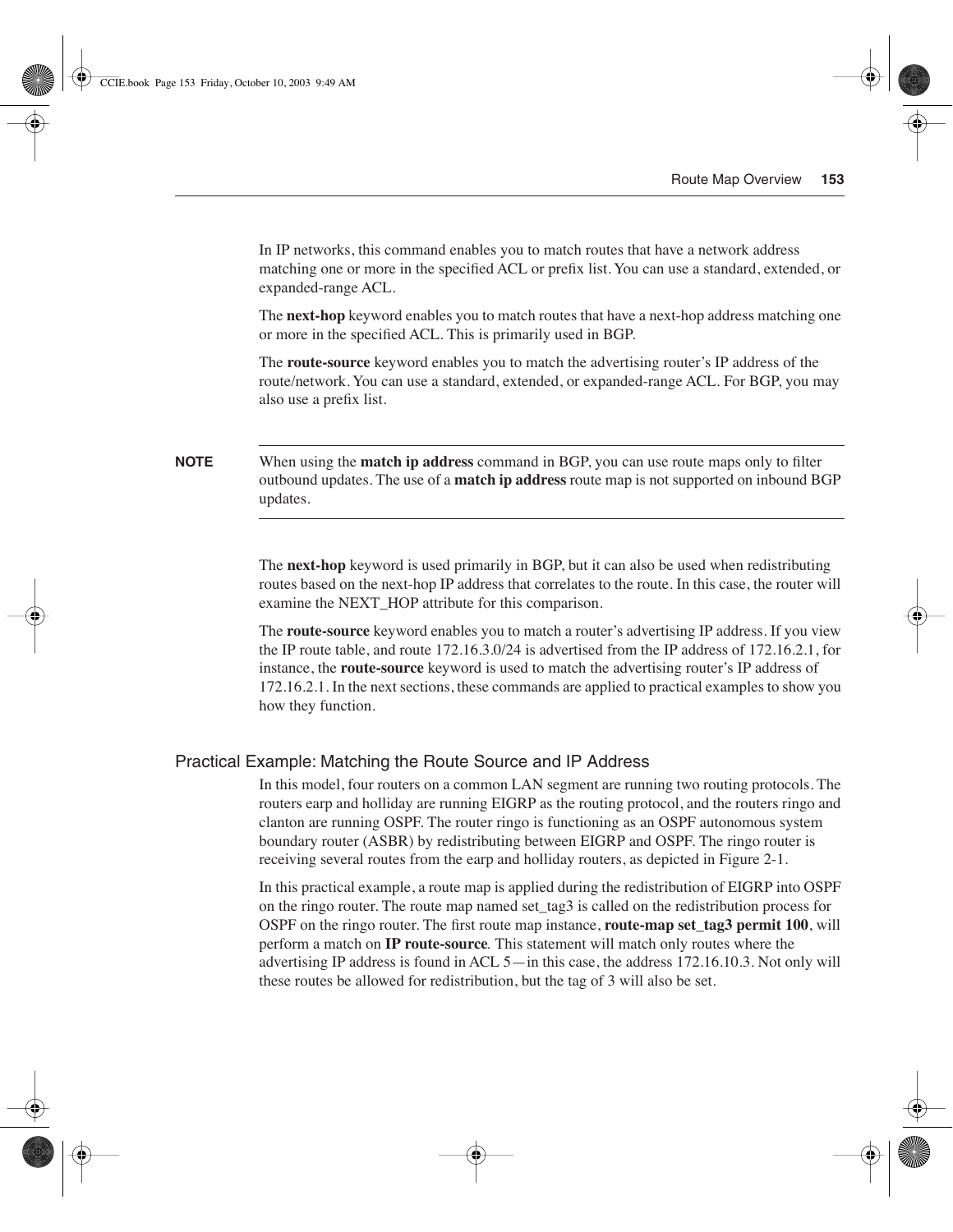

**Figure 2-1** *Route Map Practical Example: Matching the Route Source and IP Address*

**NOTE** When using a route map with OSPF, the advertising OSPF router ID becomes the route source. Use the OSPF router ID for the IP address of the route source when using the **route-source** keyword with OSPF networks.

> Example 2-4 lists the forwarding/route table of the ringo router. Notice that routes 172.16.16.0/30, 172.16.33.0/24, and 172.16.34.0/24 are from the earp router, 172.16.10.3. The 172.16.2.0/24 and 172.16.16.4/30 routes are from the holliday router, 172.16.10.4.

**Example 2-4** *Forwarding/Route Table of the ringo Router* 

```
ringo# show ip route
<<<text omitted>>>>
C 192.168.10.0/24 is directly connected, Loopback20
     172.16.0.0/16 is variably subnetted, 6 subnets, 2 masks
D 172.16.33.0/24 [90/1812992] via 172.16.10.3, 00:07:13, Ethernet0
D 172.16.34.0/24 [90/1812992] via 172.16.10.3, 00:07:13, Ethernet0
D 172.16.16.4/30 [90/2195456] via 172.16.10.4, 00:07:13, Ethernet0
D 172.16.16.0/30 [90/1787392] via 172.16.10.3, 00:07:13, Ethernet0
C 172.16.10.0/24 is directly connected, Ethernet0
D 172.16.2.0/24 [90/307200] via 172.16.10.4, 00:07:14, Ethernet0
ringo#
```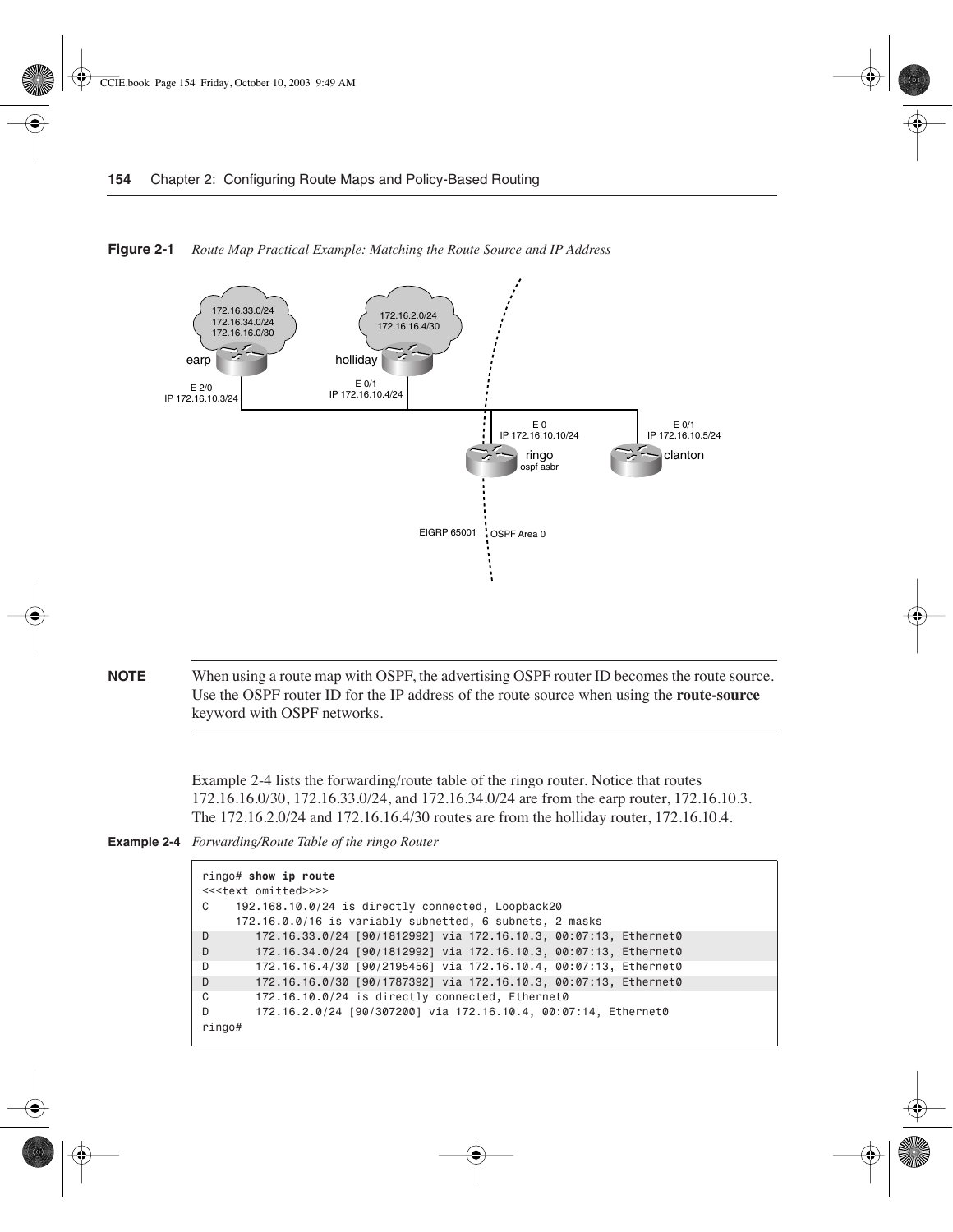Example 2-5 lists the configuration of the route map on the ringo router.

**Example 2-5** *Configuration of the ringo Router* 

```
!
interface Loopback20
 ip address 192.168.10.10 255.255.255.0
!
interface Ethernet0
 ip address 172.16.10.10 255.255.255.0
!
<<<text omitted>>>
!
router eigrp 65001
 network 172.16.0.0
 network 192.168.10.0
 no auto-summary
 no eigrp log-neighbor-changes
!
router ospf 7
 log-adjacency-changes
 redistribute eigrp 65001 subnets route-map set_tag3 ←Route-map called
 network 172.16.10.10 0.0.0.0 area 0
 default-metric 10
!
access-list 5 permit 172.16.10.3 ←Match route 172.16.10.3 only
access-list 50 permit any ←Match all remaining routes
!
route-map set_tag3 permit 100
 match ip route-source 5 ←Match routes from 172.16.10.3 / ACL 5
 set tag 3 ←set the tag to three
!
route-map set_tag3 permit 200 ←Second Route-map instance
 match ip address 50 ←Call access-list 50 to match all routes
 set metric-type type-1 ←Set OSPF route type to External Type-1
  set tag 500 ←Set the tag to 500 for these routes
```
In the preceding example, the second instance of the route map calls ACL 50. Access list 50 will allow the remaining routes to be redistributed and will set a tag of 500 and the metric-type to an OSPF type-1 external.

By viewing the OSPF database, you can clearly see the tags and how redistribution is working. Example 2-6 demonstrates the **show ip ospf database** command on the ringo router.

**Example 2-6 show ip ospf database** *Command* 

```
ringo# show ip ospf database
           OSPF Router with ID (192.168.10.10) (Process ID 7)
             Router Link States (Area 0)
Link ID ADV Router Age Seq# Checksum Link count
172.16.10.5 172.16.10.5 1005 0x8000000B 0x18D8 1
```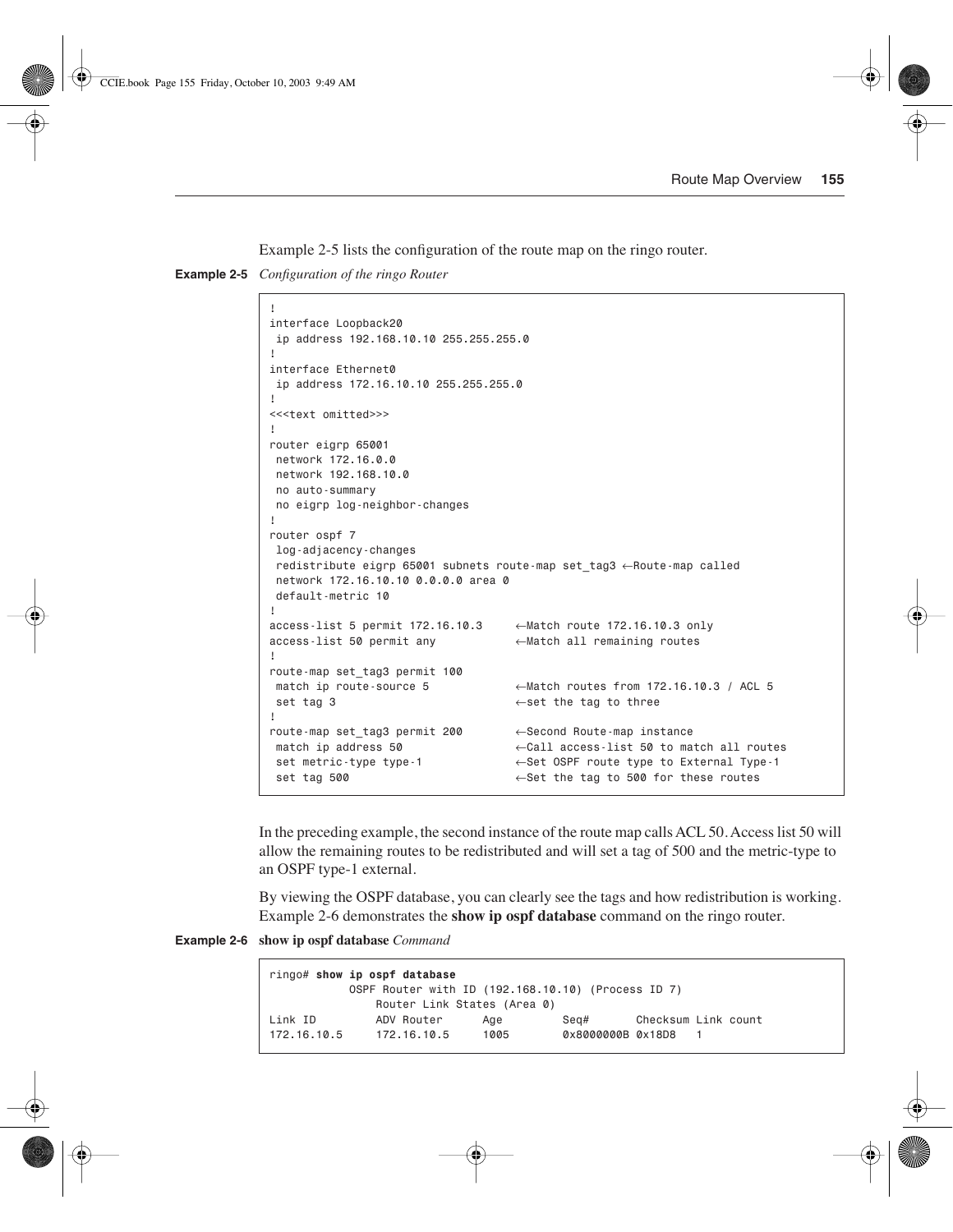| 192.168.10.10 | 192.168.10.10<br>Net Link States (Area 0) | 1027 | 0x8000000A 0x7017 |              |     |
|---------------|-------------------------------------------|------|-------------------|--------------|-----|
| Link ID       | ADV Router                                | Age  | Seg#              | Checksum     |     |
| 172.16.10.5   | 172.16.10.5                               | 1005 | 0x8000000A 0x75DA |              |     |
|               | Type-5 AS External Link States            |      |                   |              |     |
| Link ID       | ADV Router                                | Age  | Seg#              | Checksum Tag |     |
| 172.16.2.0    | 192.168.10.10                             | 1027 | 0x80000009 0x10E0 |              | 500 |
| 172.16.16.0   | 192.168.10.10                             | 1027 | 0x80000009 0xD285 |              | 3   |
| 172.16.16.4   | 192.168.10.10                             | 1027 |                   |              | 500 |
| 172.16.33.0   | 192.168.10.10                             | 1027 | 0x80000009 0x291B |              | 3   |
| 172.16.34.0   | 192.168.10.10                             | 1027 | 0x80000009 0x1E25 |              | 3   |
| 192.168.10.0  | 192.168.10.10                             | 1027 | 0x80000009 0x8BB0 |              | 500 |
| $r$ ingo#     |                                           |      |                   |              |     |
|               |                                           |      |                   |              |     |

**Example 2-6 show ip ospf database** *Command (Continued)*

Examining the route table of a downstream OSPF router, such as clanton, you can see the effects of the **set metric-type type-1** command. Notice in Example 2-6 that the 172.16.2.0/24, 192.168.10.0/24, and 172.16.16.4/30 routes are OSPF external type 1 routes. Normally, or by default, the routes would be OSPF external type 2 routes. For more information on the different link-state advertisement (LSA) types and their use, refer to *CCIE Practical Studies, Volume I*. You will learn more about the various **set** commands in the upcoming section. Example 2-7 lists the forwarding table of the clanton router.

**Example 2-7** *Route Table of the clanton Router* 

```
clanton# show ip route
Codes: C - connected, S - static, I - IGRP, R - RIP, M - mobile, B - BGP
       D - EIGRP, EX - EIGRP external, O - OSPF, IA - OSPF inter area
       N1 - OSPF NSSA external type 1, N2 - OSPF NSSA external type 2
        E1 - OSPF external type 1, E2 - OSPF external type 2, E - EGP
        i - IS-IS, L1 - IS-IS level-1, L2 - IS-IS level-2, * - candidate default
       U - per-user static route, o - ODR
Gateway of last resort is not set
O E1 192.168.10.0/24 [110/20] via 172.16.10.10, 04:47:26, Ethernet0/0
      172.16.0.0/16 is variably subnetted, 6 subnets, 2 masks
O E2 172.16.33.0/24 [110/10] via 172.16.10.10, 04:47:27, Ethernet0/0
O E2 172.16.34.0/24 [110/10] via 172.16.10.10, 04:47:27, Ethernet0/0
O E1 172.16.16.4/30 [110/20] via 172.16.10.10, 04:47:27, Ethernet0/0
O E2 172.16.16.0/30 [110/10] via 172.16.10.10, 04:47:27, Ethernet0/0
C 172.16.10.0/24 is directly connected, Ethernet0/0
O E1 172.16.2.0/24 [110/20] via 172.16.10.10, 04:47:27, Ethernet0/0
clanton#
```
BGP uses many specific **match** commands, as the next couple of examples show. BGP can use route maps to call an AS-Path rather than an ACL to control routing information. Table 2-2 lists the syntax for the **match as-path** command.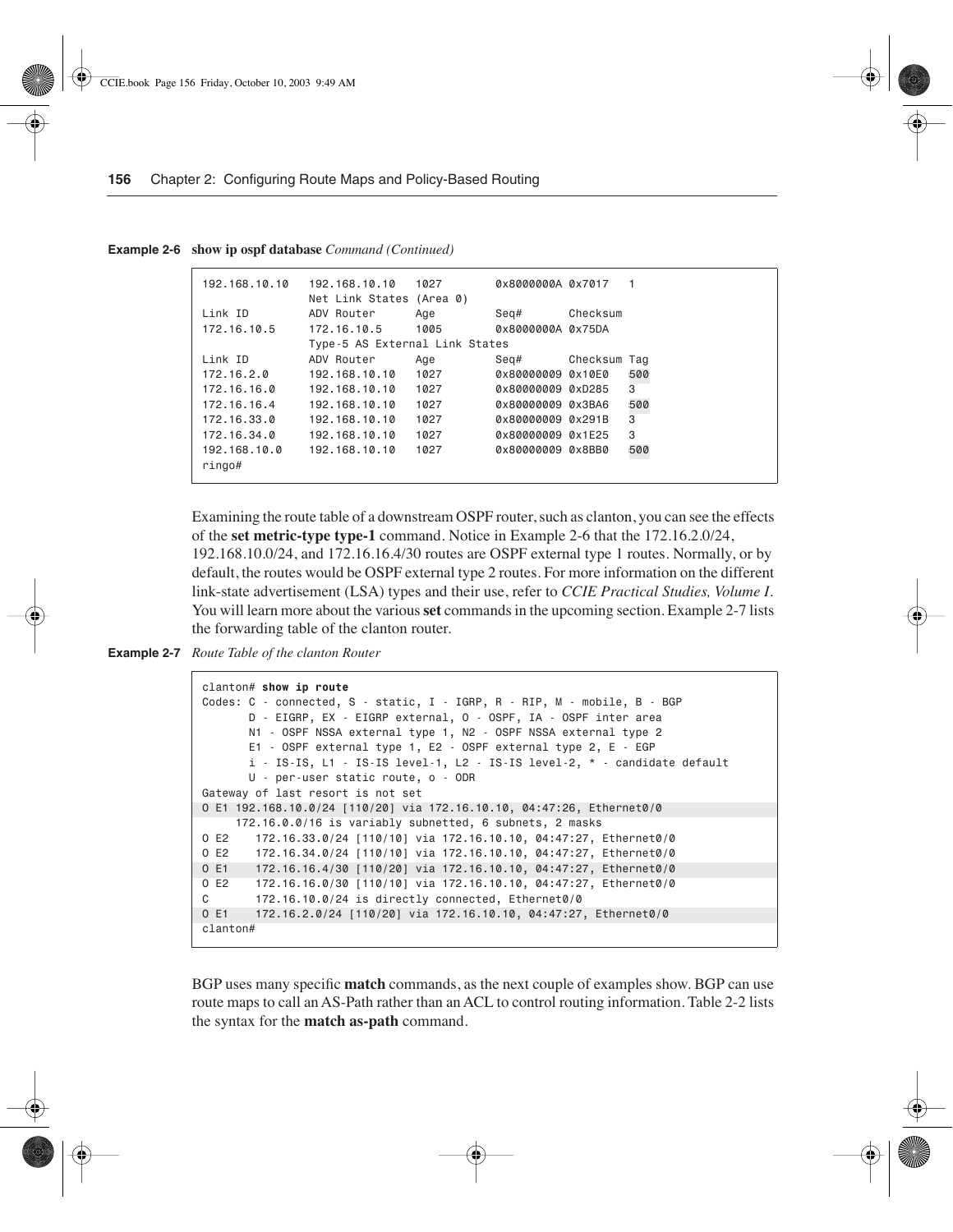#### **Table 2-2 match as-path** *Command*

| Command                 | <b>Description</b>                                                                   |
|-------------------------|--------------------------------------------------------------------------------------|
| match as-path $11-1991$ | Used in BGP to match an autonomous system list. The valid path list is<br>$1 - 199.$ |

You can use this command in BGP to match the autonomous system path (AS\_PATH) attribute.

Another BGP-specific **match** command is **match community**. You can use route maps to match and set the COMMUNITY attribute(s) in BGP.

The syntax for the **match community** command is as follows:

#### **match** [**community**|**extcommunity**|**exactmatch**]

The **community** keyword is used in BGP to call an IP community list. The valid range is 1 through 99 for a standard community list, and 100 through 199 for an expanded community list; alternatively, you can use **exact-match** to perform precise matching of communities.

You can use route maps to base the selection of the global address pool on the output interface as well as an ACL match for NAT. The **match interface** command is used in NAT applications. You can also use it to match routes whose next-hop address is an interface, such as a static route pointing at an interface. Table 2-3 shows the syntax for the **match interface** command.

**Table 2-3 match interface** *Command*

| <b>Command</b>  | <b>Description</b>                                                       |
|-----------------|--------------------------------------------------------------------------|
| match interface | Used in route maps for NAT to match the output interface, or routes that |
| interface_name  | have an interface as the next-hop address rather than an IP address.     |

Tags very effectively enable you to control and track routes during redistribution. Cisco routers enable the network engineer to mark certain routes with a numeric value. A tag value is an extra value that is transported along by the routing protocol. The tag value does not influence router forwarding decisions and has no intrinsic value to the routing protocol. The tag is used primarily during redistribution to *tag* or *flag* routes. After a route has been *tagged*, the tag value can be acted on during the redistribution process to control route redistribution. Tags are supported in RIPv2, OSPF, Integrated IS-IS, EIGRP, BGP, and CLNS. IGRP and RIPv1 do not support tags. To view tags, use the **show eigrp topology** *ip\_address subnet\_mask* and the **show ip ospf database** commands for EIGRP and OSPF, respectively. You can also view the tag value by using the extended **show ip route** command **show ip route** *ip\_address*.Table 2-4 shows the syntax for the **match tag** command.

**Table 2-4 match tag** *Command*

| Command                  | <b>Description</b>                                                                                                             |
|--------------------------|--------------------------------------------------------------------------------------------------------------------------------|
| match tag [0-4294967295] | Use the <b>match tag</b> command to match tag values in routing protocols<br>such as RIPv2, IS-IS, OSPF, EIGRP, BGP, and CLNS. |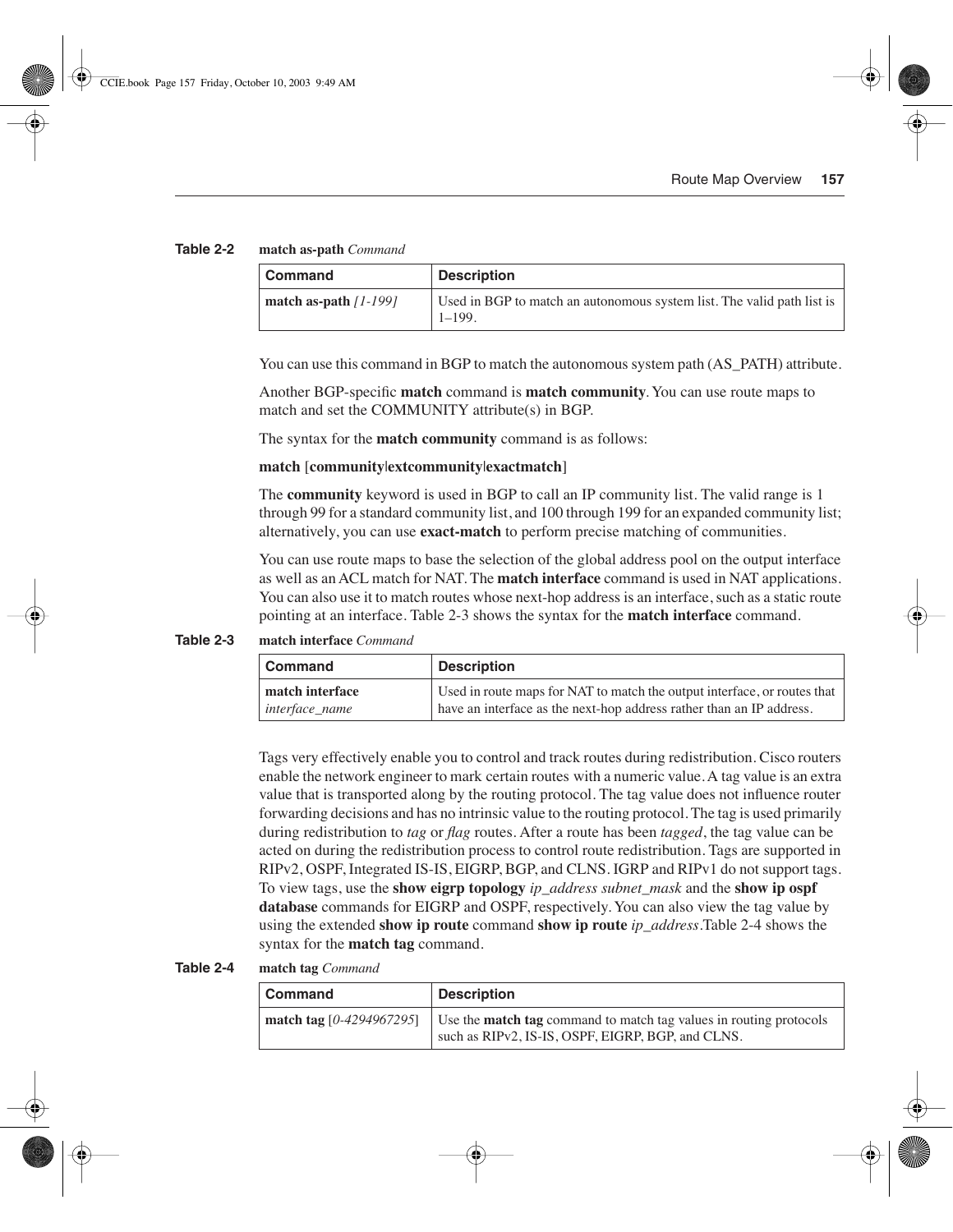You can also use route maps to match specific route types in Cisco IOS Software 12.0. For instance, you can match EIGRP external routes or OSPF external type 1 or type 2 routes. The **match route-type** keyword enables you to match the following route types:

- OSPF external type 1 (O E1) and type 2 routes (O E2), NSSA external type 1 (O N1) type 2 (O N2), intra-area routes (O), and interarea routes (O IA)
- EIGRP external routes (D EX)
- IS-IS level 1 routes (L1) and level 2 routes (L2)
- BGP external routes

The syntax for the **match route-type** command is as follows:

*Match route-type {local*|*internal*|*external[type-1*|*type-2]*|*level-1*|*level2*|*nssa-external}*

You can use the following keywords with the **match route-type** command:

**External**—External route (BGP, EIGRP, and OSPF type 1/2)

**Internal**—Internal route (including OSPF intra/interarea and EIGRP routes)

**level-1**—IS-IS level 1 route

**level-2**—IS-IS level 2 route

**local**—BGP locally generated route

**nssa-external**—NSSA external route

Although you can use multiple **match** statements in a single line, you should use only one **match** criterion per line. This will make troubleshooting and modifying the route map easier.

#### Practical Example: Matching Tags

Manipulating the model from the preceding practical example, the following example has the router clanton running OSPF and IGRP as the routing protocols. The clanton router will call a route map on redistribution. This route map will redistribute routes with a tag of 3 and OSPF external type 1 (O E1) routes into IGRP. Figure 2-2 shows the new network model.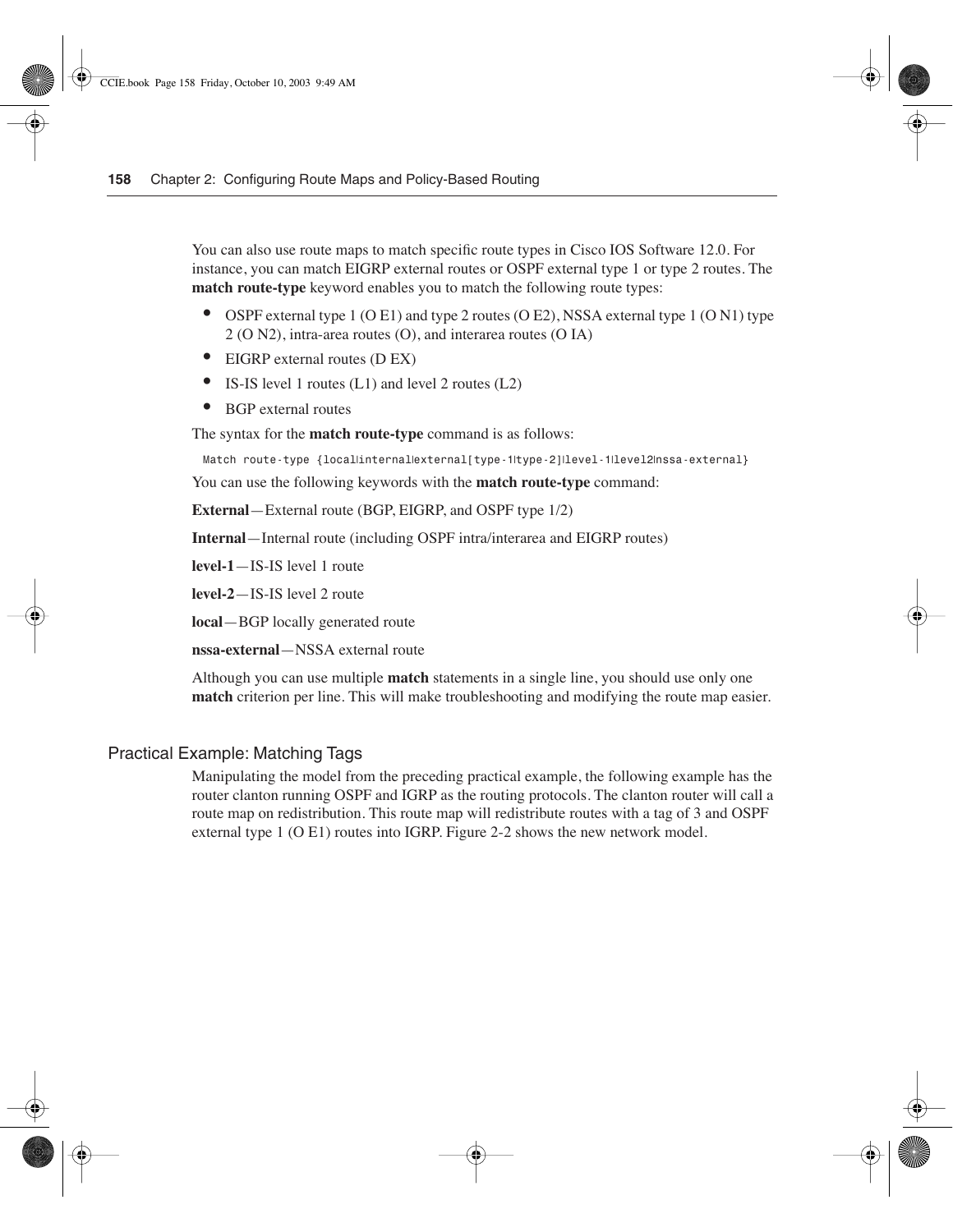

**Figure 2-2** *Route Map Practical Example: Matching Tags*

Example 2-8 lists the route table of the clanton router, with the OSPF external type-1 routes highlighted. Example 2-9 lists the OSPF database on the clanton router, highlighting the routes that have a tag of 3.

```
Example 2-8 Route Table of the clanton Router
```

```
clanton# show ip route
Codes: C - connected, S - static, I - IGRP, R - RIP, M - mobile, B - BGP
        D - EIGRP, EX - EIGRP external, O - OSPF, IA - OSPF inter area
        N1 - OSPF NSSA external type 1, N2 - OSPF NSSA external type 2
        E1 - OSPF external type 1, E2 - OSPF external type 2, E - EGP
        i - IS-IS, L1 - IS-IS level-1, L2 - IS-IS level-2, * - candidate default
        U - per-user static route, o - ODR
Gateway of last resort is not set
O E1 192.168.10.0/24 [110/20] via 172.16.10.10, 01:59:17, Ethernet0/0
      172.16.0.0/16 is variably subnetted, 6 subnets, 2 masks
O E2 172.16.33.0/24 [110/10] via 172.16.10.10, 01:49:44, Ethernet0/0
O E2 172.16.34.0/24 [110/10] via 172.16.10.10, 01:49:44, Ethernet0/0
O E2 172.16.16.0/30 [110/10] via 172.16.10.10, 01:49:44, Ethernet0/0
C 172.16.10.0/24 is directly connected, Ethernet0/0
O E2 172.16.2.0/24 [110/10] via 172.16.10.10, 01:49:44, Ethernet0/0
      10.0.0.0/24 is subnetted, 1 subnets
O E1 10.10.3.0 [110/20] via 172.16.10.10, 01:59:18, Ethernet0/0
clanton#
```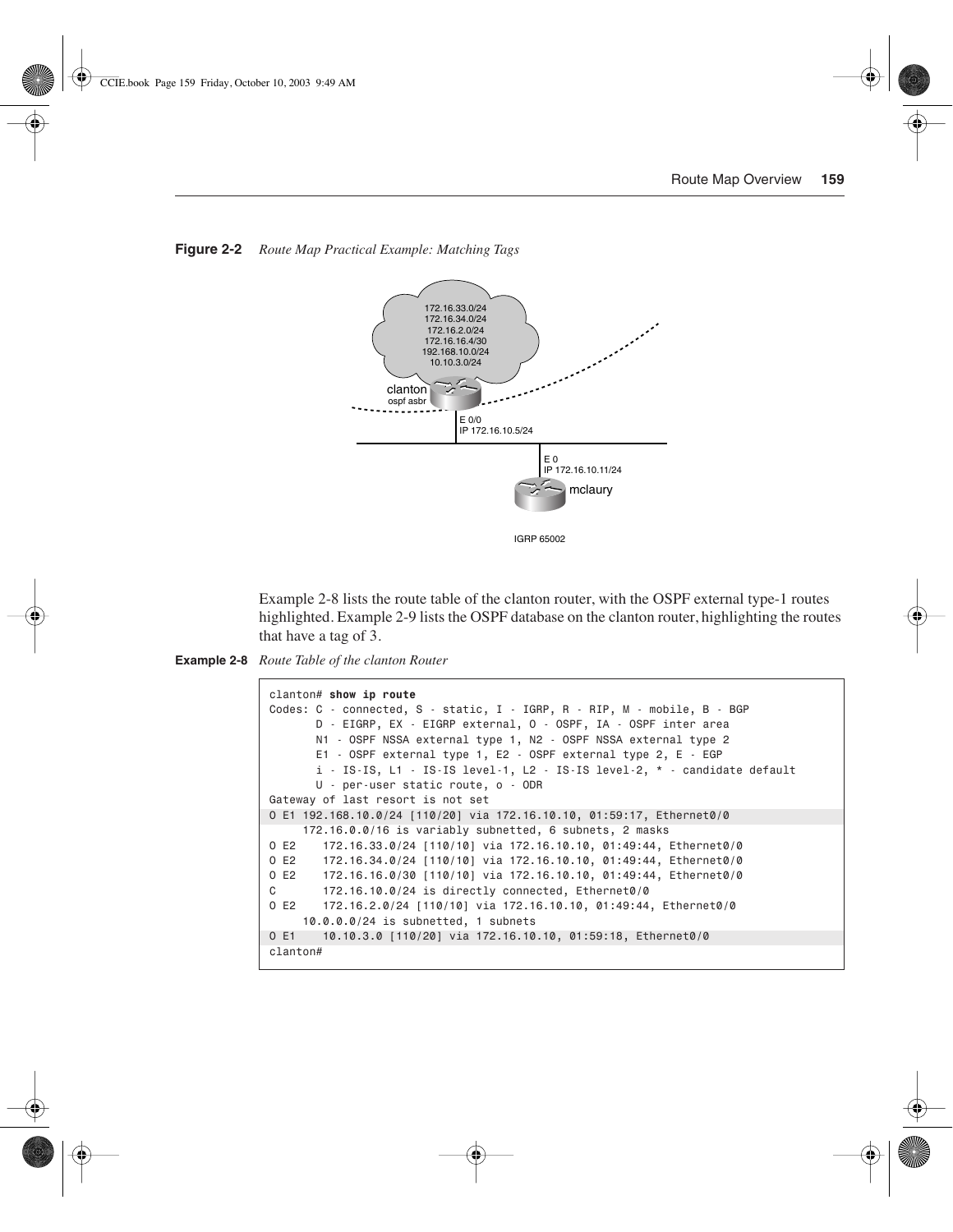**Example 2-9** *OSPF Database of the clanton Router* 

```
clanton# show ip ospf database
      OSPF Router with ID (172.16.10.5) (Process ID 7)
             Router Link States (Area 0)
Link ID ADV Router Age Seq# Checksum Link count
172.16.10.5 172.16.10.5 557 0x80000006 0x22D3 1
192.168.10.10 192.168.10.10 1642 0x80000005 0x7A12 1
            Net Link States (Area 0)
Link ID ADV Router Age Seq# Checksum
172.16.10.5 172.16.10.5 557
            Type-5 AS External Link States
Link ID ADV Router Age Seq# Checksum Tag
10.10.3.0 192.168.10.10 1642 0x80000004 0x9904 500
172.16.2.0 192.168.10.10 1133 0x80000005 0x87DF 3
172.16.16.4 192.168.10.10 1642 0x80000004 0x45A1 500
172.16.33.0 192.168.10.10 1133 0x80000005 0x3117 3
172.16.34.0 192.168.10.10 1133 0x80000005 0x2621 3
192.168.10.0 192.168.10.10 1643 0x80000004 0x95AB 500
clanton#
```
To control redistribution between OSPF and IGRP, use a route map on the redistribution process. The route map to accomplish must have two route map instances. The first route map instance will match all routes in OSPF that have a tag value of 3. The second route map instance will match OSPF external type 1 routes. Example 2-10 lists the significant portions of the configuration on the clanton router.

**Example 2-10** *Route Map Configuration on the clanton Router* 

```
hostname clanton
!
router ospf 7
 network 172.16.10.5 0.0.0.0 area 0
!
router igrp 65002
 redistribute ospf 7 route-map match_me ←Redistribute OSPF and call the route-map
 network 172.16.0.0
 default-metric 10000 100 254 1 1500
!
route-map match_match_me permit 10
 match tag 3 ←Match routes with a tag 3
!
route-map match_match_me permit 20
 match route-type external type-1 ←Match OSPF external type-1 routes
```
To verify redistribution and that the route maps worked properly, view the route table of the mclaury router. Example 2-11 lists the route table of the mclaury router. Notice that routes with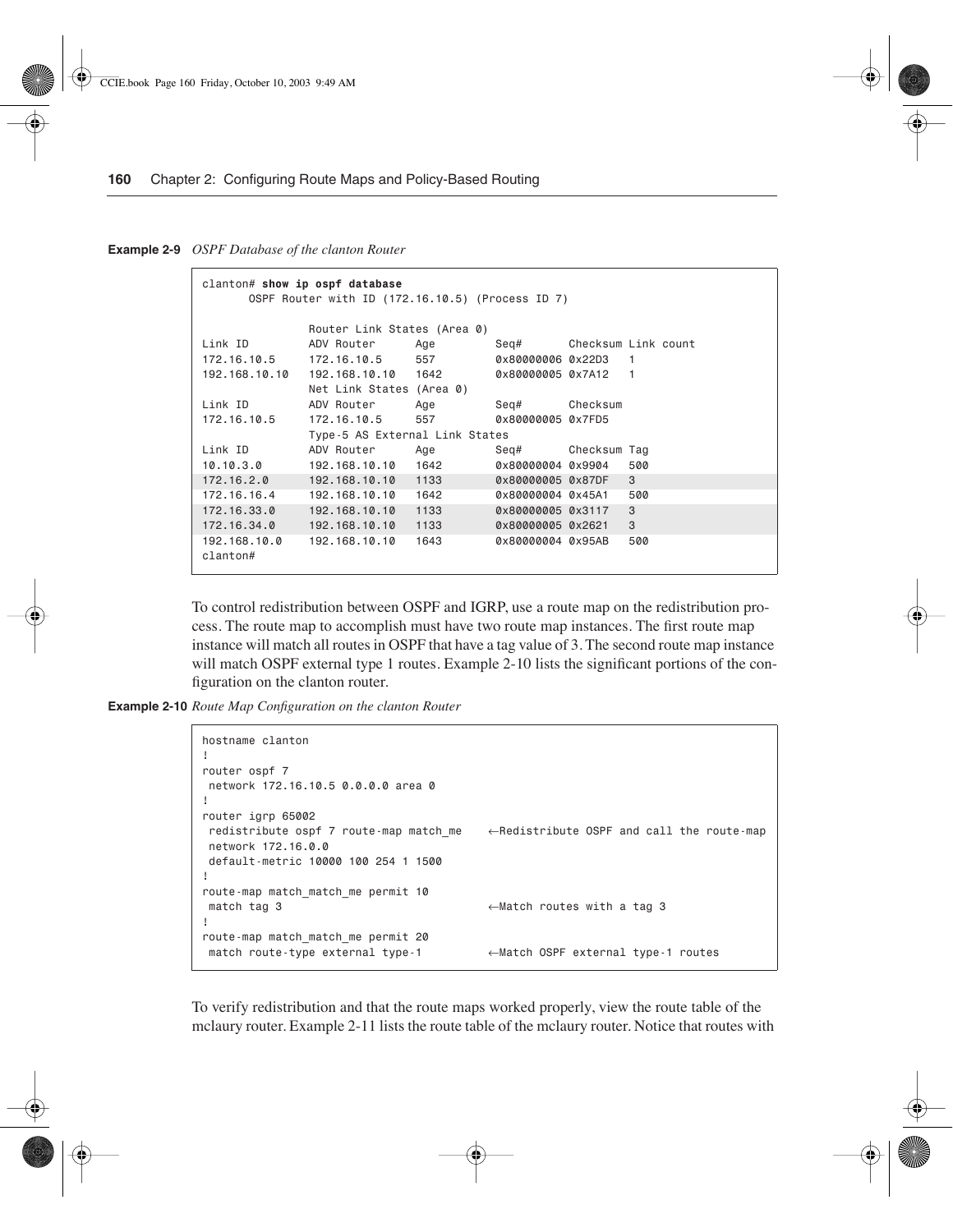a tag value of 3 are present: 172.16.2.0/24, 172.16.33.0/24, and 172.16.34.0/24. Also, notice that the OSPF external type 1 routes are present: 192.168.10.0/24 and 10.0.0.0/8 as summarized subnets.

**Example 2-11** *Route Table of the mclaury Router* 

```
mclaury# show ip route
Codes: C - connected, S - static, I - IGRP, R - RIP, M - mobile, B - BGP
        D - EIGRP, EX - EIGRP external, O - OSPF, IA - OSPF inter area
        N1 - OSPF NSSA external type 1, N2 - OSPF NSSA external type 2
        E1 - OSPF external type 1, E2 - OSPF external type 2, E - EGP
        i - IS-IS, L1 - IS-IS level-1, L2 - IS-IS level-2, ia - IS-IS inter area
        * - candidate default, U - per-user static route, o - ODR
        P - periodic downloaded static route
Gateway of last resort is not set
I 192.168.10.0/24 [100/1200] via 172.16.10.5, 00:00:50, Ethernet0
      172.16.0.0/24 is subnetted, 4 subnets
I 172.16.33.0 [100/1200] via 172.16.10.5, 00:00:50, Ethernet0
I 172.16.34.0 [100/1200] via 172.16.10.5, 00:00:50, Ethernet0
C 172.16.10.0 is directly connected, Ethernet0
I 172.16.2.0 [100/1200] via 172.16.10.5, 00:00:50, Ethernet0
I 10.0.0.0/8 [100/1200] via 172.16.10.5, 00:00:50, Ethernet0
mclaury#
```
You can also use route maps to match a route's metric. This is the metric for the route as it appears in the route/forwarding table. If an OSPF route has an associated metric of 20, for instance, **match metric 20** is used to match this route. Table 2-5 lists the syntax used with the **match metric** command.

**Table 2-5 match metric** *Command*

| <b>Command</b> | <b>Description</b>                                                                                               |
|----------------|------------------------------------------------------------------------------------------------------------------|
|                | match metric [0-4294967295] Enter the metric value as it appears in the route/forwarding table of<br>the router. |

Using Figure 2-1 as a guide, Example 2-12 lists the route table of the clanton router followed by the route map configuration used to match the OSPF routes with a metric of 20. This example redistributes OSPF routes into EIGRP routes that have a metric of 20.

**Example 2-12** *Demonstration of the* **match metric** *Route Map* 

```
clanton# show ip route
Codes: C - connected, S - static, I - IGRP, R - RIP, M - mobile, B - BGP
        D - EIGRP, EX - EIGRP external, O - OSPF, IA - OSPF inter area
       N1 - OSPF NSSA external type 1, N2 - OSPF NSSA external type 2
        E1 - OSPF external type 1, E2 - OSPF external type 2, E - EGP
        i - IS-IS, L1 - IS-IS level-1, L2 - IS-IS level-2, * - candidate default
        U - per-user static route, o - ODR
```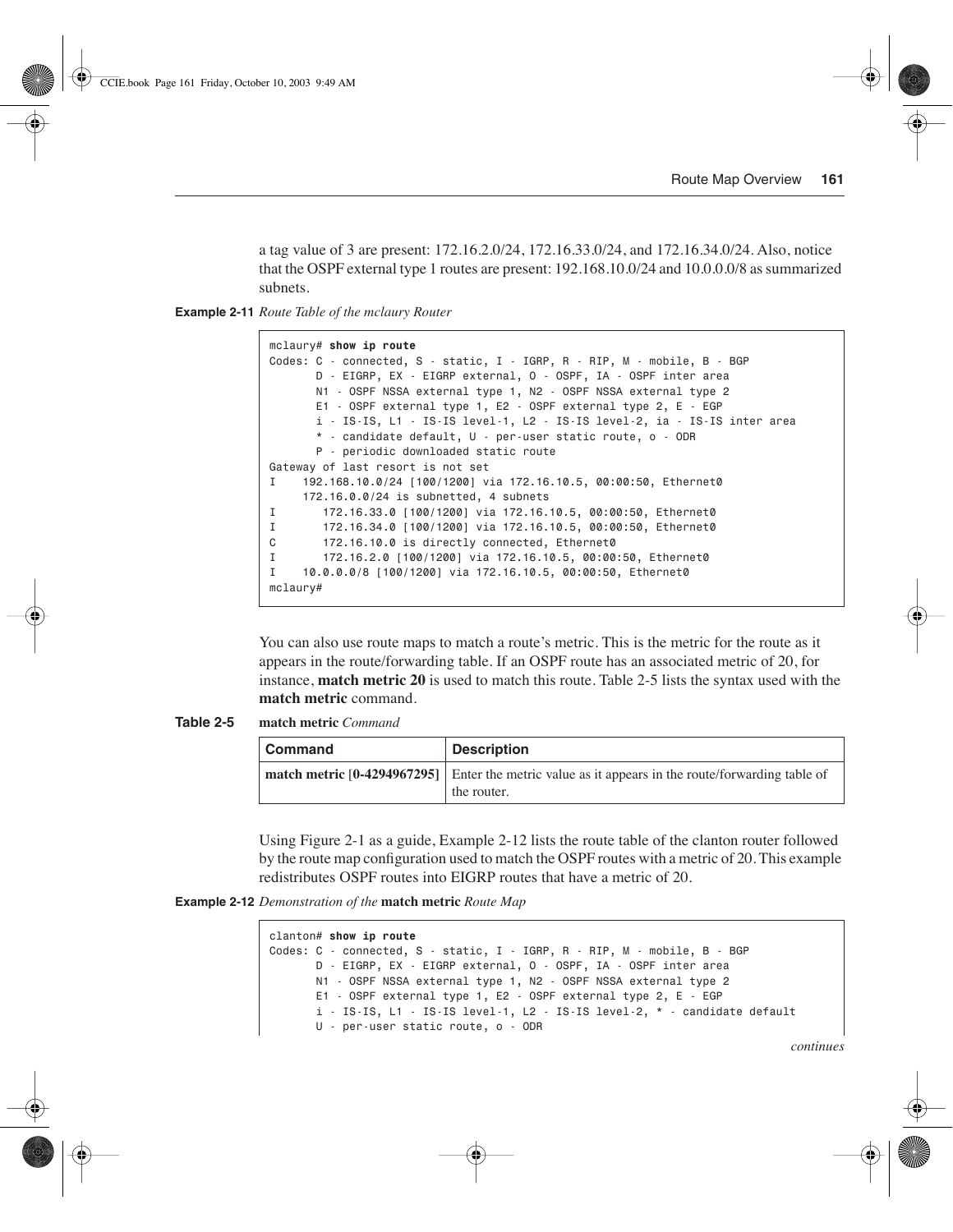**Example 2-12** *Demonstration of the* **match metric** *Route Map (Continued)*

```
Gateway of last resort is not set
O E1 192.168.10.0/24 [110/20] via 172.16.10.10, 00:19:58, Ethernet0/0
      172.16.0.0/16 is variably subnetted, 6 subnets, 2 masks
O E2 172.16.33.0/24 [110/10] via 172.16.10.10, 00:19:59, Ethernet0/0
O E2 172.16.34.0/24 [110/10] via 172.16.10.10, 00:19:59, Ethernet0/0
O E1 172.16.16.4/30 [110/20] via 172.16.10.10, 00:19:59, Ethernet0/0
O E2 172.16.16.0/30 [110/10] via 172.16.10.10, 00:19:59, Ethernet0/0
C 172.16.10.0/24 is directly connected, Ethernet0/0
O E2 172.16.2.0/24 [110/10] via 172.16.10.10, 00:19:59, Ethernet0/0
      10.0.0.0/24 is subnetted, 1 subnets
O E1 10.10.3.0 [110/20] via 172.16.10.10, 00:19:59, Ethernet0/0
hostname clanton
!
<<<text omitted>>>
!
router ospf 7
 network 172.16.10.5 0.0.0.0 area 0
!
router eigrp 65002
 redistribute ospf 7 route-map match_metric_20
 network 172.16.0.0
  default-metric 10000 100 254 1 1500
!
ip classless
!
route-map match_metric_20 permit 10
  match metric 20
!
```
In the preceding example, the routes 10.10.3.0/24, 172.16.16.4/30, and 192.168.10.0/24 were redistributed into EIGRP.

The **match clns address** command is used in ISO CLNS routing much in the same way that it is used in IP routing. The **match clns address** command calls a CLNS address list and compares the address being testing against it. The **next-hop** and **route-source** keywords are used to call an OSI filter set during policy routing. Use the CLNS commands in the same manner as their IP counterparts. The syntax of the **match clns** command is as follows:

```
match clns {address [name]|next-hop [filter set]|route-source [filter set]}
```
Use the **match clns address** command to match routes that have a network address matching one or more in the specified OSI filter set.

The **next-hop** keyword is used to match routes that have a next-hop address matching one or more in the specified OSI filter set.

The **route-source** keyword is used to match routes that have been advertised by routers matching one or more in the specified OSI filter set.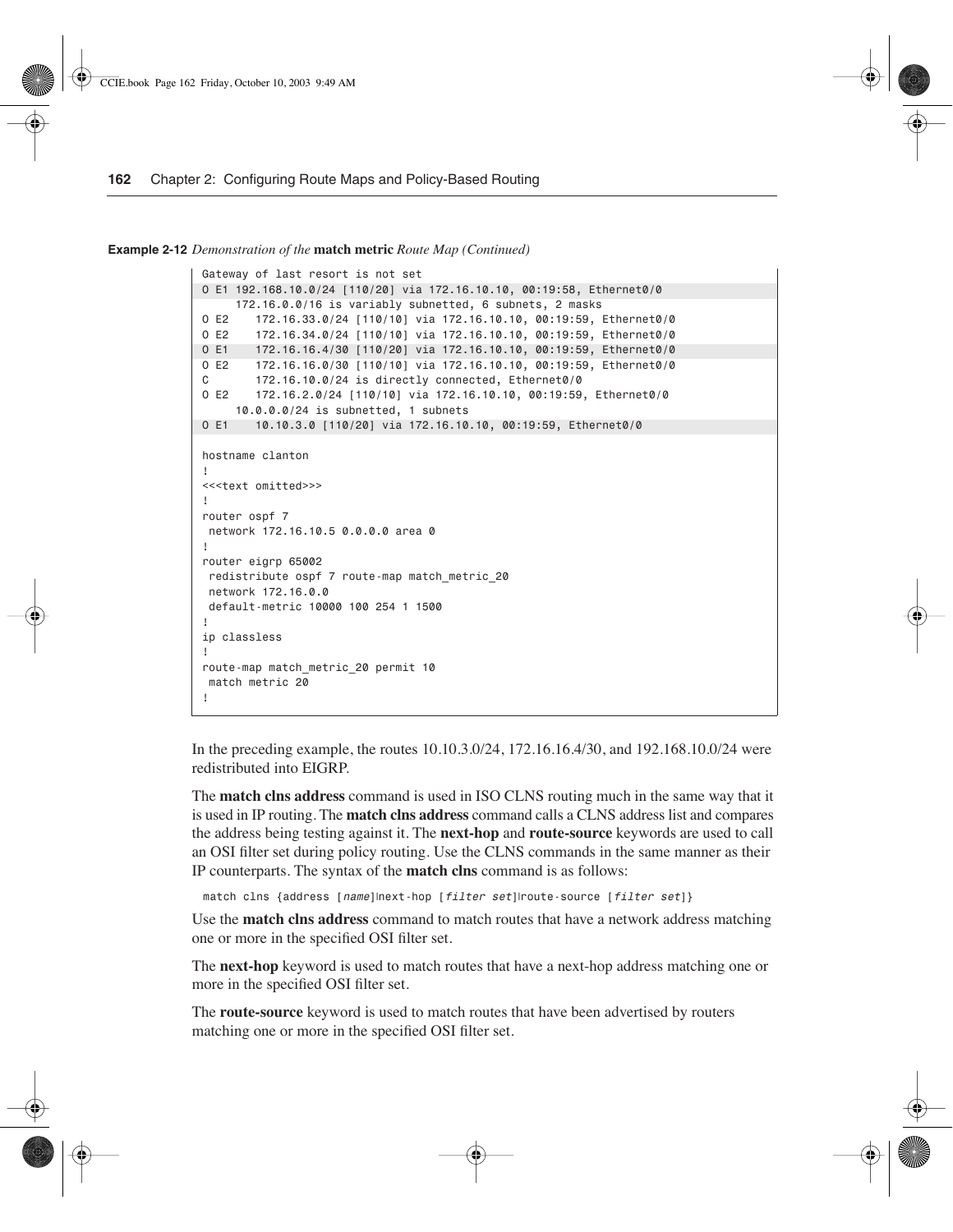The last **match** command discussed here is the **match length** command. This **match** statement is used primarily in policy routing when ACLs are insufficient for proper traffic distribution. The **match length** command enables you to match the Layer 3 packet length in bytes, including headers and trailers. You can use a route map such as this to send little interactive packets, such as Telnet traffic, one way, and large bulk-data transfers, such as a large FTP transfer, another way. Table 2-6 lists the syntax for the **match length** command.

**Table 2-6 match length** *Command*

| <b>Command</b>                                                                                                       | <b>Description</b>                                                                                                                                                 |  |
|----------------------------------------------------------------------------------------------------------------------|--------------------------------------------------------------------------------------------------------------------------------------------------------------------|--|
| <b>Match length</b> $\lceil \text{min\_packet\_length\_0-2147483647} \rceil$<br>$[max\_packet\_length_0-2147483647]$ | Used to match the Layer 3 packet length in bytes<br>with all associated headers and trailers included.<br>You must enter the minimum and maximum<br>packet length. |  |

For an example of the **match length** command, see the later section "Configuring Policy-Based Routing (PBR)."

#### **set** Commands

The **set** commands are executed after a successful match has been made in the route map instance. The **set** command is optional and may be omitted. If you are using route maps on redistribution, or just to filter networks, for instance, there is no need to use a **set** command unless you want to *tag* or further influence the route. If no **match** statements are present in the route map instance, all **set** commands are executed for all routes. You may also use multiple **set**  commands in each route map instance. The **set** commands discussed here are supported in Cisco IOS Software Release 12.2 and are listed in Table 2-7. The **set** commands have been divided into three categories: BGP-specific **set** commands, routing protocol/redistributionspecific **set** commands, and policy-routing specific **set** commands. The policy-routing specific **set** commands are covered in the upcoming section "Configuring Policy-Based Routing (PBR)."

#### **Table 2-7 set** *Commands*

| set Command                                            | <b>Description</b>                         |  |  |
|--------------------------------------------------------|--------------------------------------------|--|--|
| <b>BGP-specific set commands</b>                       |                                            |  |  |
| as-path                                                | Prepend string for a BGP AS_PATH attribute |  |  |
| communitylextcommunity<br>Set BGP COMMUNITY attributes |                                            |  |  |
| comm-list<br>BGP community list for deletion           |                                            |  |  |
| dampening                                              | Set BGP route flap dampening parameters    |  |  |
| local-preference                                       | Set BGP LOCAL_PREF path attribute          |  |  |

*continues*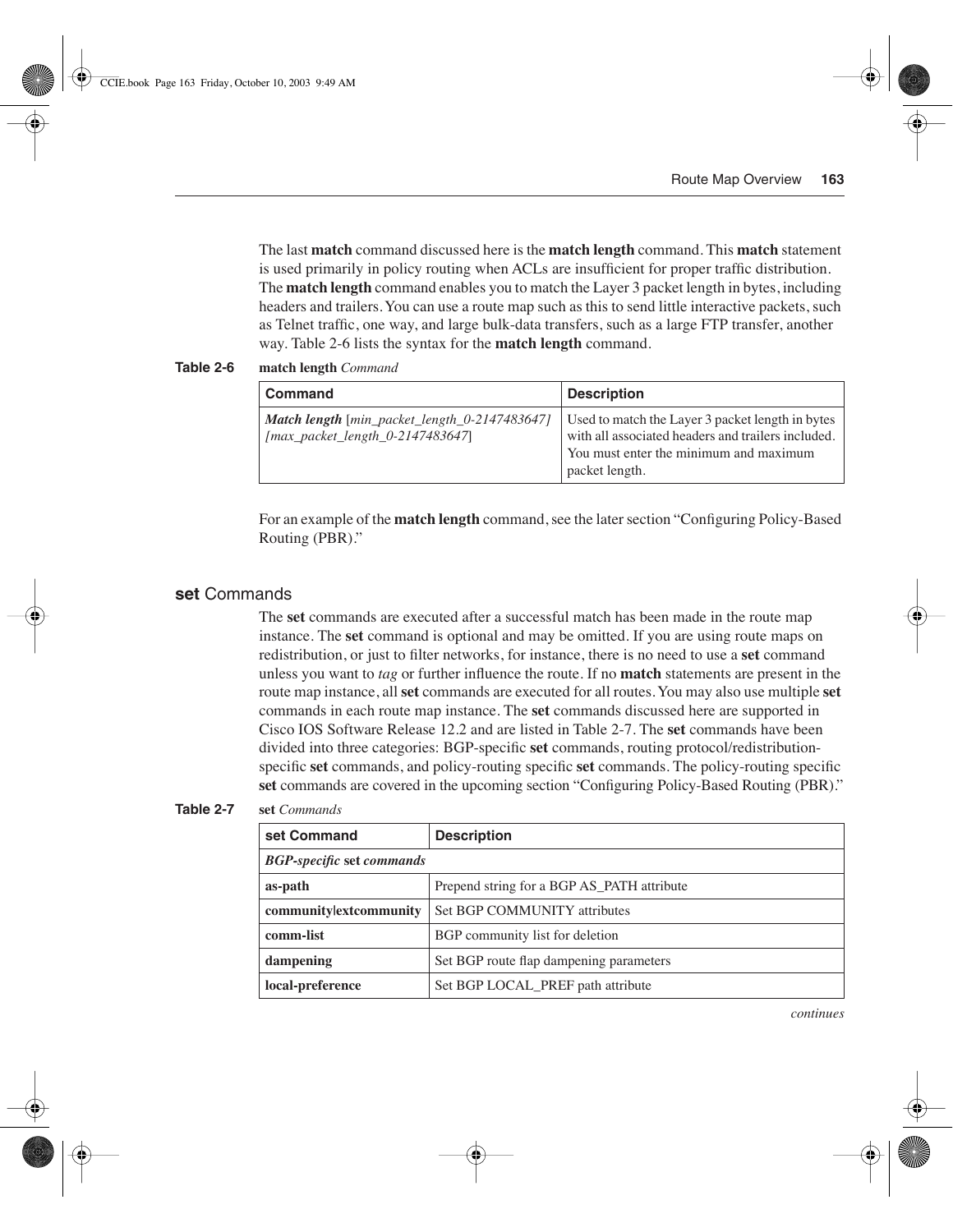| Table 2-7 |  |  | set Commands (Continued) |
|-----------|--|--|--------------------------|
|-----------|--|--|--------------------------|

| set Command                                           | <b>Description</b>                                     |  |  |
|-------------------------------------------------------|--------------------------------------------------------|--|--|
| <b>BGP-specific set commands (Continued)</b>          |                                                        |  |  |
| origin                                                | Set BGP origin code                                    |  |  |
| weight                                                | Set BGP weight                                         |  |  |
| Routing protocol/redistribution-specific set commands |                                                        |  |  |
| metric                                                | Set metric value for destination routing protocol      |  |  |
| metric-type                                           | Type of metric for destination routing protocol        |  |  |
| taglautomatic-tag                                     | Tag value for destination routing protocol             |  |  |
| <b>Policy-routing specific set commands</b>           |                                                        |  |  |
| default                                               | Set default routing information                        |  |  |
| interface                                             | Set the Output interface, used in point-to-point links |  |  |
| ip                                                    | IP-specific information                                |  |  |

#### BGP-Specific set Commands

The first **set** commands covered here are the ones related to BGP. This section discusses the syntax of the various **set** commands for BGP and their basic application. For more specific and detailed information on the application of the BGP-specific **set** commands, see Chapter 8, "Introduction to BGP-4 Configuration," and Chapter 9, "Advanced BGP Configuration."

The **set as-path** command is used in BGP to prepend one or more autonomous systems to the well-known mandatory transitive AS\_PATH attribute. In BGP, this can be used to influence routing decisions. BGP views routes that have one or more autonomous systems prepended to the current AS\_PATH attribute as less desirable, which can prove useful in a multihomed BGP network.

**CAUTION** The purpose of the **prepend** command is essentially to make the AS\_PATH longer—thereby forming a less desirable path—not to completely change it. When using the **set as-path prepend** command in production environments, always use the same ASN that the route is from. If a different ASN is used, and that autonomous system is encountered by the advertised route, the receiving autonomous system/router will not accept the route. Modifying the AS\_PATH by prepending a different autonomous system directly affects the inherent loop prevention provided by the AS\_PATH attribute. Some Cisco IOS Software levels will not even enable you to enter an AS\_PATH different from your own. For educational purposes, some of the examples in this text show the prepending of different autonomous systems; this is done to highlight the placement of the prepended autonomous system only.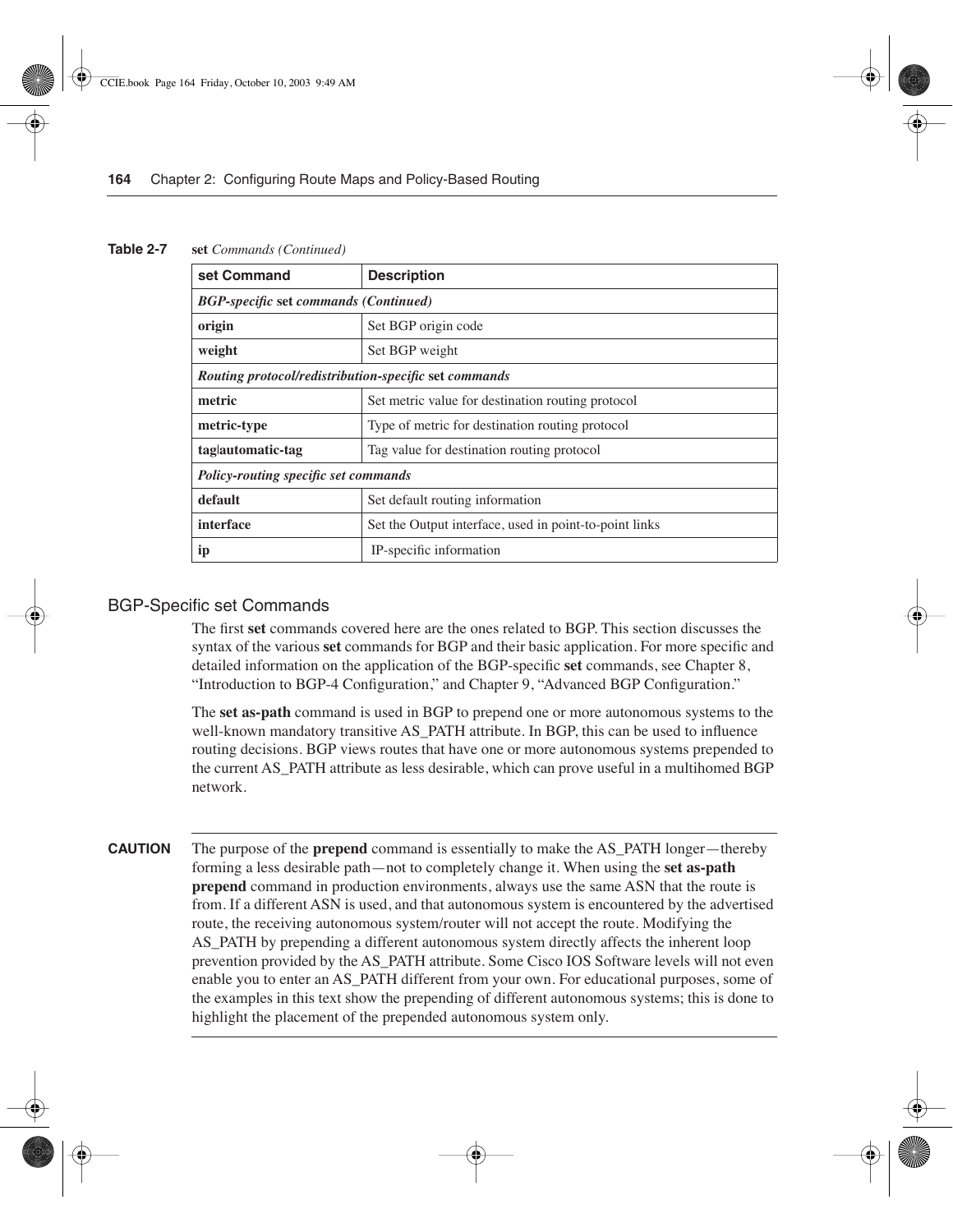Note an important difference in how the **prepend** command works with inbound and outbound route maps. When the **prepend** command is used on outbound route maps, the prepended autonomous system is added after the advertising router's autonomous system. This is because the prepended autonomous system will be in place before the route update is sent. When the update is sent, the advertising router's autonomous system is the first one on the list. If you prepend AS 10 10 to an outbound route map, for instance, and your router's autonomous system is 5, the receiving router/neighbor will have an AS\_PATH of 5 10 10.

If you apply the **prepend** command on an inbound route map, the autonomous system that is prepended will actually precede the originating AS\_PATH. This is because the autonomous system prepend is happening after the route has been received from its neighbor. If you prepend AS 10 10 on an inbound route map, and the router/neighbor you are receiving the route from has the AS PATH of 5 500, for example, the AS PATH to that route will be 10 10 5 500. The syntax for the **set as-path** command is as follows:

*set as-path {prepend [as\_path1*|*as\_path2*|*as\_path3]*|*[tag]}*

Use the **set as-path** command in BGP networks to modify the AS\_PATH attribute, by prepending one or more autonomous systems to it. You can use this command on inbound and outbound route maps.

The **tag** keyword is used in BGP to recover the AS\_PATH information from the tags of Interior Gateway Protocol (IGP)-redistributed routes.

The **set as-path tag** command is used in BGP when doing redistribution to preserve a consistent and correct AS\_PATH across an IGP. The Cisco BGP implementation automatically conveys AS\_PATH in the form of a tag when redistributing BGP into an IGP. When redistributing IGP routes into BGP, however, AS\_PATH information is lost. To recover the AS\_PATH information from the tag of a redistributed IGP, use the **set as-path tag** command.

#### Practical Example: Setting the AS\_PATH

The network model shown in Figure 2-3 has two routers running BGP between them. The turkey\_creek router is in autonomous system 65001, and the ringo router is in autonomous system 65002. The router turkey creek will advertise the network 192.168.192.0/24 via BGP. In this example, a route map will be used to prepend the AS\_PATH with autonomous system 65001 2001 on outbound updates from the turkey\_creek router.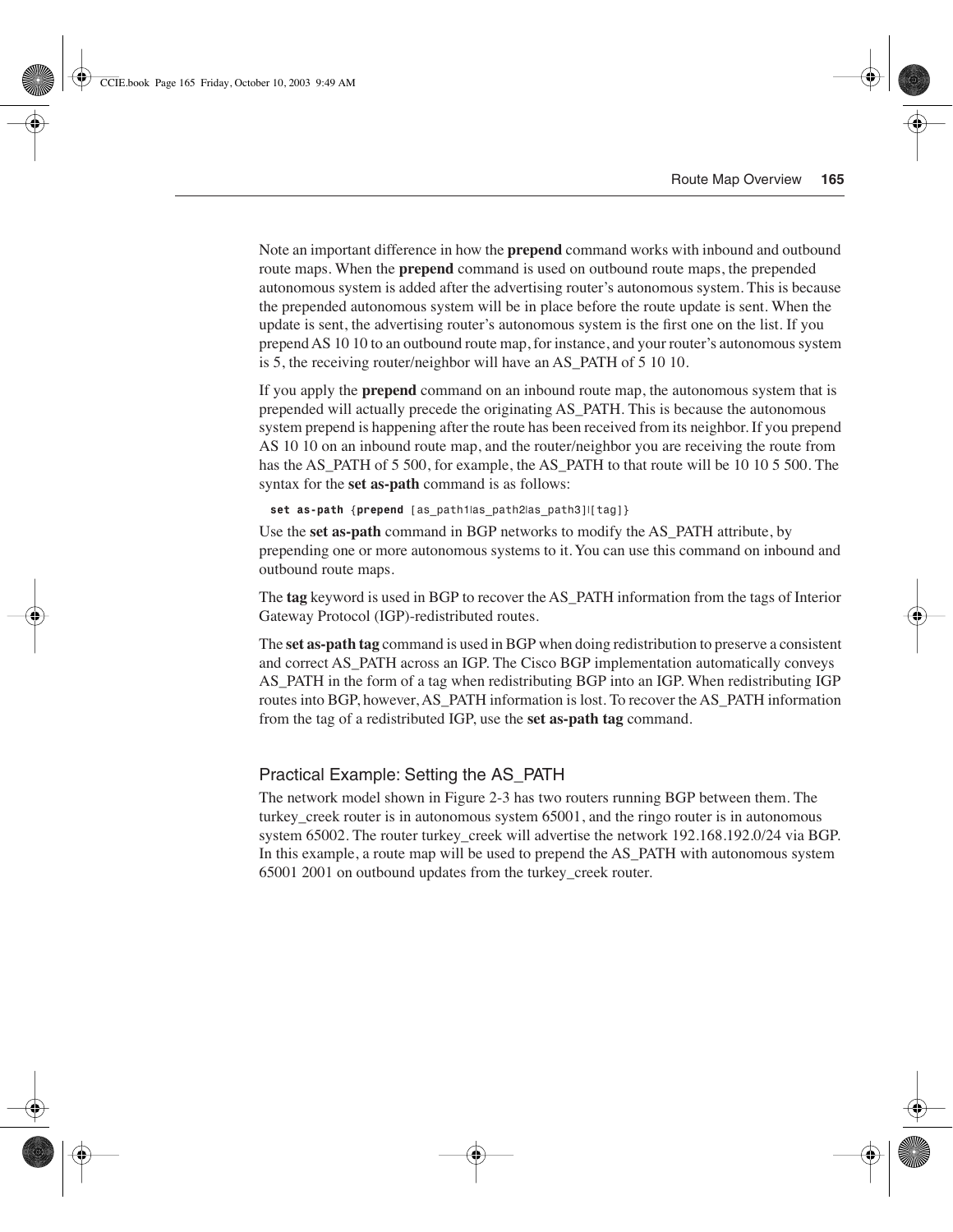**Figure 2-3** *Route Map Practical Example: Setting the AS\_PATH* 



Example 2-13 lists the configuration to manipulate the AS\_PATH attribute on the turkey\_creek router.

**Example 2-13** *BGP Configuration of the turkey\_creek Router* 

```
hostname turkey_creek
!
<<<text omitted>>>
!
router bgp 65001
 no synchronization
 network 192.168.192.0
 neighbor 172.16.100.10 remote-as 65002
 neighbor 172.16.100.10 ebgp-multihop 10
 neighbor 172.16.100.10 update-source Loopback20
 neighbor 172.16.100.10 route-map set_as out ←Call route-map "set_as" for 
                                                 outbound updates
!
route-map set_as permit 10
 set as-path prepend 65001 2001 ←prepend AS-PATH with 65001 2001
!
```
You might be tempted to think that the AS\_PATH for route 192.168.192.0/24 would read 65001 2001 65001; after all, the command says "prepend." Because this is an outbound route map, however, the prepended autonomous system will occur before the advertisement is sent. Therefore, the "prepended" AS\_PATH will appear after the originating autonomous system to the downstream router. The AS\_PATH on the downstream router, the ringo router, will read 65001 65001 2001. Example 2-14 demonstrates this by listing the output of the **show ip bgp**  command on the ringo router.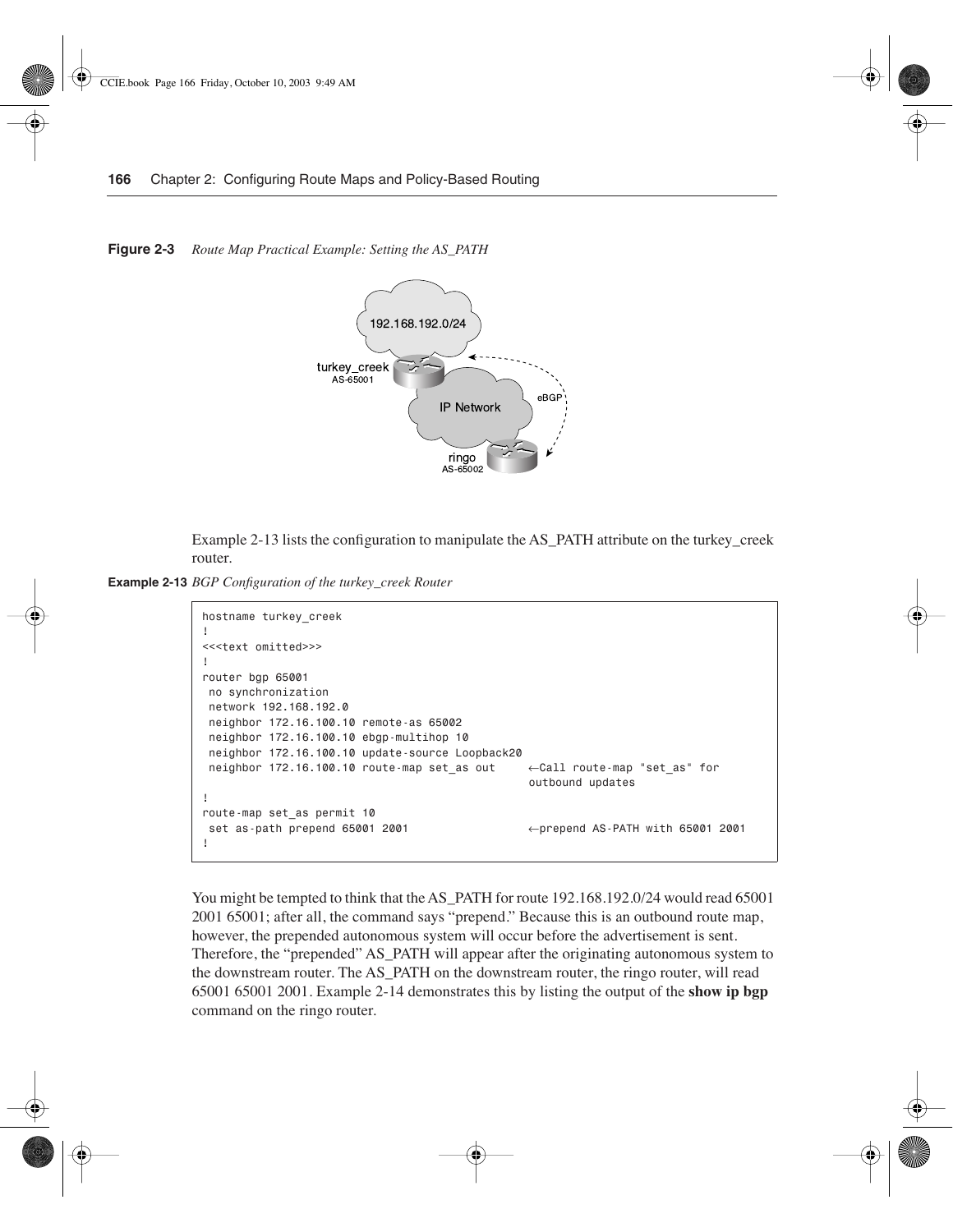**Example 2-14 show ip bgp** *Command on the ringo Router* 

```
ringo# show ip bgp 192.168.192.0
BGP routing table entry for 192.168.192.0/24, version 4
Paths: (1 available, best #1, table Default-IP-Routing-Table)
   Not advertised to any peer
   65001 65001 2001
     172.16.200.10 (metric 1915392) from 172.16.200.10 (192.168.192.7)
       Origin IGP, metric 0, localpref 100, valid, external, best
ringo#
```
Example 2-15 applies the route map to inbound updates on the ringo router. The route map will append the AS\_PATH 2001 65002 65001 to the routes from the turkey\_creek router. Because this is an inbound route map, the final AS\_PATH on the ringo router will read 2001 65002 65001 65001. On inbound route maps, the prepend functions like its name implies. Example 2-15 lists the relevant portions of the configuration of the ringo router, followed by the **show ip bgp**  command.

**Example 2-15** *Configuration of the ringo Router, and the show ip bgp Command* 

```
Hostname ringo
!
<<<text omitted>>>
!
router bgp 65002
 no synchronization
 bgp log-neighbor-changes
 neighbor 172.16.200.10 remote-as 65001
 neighbor 172.16.200.10 ebgp-multihop 10
 neighbor 172.16.200.10 update-source Loopback20
 neighbor 172.16.200.10 route-map modify_as in ←Route-map "modify_as" is called
!
route-map modify_as permit 10
  set as-path prepend 2001 65002 65001 ←Prepended AS
!
____________________________________________________________
ringo# show ip bgp 192.168.192.0
BGP routing table entry for 192.168.192.0/24, version 2
Paths: (1 available, best #1, table Default-IP-Routing-Table)
   Not advertised to any peer
   2001 65002 65001 65001
     172.16.200.10 (metric 1915392) from 172.16.200.10 (192.168.192.7)
       Origin IGP, metric 0, localpref 100, valid, external, best
ringo#
```
The **set community** command is used in BGP to set various community attributes. As discussed in the later chapters on BGP, communities can be a powerful and efficient way to apply policies to a group of routes. The community is an optional transitive route attribute and communicated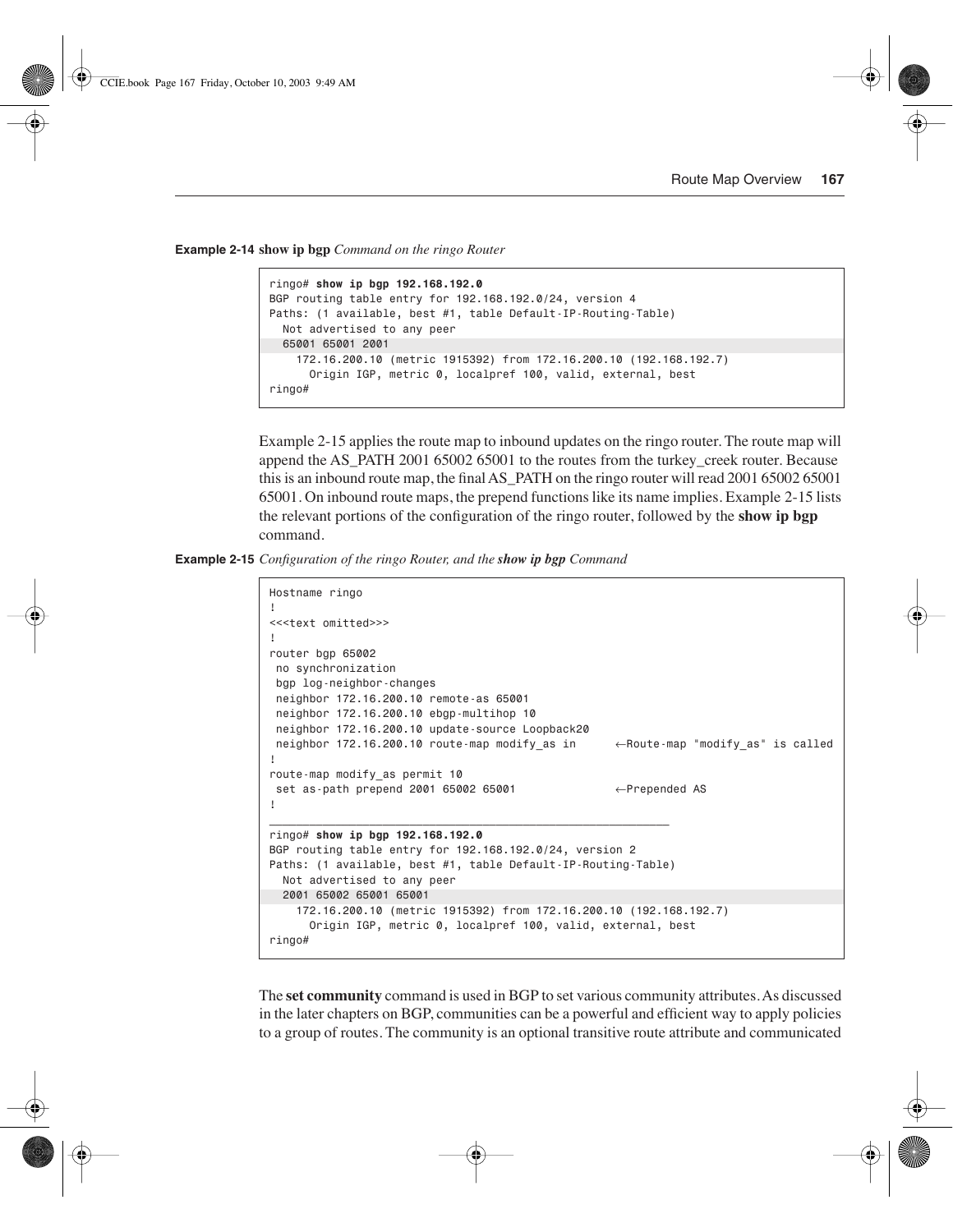among BGP peers. The **set community** command enables you to form community membership. After routes become members of a community, they can be assigned policies, such as "do not export this route to any E-BGP neighbors or advertise this route the Internet community." To send the community attribute in BGP, the **neighbor a.b.c.d send-community** command must be used.

The syntax for the **set community** command in Cisco IOS Software Release 12.2 is as follows:

*set community {community-number\_1-4294967200*|*AA*|*NN*|*no-export*|*no-advertise* |*internet* |*local-AS [additive]}*|*none*

Use the **set community** command to designate or form communities from routes and to apply specific policies to those routes. The valid parameters and values are as follows:

- *Community number*—A valid number from 1 to 4,294,967,200; the routes will be designated to this community number.
- *AA:NN*—This format can also be used to designate communities. The *AA* is a 16-bit ASN between 1 and 65,535. *NN* is an arbitrary 16-bit number between 1 and 65,440.
- **Internet**—The Internet community. Advertise these routes to the Internet community and any router belonging to it.
- **no-export**—Do not advertise these routes to an E-BGP peer. Routes with this community are sent to peers in other subautonomous systems within a confederation.
- **local-as**—Do not advertise these routes to peers outside the local autonomous system. These routes will not be advertised to other autonomous systems or subautonomous systems if confederations are in place.
- **no-advertise**—Do not advertise these routes to any peer (internal or external). Used for I-BGP peers.
- **Additive**—(Optional) Adds the community to the already existing communities.
- **None**—Removes the COMMUNITY attribute from the prefixes that pass the route map.

### Practical Example: Setting BGP Community Attributes

Consider the same network model from the preceding example, with the turkey creek and the ringo routers running BGP between them. (See Figure 2-4.) The turkey\_creek router is in AS 65001, and the ringo router is in AS 65002. The router turkey creek will advertise the network 192.168.192.0/24 via BGP and place it in community 7. The turkey\_creek router will also advertise another route, 128.168.192.0/24. The turkey\_creek router will put this route in community 8 and set the COMMUNITY attribute to **no-export**. The **no-export** COMMUNITY attribute will instruct the ringo router not to advertise this route to E-BGP neighbors.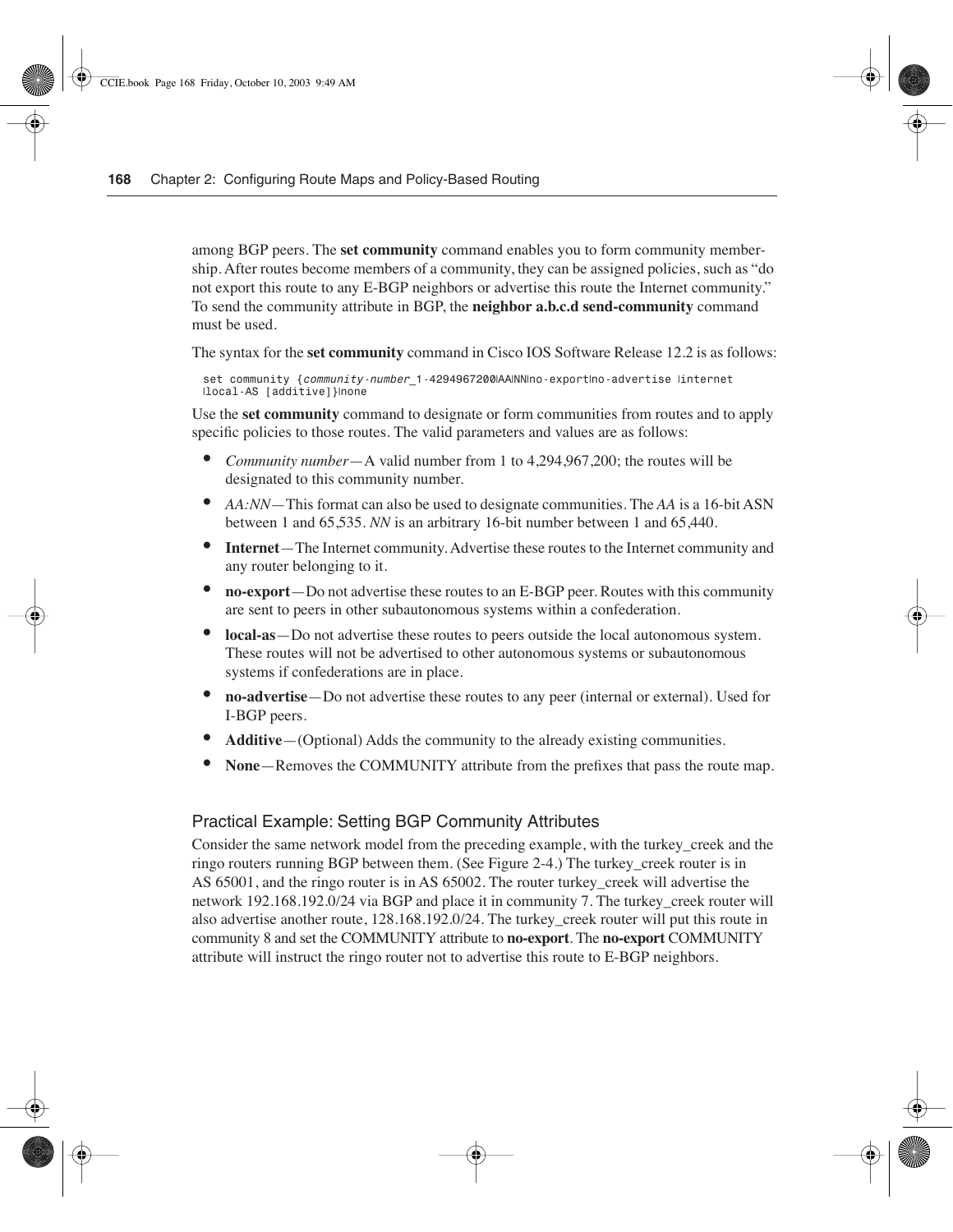

**Figure 2-4** *Route Map Practical Example: Setting Communities*

Example 2-16 lists the route map used to accomplish this.

**Example 2-16** *Route Map for Communities on turkey\_creek* 

```
Hostname turkey_creek
!
<<<text omitted>>>
!
router bgp 65001
 no synchronization
 network 128.168.192.0 mask 255.255.255.0
 network 192.168.192.0
 neighbor 172.16.100.10 remote-as 65002
 neighbor 172.16.100.10 ebgp-multihop 10
 neighbor 172.16.100.10 update-source Loopback20
 neighbor 172.16.100.10 send-community ←send-community must be enabled
 neighbor 172.16.100.10 route-map set_communities out ←route-map "set_communities" 
called
!
<<<text omitted>>>
!
access-list 10 permit 192.168.192.0 0.0.0.255 ←allow network 192.168.192.0/24 only
access-list 11 permit 128.168.192.0 0.0.0.255 ←allow network 128.168.192.0/24 only
!
route-map set_communities permit 100
match ip address 10 ←Match ip access-list 10 or 192.168.192.0/24
 set community 7 ←set the community to 7
!
route-map set_communities permit 200
match ip address 11 ←Match ip access-list 11 or 128.168.192.0/24
 set community 8 no-export ←set the community to 8 and don't export to
                                        future E-BGP peers
```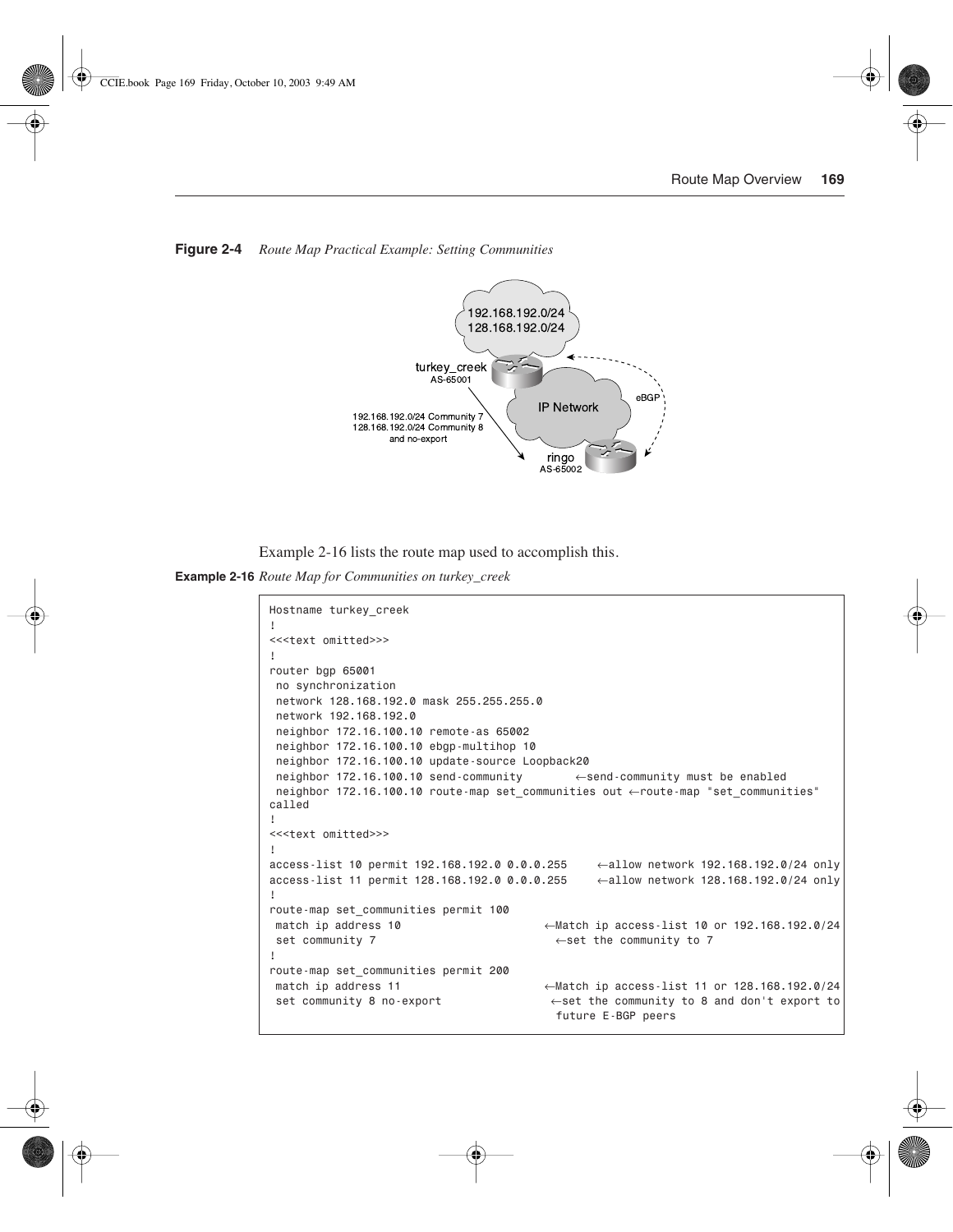By observing the routes on the ringo router, you can see that route 192.168.192.0/24 is in community 7. Route 128.168.192.0/24 is in community 8 with the **no-export** option set. Example 2-17 lists the output of the **show ip bgp** command on the ringo router.

**Example 2-17** *Routes with Communities Set on the ring Router* 

```
ringo# show ip bgp 192.168.192.0
BGP routing table entry for 192.168.192.0/24, version 3
Paths: (1 available, best #1, table Default-IP-Routing-Table)
   Not advertised to any peer
  65001
    172.16.200.10 (metric 1915392) from 172.16.200.10 (192.168.192.7)
       Origin IGP, metric 0, localpref 100, valid, external, best
       Community: 7
ringo#
ringo#show ip bgp 128.168.192.0
BGP routing table entry for 128.168.192.0/24, version 2
Paths: (1 available, best #1, table Default-IP-Routing-Table, not advertised to
EBGP peer)
  Not advertised to any peer
  65001
     172.16.200.10 (metric 1915392) from 172.16.200.10 (192.168.192.7)
       Origin IGP, metric 0, localpref 100, valid, external, best
       Community: 8 no-export
ringo#
```
Use the **set comm-list delete** command to remove the COMMUNITY attribute of an inbound or outbound route update. The syntax is as follows:

*set comm-list {[standard* | *extended community list]} delete*

For more examples of the various **set communities** commands and how they function in BGP, see Chapters 7 through 9 on configuring BGP.

Another BGP-specific feature that you can set is dampening. Because of the long time it takes BGP networks to converge, an unstable route, or "route flapping," can have significant and detrimental impacts on large BGP networks. If a route goes down, a WITHDRAWN message is sent via BGP requesting all peers to remove that route from their tables. An instable route in your autonomous system will cause constant sending and withdrawing of messages to other autonomous systems. This effect multiplied by the hundreds or thousands of routes that may be in an autonomous system can negatively affect BGP.

Dampening allows routers to categorize routes as either well behaved or ill behaved. Obviously, a *well-behaved* route should be very stable over an extended period of time. On the other end of the spectrum, an *ill-behaved* route could be a route that is unstable, or flapping. When route dampening is enabled in BGP, with the BGP router command **bgp dampening**, the router will start a history file on how many times each route flaps. The route dampening feature will start to assign a penalty to a route each time it flaps. The penalties start to accumulate for each route, and when the penalty is greater than an arbitrary number called the *suppress value*, the route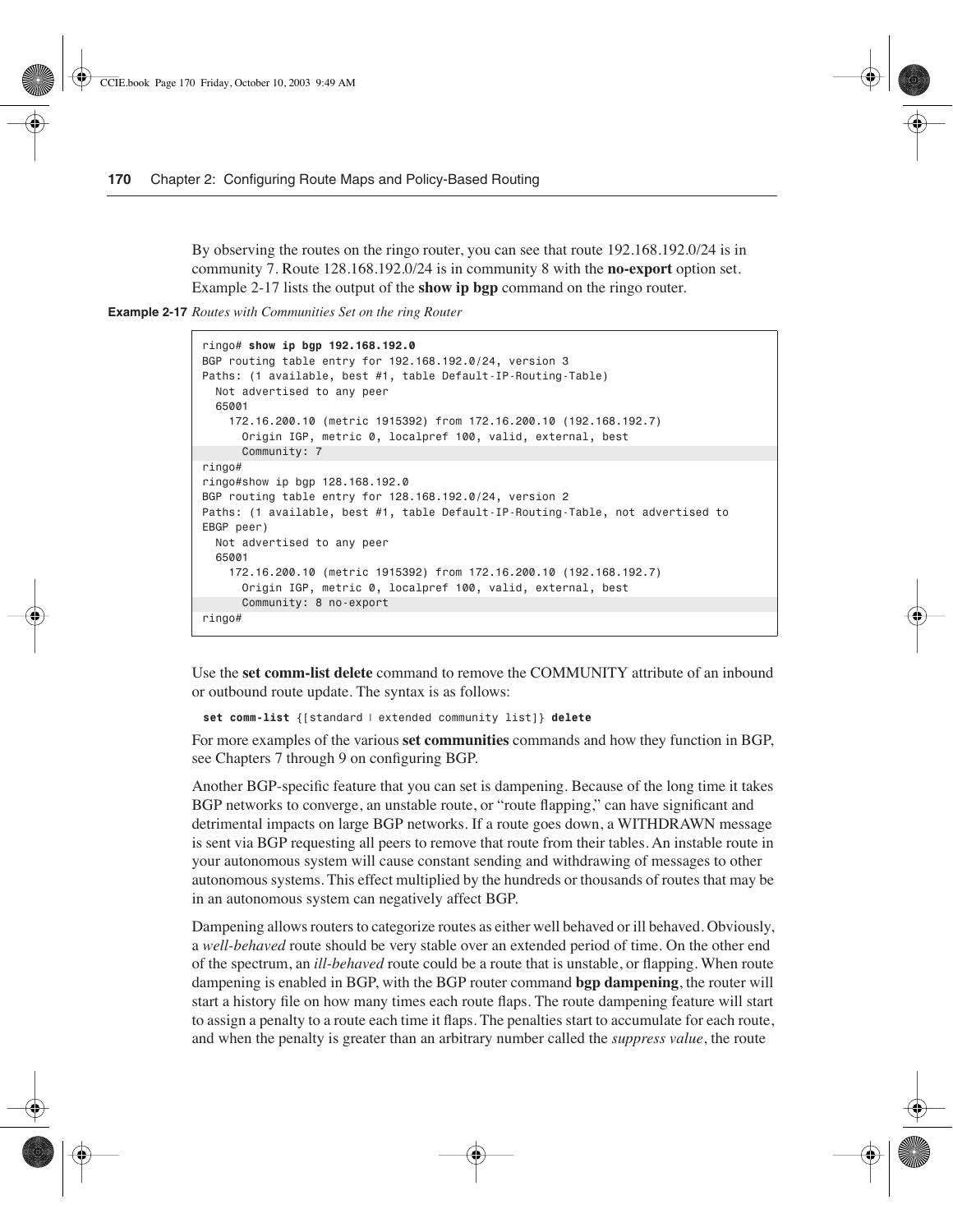will no longer be advertised. The route will remain suppressed until either the penalty falls below the reuse-limit or the max\_suppress timer is exceeded. The penalty for a route can be decreased over time. The half-life timer is a timer, expressed in minutes, that must elapse before the penalty will be reduced by one-half. If the route remains stable, over time the penalty for that route will decrease. When the penalty is below another arbitrary timer called the reuselimit, the route will be unsuppressed and advertised once again. Figure 2-5 illustrates the time and penalty relationship in route dampening.





Note that this type of route map is called from the BGP router command **bgp dampening**  [**route-map** *route-map\_name*].A route map called on the **neighbor** statement will not work for route dampening.

The **set dampening** command in Cisco IOS Software Release 12.2 is as follows:

*set dampening {half-life\_1-45 reuse\_1-20000 suppress\_1-20000 max\_suppress\_time\_1-255}*

Use the **set dampening** command to influence how the router will react when it encounters unstable routes. The **half-life** parameter represents a time (in minutes) that must pass with a route being stable, after which the penalty value is reduced by half. The default is 15 minutes, and the valid range is 1 to 45 minutes.

The **reuse** parameter enables you to mark a point, or a reuse, point that allows the route to be advertised. When the penalty value falls below the reuse point, the route is unsuppressed and re-advertised. The default value is 750, and the valid ranges are 1 to 20,000.

When the penalty exceeds the **suppress** parameter, the route is suppressed and no longer advertised. The valid range is from 1 to 20,000; the default is 2000.

The **max** suppress time is a value expressed in minutes that specifies how long a route should be suppressed by the dampening feature. The default value of this is 4 times the half-life timer, or 60 minutes. The valid range is from 1 to 255 minutes.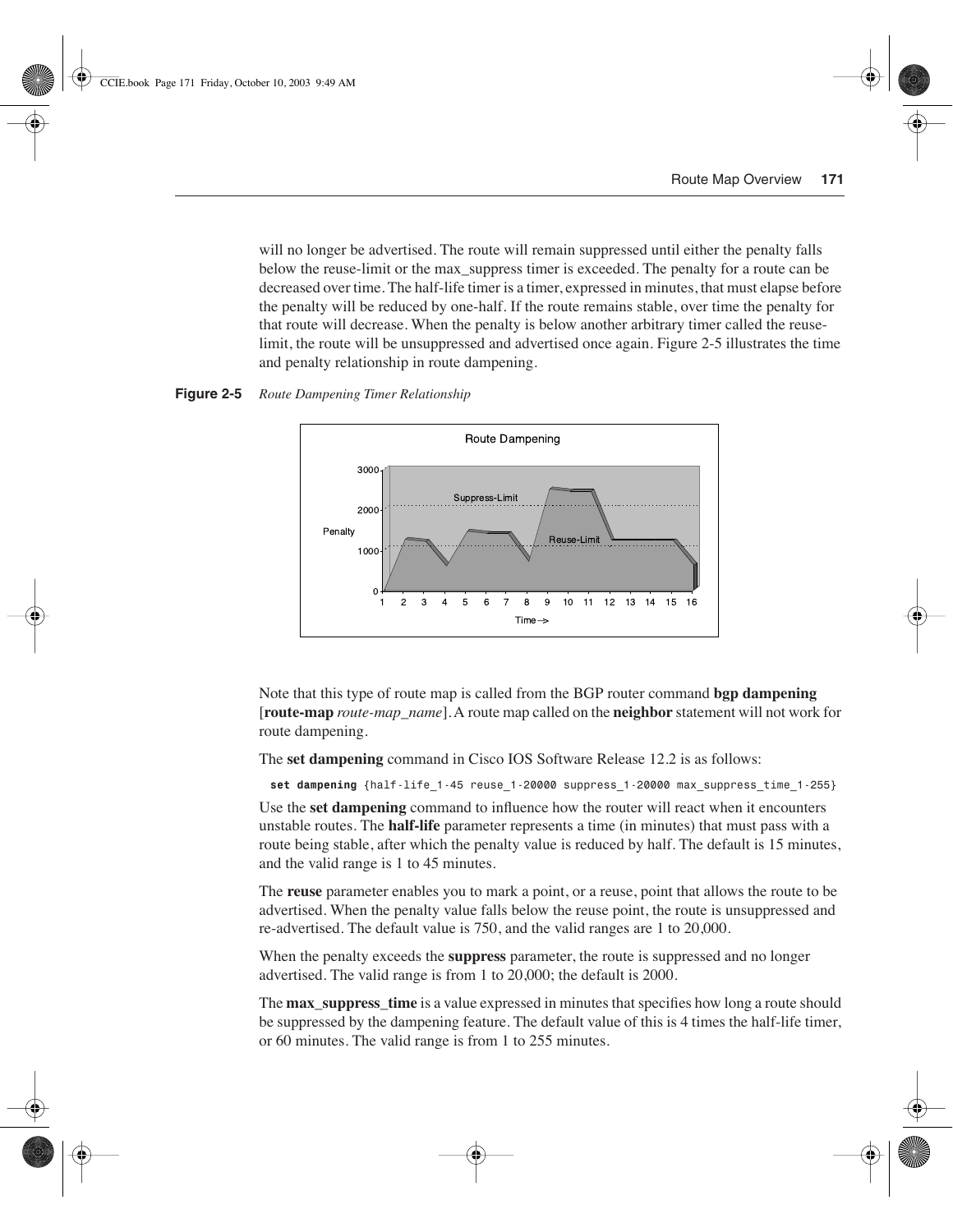When a prefix is withdrawn, BGP considers the withdrawn prefix as a flap and increases the penalty by 1000. When BGP receives an attribute change, the penalty is increased by 500.

In Figure 2-6, the router ringo is advertising 129.168.192.0/24 to the turkey\_creek router via BGP.

**Figure 2-6** *Route Dampening*



The turkey creek router has route dampening enabled, with a route map to apply the dampening to route 129.168.192.0/24. Use the **show ip bgp dampened-paths** command and the **show ip bgp a.b.c.d** command to view whether route dampening has occurred and to view what the current penalty count. Note that information related to the dampening does not appear until the route has actually flapped. Example 2-18 shows the penalty and dampening occurring on the turkey\_creek router for route 129.168.192.0/24.

**Example 2-18** *Verifying Dampening* 

```
turkey_creek# show ip bgp dampened-paths
BGP table version is 9, local router ID is 192.168.192.7
Status codes: s suppressed, d damped, h history, * valid, > best, i - internal
Origin codes: i - IGP, e - EGP, ? - incomplete
   Network From Reuse Path
*d 129.168.192.0/24 172.16.100.10 00:38:00 65002 i
turkey_creek#
turkey_creek# show ip bgp
BGP table version is 9, local router ID is 192.168.192.7
Status codes: s suppressed, d damped, h history, * valid, > best, i - internal
Origin codes: i - IGP, e - EGP, ? - incomplete
   Network Next Hop Metric LocPrf Weight Path
*> 128.168.192.0/24 0.0.0.0 0 32768 i
*d 129.168.192.0/24 172.16.100.10 0 0 65002 i
*d
*> 192.168.192.0 0.0.0.0 0 32768 i
turkey_creek#
turkey_creek# show ip bgp 129.168.192.0
BGP routing table entry for 129.168.192.0/24, version 9
```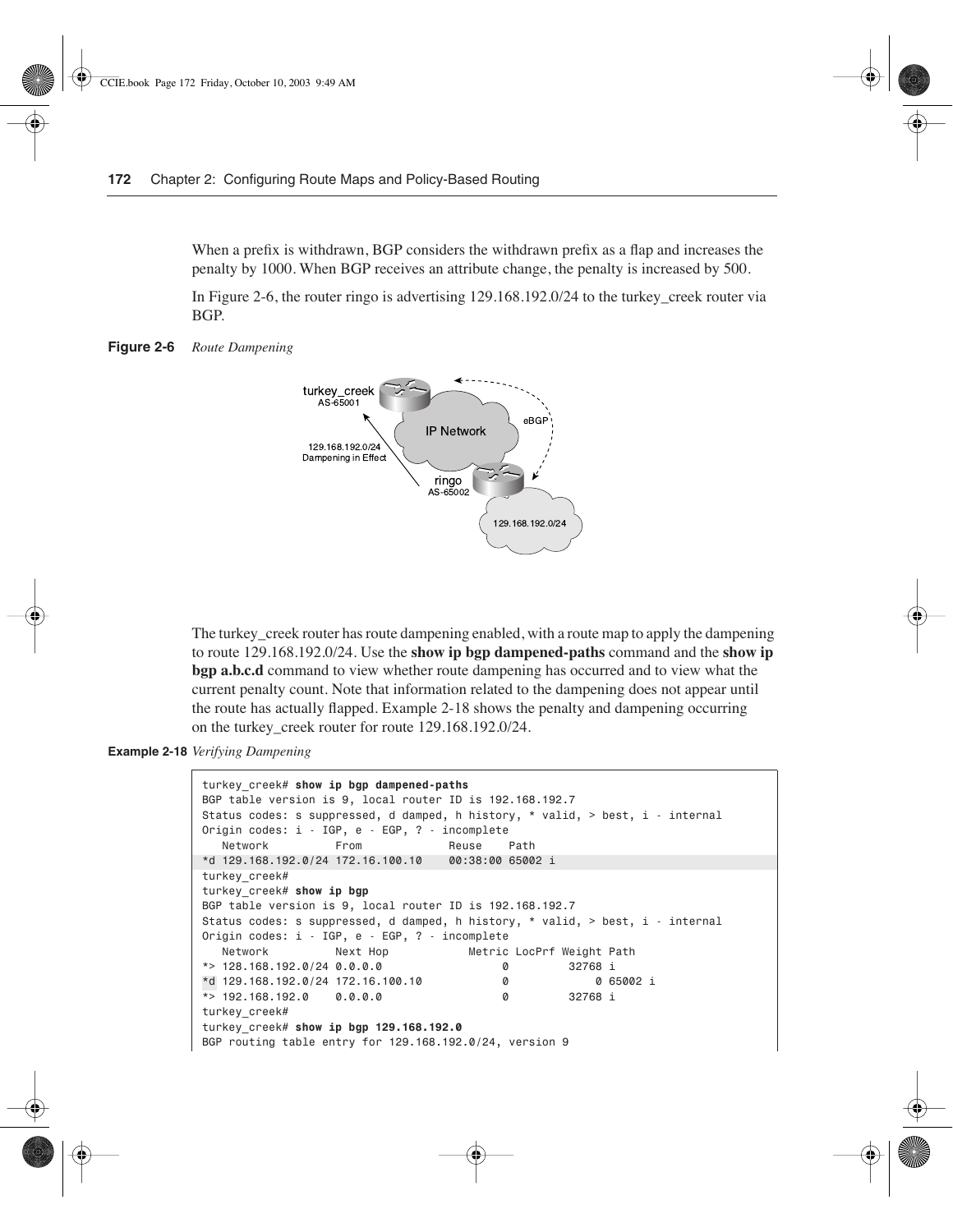**Example 2-18** *Verifying Dampening (Continued)*

```
Paths: (1 available, no best path)
  Not advertised to any peer
  65002, (suppressed due to dampening)
    172.16.100.10 (metric 2323456) from 172.16.100.10 (172.16.100.10)
       Origin IGP, metric 0, localpref 100, valid, external, ref 2
       Dampinfo: penalty 3717, flapped 4 times in 00:04:36, reuse in 00:37:50
turkey_creek#
```
Example 2-19 lists the BGP configuration for the preceding example and the associated route maps of the turkey creek router.

**Example 2-19** *Configuration of the turkey\_creek Router* 

```
hostname turkey_creek
!
<<<text omitted>>>
!
router bgp 65001
 no synchronization
 bgp dampening route-map set_dampening ←Dampening enabled with route-map
 network 128.168.192.0 mask 255.255.255.0
 network 192.168.192.0
 neighbor 172.16.100.10 remote-as 65002
 neighbor 172.16.100.10 ebgp-multihop 10
 neighbor 172.16.100.10 update-source Loopback20
!
access-list 11 permit 129.168.192.0 0.0.0.255
!
route-map set_dampening permit 100
 match ip address 11 ←Match network 129.168.192.0/24
  set dampening 20 1000 2000 80 ←Set dampening parameters
```
For more information and examples on route dampening, see BGP Chapters 7 through 9.

You can also use route maps in BGP to set the well-known discretionary LOCAL\_PREF attribute. The LOCAL\_PREF attribute is a numeric value ranging from 0 to 4,294,967,295, where the higher the value, the more preferred the route is. The default LOCAL PREF value is 100. Table 2-8 lists the syntax used in setting the LOCAL\_PREF attribute.

**Table 2-8 set local-preference** *Command in Cisco IOS Software Release 12.2*

| <b>Command</b> | <b>Description</b>                                                                                                                                                                         |  |
|----------------|--------------------------------------------------------------------------------------------------------------------------------------------------------------------------------------------|--|
|                | set local-preference $\{0-4294967295\}$ Use the set local-preference command to set the<br>LOCAL PREF of a route. The valid range is from 0 to<br>4,294,967,295. The default value is 100. |  |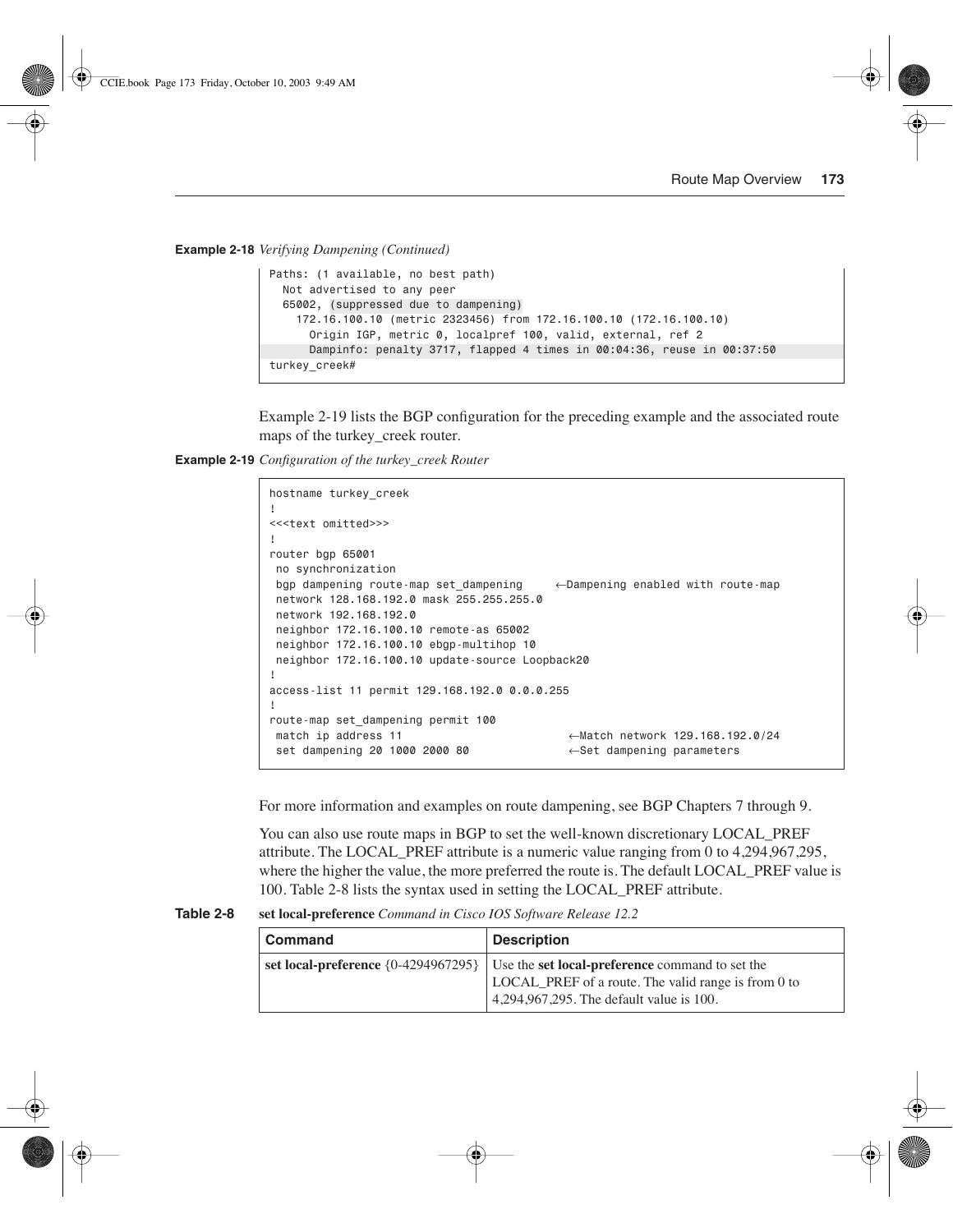Another BGP attribute that you can set with route maps is the well known mandatory transitive ORIGIN attribute. The ORIGIN attribute is a well-known mandatory attribute. The ORIGIN attribute, as the name states, specifies the origin of the route with respect to the autonomous system that originated it. BGP supports three different types of origin:

- **IGP(i)**—The network layer reachability information (NLRI) is internal to the originating autonomous system. This is a remote IGP system. The route originates from the network command.
- **EGP(e)**—The NLRI is learned via the EGP. This is a local EGP system. The route is redistributed from EGP.
- **Incomplete(?)**—The NLRI is learned from some other means. The route is redistributed from an IGP or static.

Table 2-9 lists the syntax used in setting the origin.

**Table 2-9 set origin** *Command in Cisco IOS Software Release 12.2*

| <b>Command</b>                                  | <b>Description</b>                                                                                                                   |
|-------------------------------------------------|--------------------------------------------------------------------------------------------------------------------------------------|
| set origin {igp   egp [as_number]   incomplete} | Use the set origin command to set the ORIGIN<br>attribute of a route/routes. The valid origin types<br>are IGP, EGP, and incomplete. |

The final BGP-specific set command discussed here is the **set weight** command. The WEIGHT attribute is a Cisco proprietary feature used to measure a route's preference. The WEIGHT attribute is local to the router and does not get exchanged between routers; therefore it is only effective on inbound route maps. Use the WEIGHT attribute to influence routes from multiple service providers to a central location. Like LOCAL\_PREF, assigning a higher weight to a route makes that route more preferred. The WEIGHT attribute also has the highest precedence of any BGP attribute. For more information on BGP, see Chapters 7 through 9. Table 2-10 lists the syntax used in setting the WEIGHT attribute.

#### **Table 2-10 set weight** *Command in Cisco IOS Software Release 12.2*

| <b>Command</b> | <b>Description</b>                                                                                                                                                                           |
|----------------|----------------------------------------------------------------------------------------------------------------------------------------------------------------------------------------------|
|                | set weight $\{0.65535\}$   Use the set weight command to set the weight of a route/routes. The valid<br>weight range is from 0 to $65,535$ , and the default weight of a route is $32,768$ . |

## Practical Example: Configuring BGP Attributes

This practical example uses the same network model as in the previous examples and sets the BGP attributes of LOCAL\_PREF, WEIGHT, and ORIGIN. Figure 2-7 is the same network shown earlier. This example calls an inbound route map on the turkey\_creek router. The route map set attributes will set the following attributes: WEIGHT to 1000, LOCAL PREF to 5000, and ORIGIN to be EGP from autonomous system 65002. In this example, the setting **local-**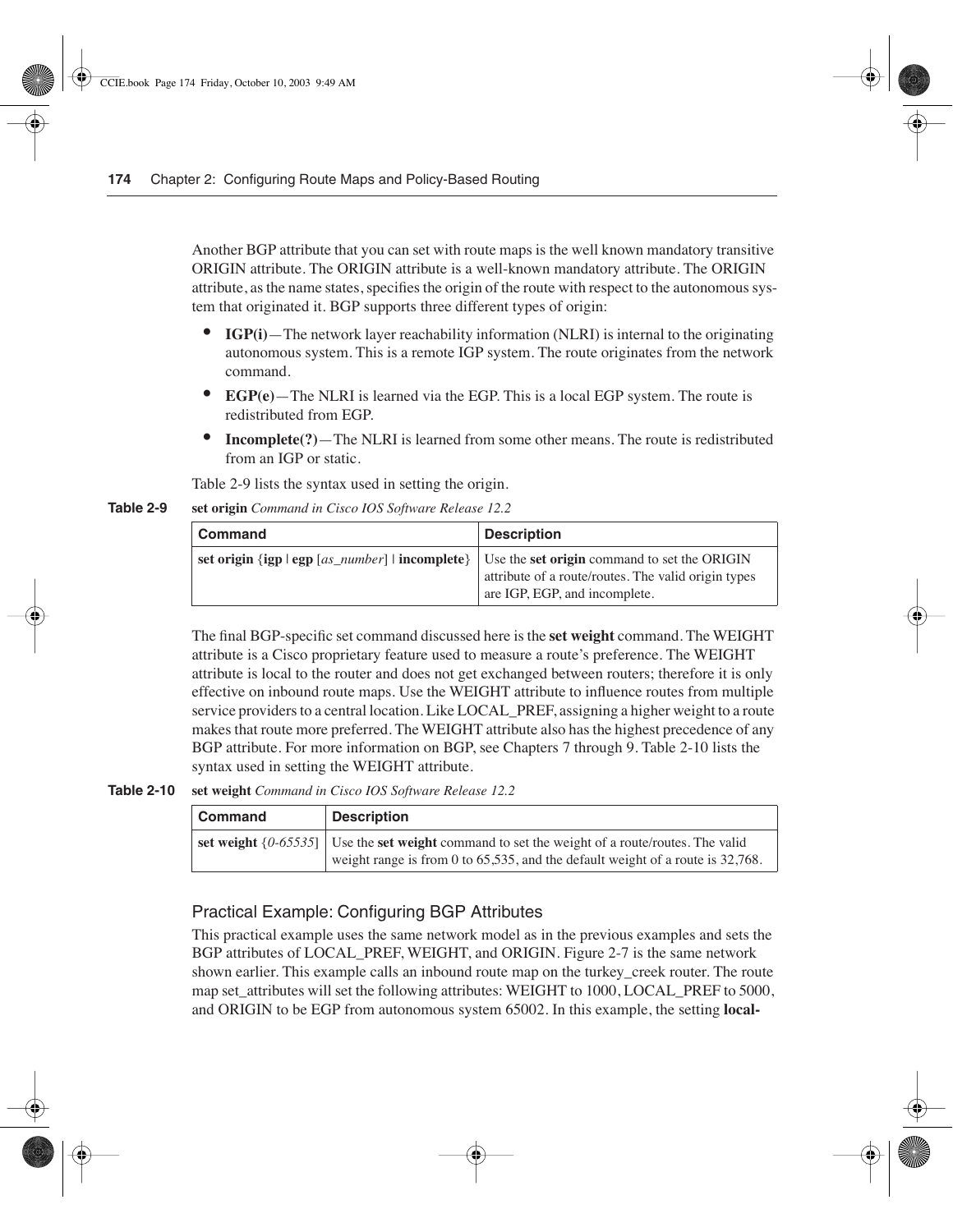**preference** is for education purposes only. Normally, **local-preference** would not be used or effective on E-BGP peers.

**Figure 2-7** *Configuring BGP Attributes*



Example 2-20 lists the BGP and route map configuration to accomplish this on the turkey creek router.

**Example 2-20** *BGP Attribute Configuration* 

```
hostname turkey_creek
!
<<<text omitted>>>
!
router bgp 65001
 no synchronization
 network 128.168.192.0 mask 255.255.255.0
 network 192.168.192.0
 neighbor 172.16.100.10 remote-as 65002
 neighbor 172.16.100.10 ebgp-multihop 10
 neighbor 172.16.100.10 update-source Loopback20
 neighbor 172.16.100.10 route-map set_attributes in ←call route-map "set_attributes"
!
route-map set_attributes permit 100
 set local-preference 5000 ←Set local-preference to 5000
 set weight 1000 ←Set weight to 1000
 set origin egp 65002 ←Set the ORIGIN to EGP in AS 65002
! ←*note with no match parameter all routes are 
                               matched from the neighbor 172.16.100.10
```
To verify the effectiveness of the route map, use the **show ip bgp** command, as demonstrated in Example 2-21.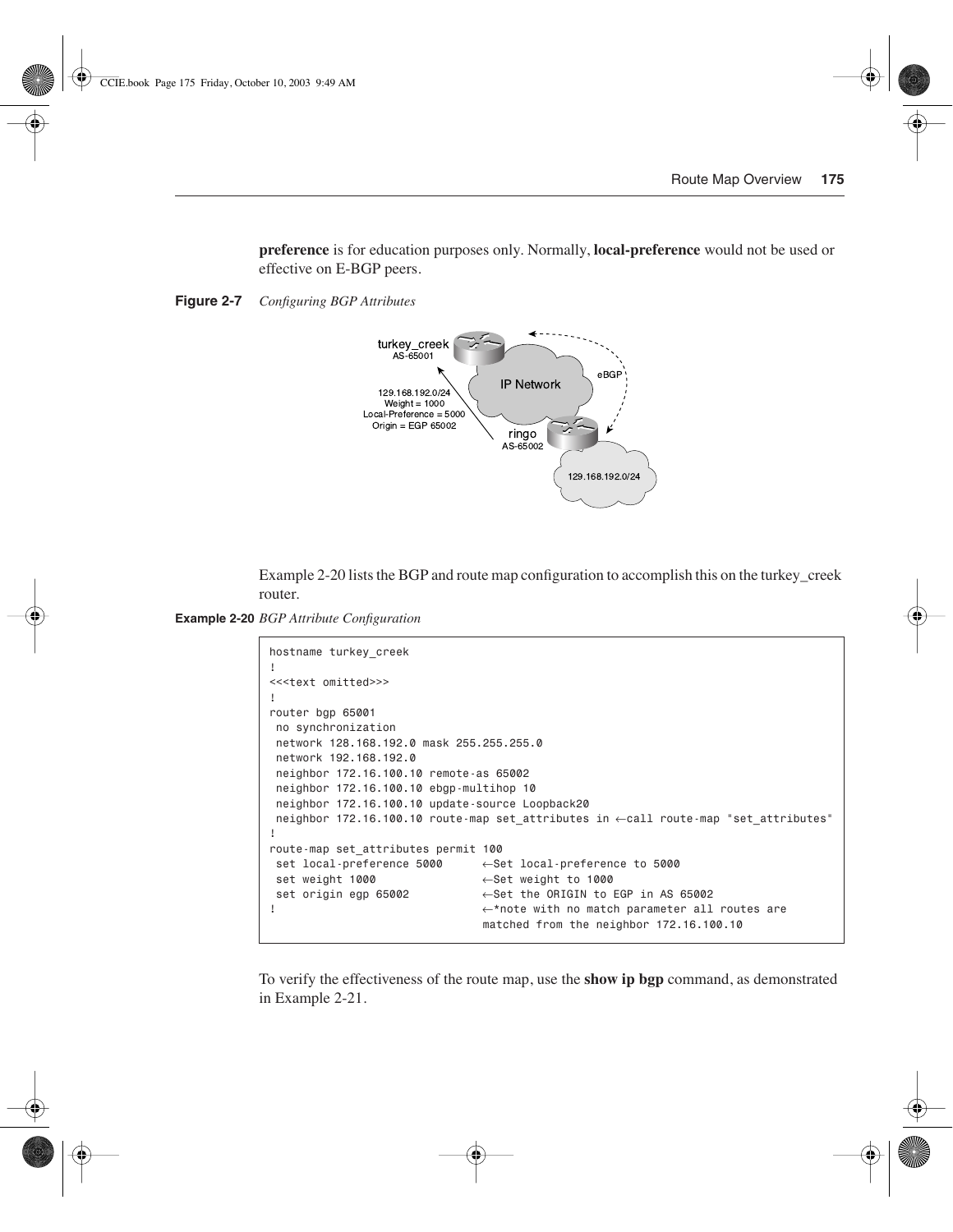**Example 2-21** *Verifying the Attributes* 

```
turkey_creek# show ip bgp
BGP table version is 4, local router ID is 192.168.192.7
Status codes: s suppressed, d damped, h history, * valid, > best, i - internal
Origin codes: i - IGP, e - EGP, ? - incomplete
 Network Next Hop Metric LocPrf Weight Path
*> 128.168.192.0/24 0.0.0.0 0 32768 i
*> 129.168.192.0/24 172.16.100.10 0 5000 1000 65002 e
*> 192.168.192.0 0.0.0.0 0 32768 i
turkey_creek#
turkey_creek#
turkey_creek# show ip bgp 129.168.192.0
BGP routing table entry for 129.168.192.0/24, version 2
Paths: (1 available, best #1)
  Not advertised to any peer
  65002
    172.16.100.10 (metric 2323456) from 172.16.100.10 (172.16.100.10)
 Origin EGP, metric 0, localpref 5000, weight 1000, valid, external, best,
EGP 5000 weight 1000
ref 2
turkey_creek#
                                       5000 1000 e
```
### Configuring Routing Protocol/Redistribution-Specific **set** Commands

The **set** commands covered next relate primarily to IGP routing protocols and are used mostly during route redistribution. The **set metric**, **set metric-type** and **set tag** commands can all be used to change the metric or the tag of a route during redistribution. As mentioned previously, the metrics and tags can also be matched and used for further route control during redistribution.

The most common use of the **set metric** command is to set the metric of the route for the destination routing protocol. If you are redistributing EIGRP routes into OSPF, for example, you can use a route map in conjunction with the **set metric** command to set the new OSPF metric. If you are redistributing into IGRP or EIGRP, the metric value you enter is the composite metric only. This differs slightly from setting the default metric or the metric on redistribution without a route map, where you would set all five submetrics. Another use of the **set metric** command is to set the BGP optional nontransitive MULTI\_EXIT\_DISC (MED) attribute. The syntax for the **set metric** command in Cisco IOS Software Release 12.2 is as follows:

```
set metric {[-/+<0-4294967295>]|1-4294967295]
```
The **+** and – keywords enable you to increase or decrease the current metric. To increase the metric by 10, for example, the command would be **set metric +10**. To set just the composite metric for EIGRP, the command is **set metric 4295**. For more information on IGP routing protocol metrics, refer to *CCIE Practical Studies, Volume I*. You can find more information on the BGP MED attribute in Chapters 7 through 9 of this book.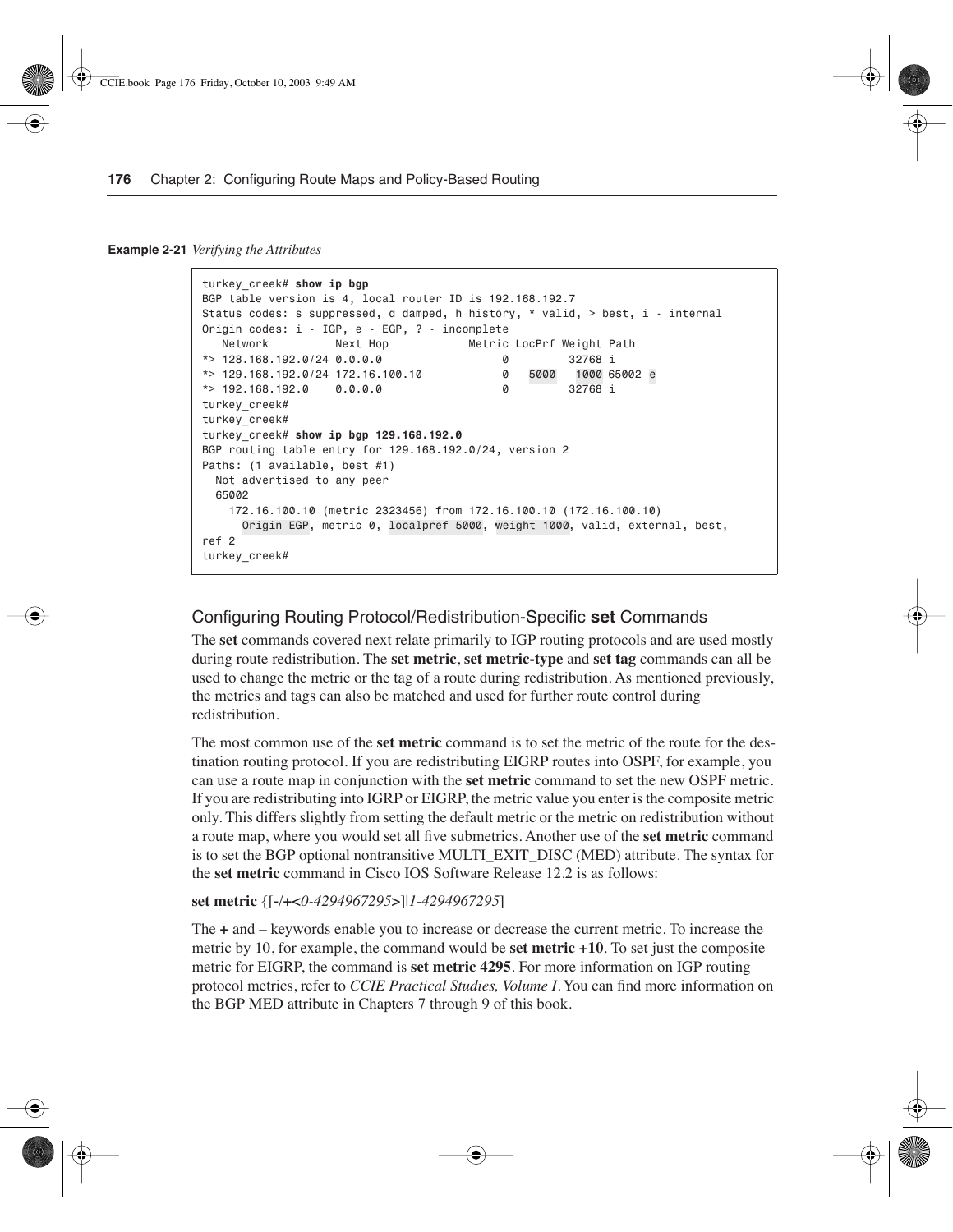The **set metric-type** command is rather limited. It is used primarily in BGP, OSPF, and IS-IS. You can use it to set IS-IS external and internal metrics and OSPF type 1 and type 2 external metrics. The **set metric-type** command can also be used in BGP to use the IGP metric as the MED for BGP. The syntax for the **set metric-type** command in Cisco IOS Software Release 12.2 is as follows:

*set metric-type [internal*|*external*|*type-1*|*type-2]*

- **external**—IS-IS external metric.
- **internal**—Use the metric of the IGP as the MED for BGP. Also used for setting IS-IS internal metric.
- **type-1**—Use to match the OSPF type 1 metric.
- **type-2**—Use to match the OSPF external type 2 metric.

The final **set** command discussed in this section is the **set tag** command. The **set tag** command enables you to set the administrative tag of route. For IGPs, the tag value is usually set with a route map and the **set tag** command. In BGP, when you redistribute BGP into an IGP, the ASN of BGP is automatically put into the tag value. BGP does this to preserve the AS\_PATH attribute across an IGP domain. For IGPs, the tag is an administrative value that certain routing protocols carry within the routing update. The tag value has no impact on routing decisions. Instead, it is used to mark routes or flag routes or to track the AS\_PATH for BGP. The tag value may also be acted upon during a redistribution process. When the **automatic-tag** command is used with the BGP **table-map** command, the tag value includes the ASN and the origin. The syntax used to manipulate the tag value in Cisco IOS Software Release 12.2 is as follows:

*set {tag [0-4294967295]*|*automatic-tag}*

Use the **set tag** *value* command to set the tag value. Use the **set automatic-tag** command when redistributing an IGP into BGP to recover the tag value as an AS\_PATH attribute.

**NOTE** You can also use the tag value strictly for documentation purposes in an internetwork. If you have an OSPF domain, where RIP routes and EIGRP routes are redistributed, for example, you may want to tag the routes from EIGRP with a value of 100 and tag the routes from IGRP with a value of 110. When the OSPF database is viewed, it will be easy to determine the origin of specific routes. This can prove a handy documentation tool for troubleshooting route redistribution.

> Tags are supported in RIPv2, OSPF, Integrated IS-IS, EIGRP, BGP, and CLNS. IGRP and RIPv1 do not support tags. To view tags, use the **show ip eigrp topology** *ip\_address subnet\_mask* command and the **show ip ospf database** command for EIGRP and OSPF, respectively. You can also view the tag value in other routing protocols by using the extended **show ip route** command, **show ip route** *ip\_address*.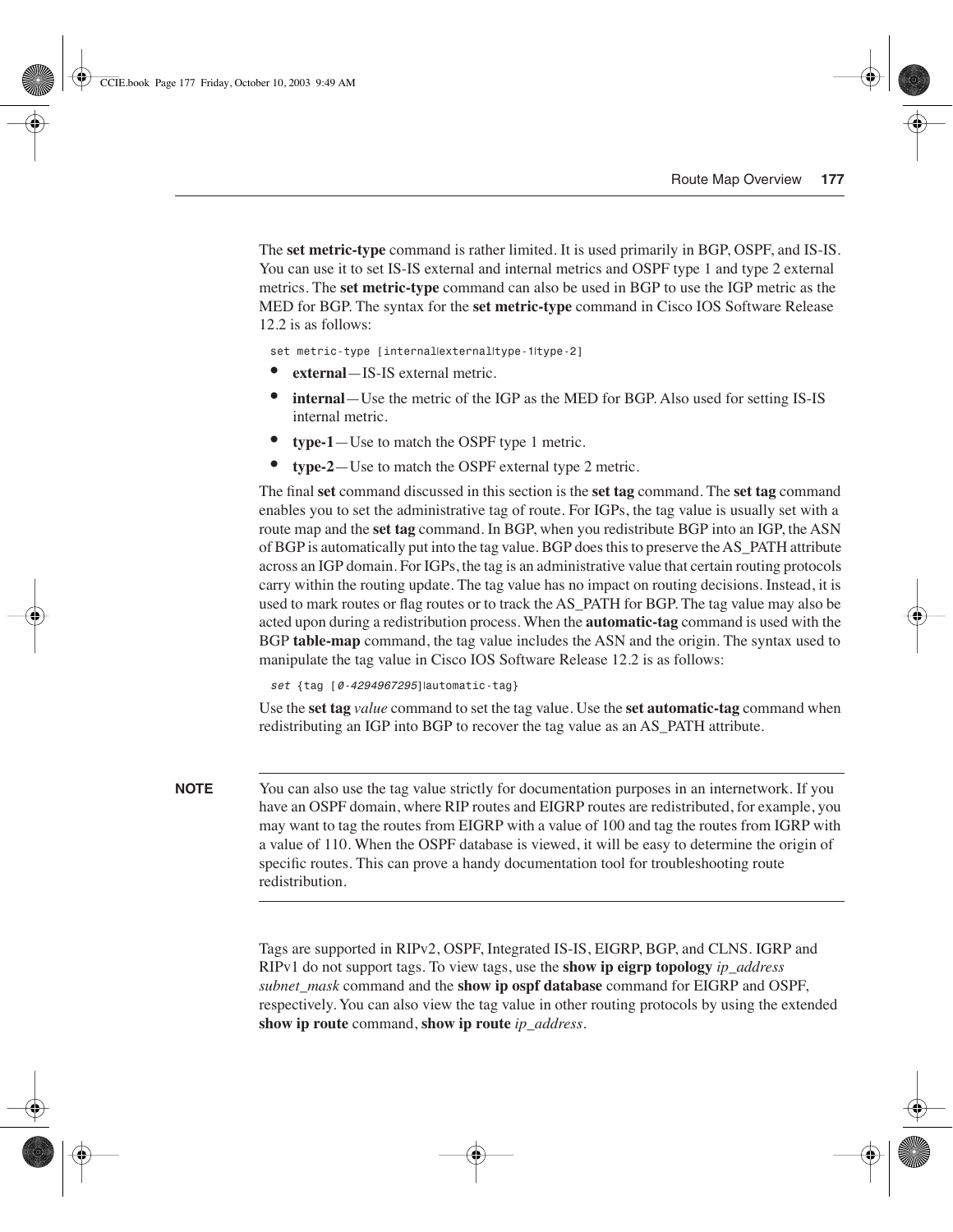#### Practical Example: Setting Route Tags and Metric Types

In the internetwork model in Figure 2-8, the routers turkey creek, earp, holliday, and ringo are running EIGRP. The ringo router also has a BGP peer to the turkey\_creek router and is running OSPF and to the clanton router.

**Figure 2-8** *Route Tagging and Metric Setting*



To demonstrate route tagging and metric setting, the following example writes a route map on the ringo router. The route map will be used on the ringo router when redistributing EIGRP routes into OSPF. The route map will first tag the routes from the earp router, 172.16.10.3, with a tag of 3. Next, the route map will tag all other routes with a tag of 500 while making these routes OSPF external type 1 routes. Example 2-22 lists the configuration to accomplish this on the ringo router.

```
Example 2-22 Configuration of the ringo Router
```

```
hostname ringo
!
<<<text omitted>>>
!
router eigrp 65001
 redistribute bgp 65002
  network 172.16.0.0
```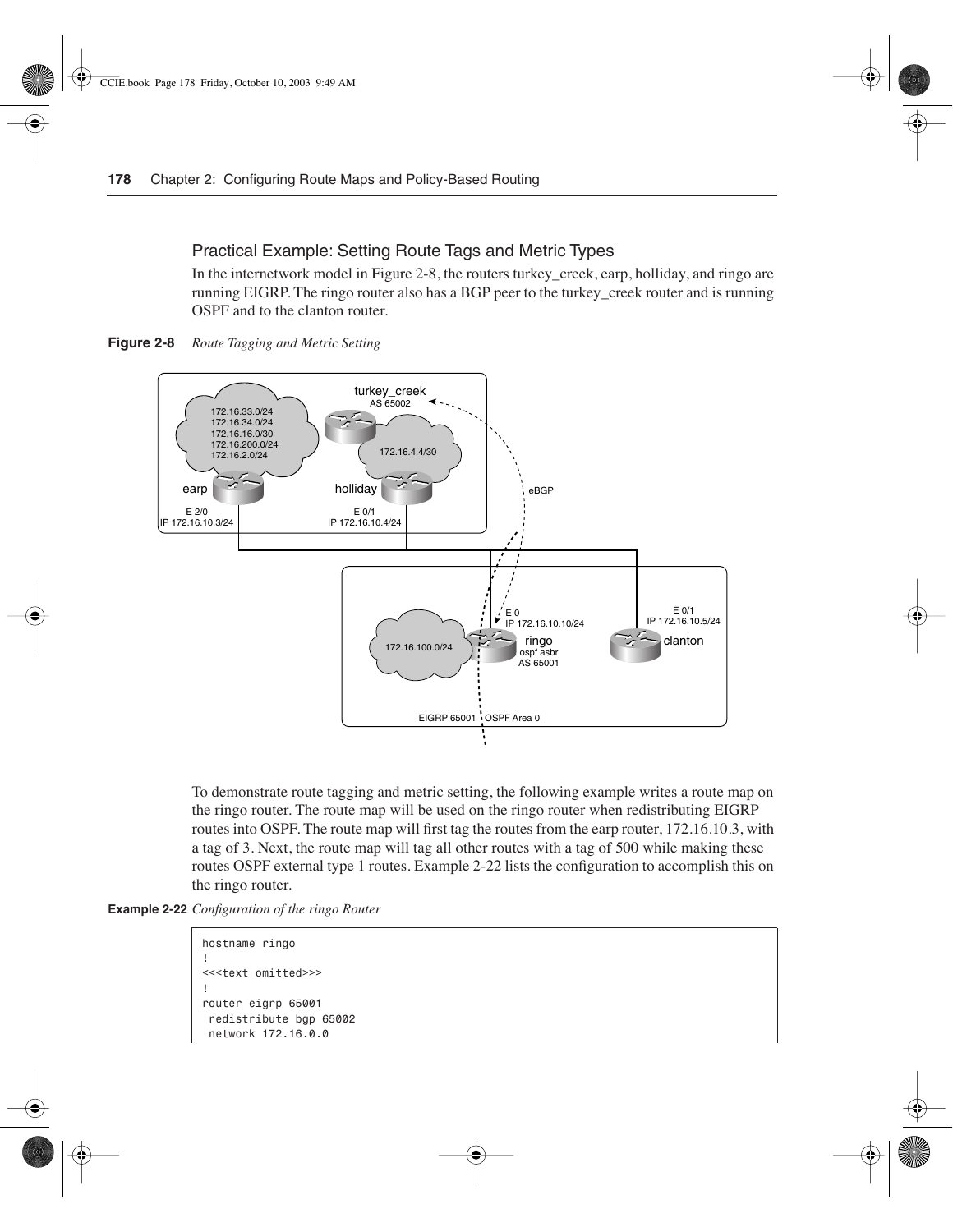**Example 2-22** *Configuration of the ringo Router (Continued)*

```
 network 192.168.10.0
  default-metric 10000 1000 254 1 1500
  no auto-summary
 eigrp log-neighbor-changes
!
router ospf 7
 log-adjacency-changes
 redistribute eigrp 65001 subnets route-map set_tag3 ←Redistribute and call route-map
 redistribute bgp 65002
 network 172.16.10.10 0.0.0.0 area 0
 default-metric 10
!
router bgp 65002
 no synchronization
 bgp log-neighbor-changes
 neighbor 172.16.200.10 remote-as 65001
 neighbor 172.16.200.10 ebgp-multihop 10
 neighbor 172.16.200.10 update-source Loopback20
!
access-list 5 permit 172.16.10.3 ←Match routes from 172.16.10.3
access-list 50 permit any ←Match all routes
!
route-map set_tag3 permit 100
 match ip route-source 5 ←Match routes from 172.16.10.3
 set tag 3 ←Set the TAG value to 3
!
route-map set_tag3 permit 200
 match ip address 50 ←Match all other routes 
 set metric-type type-1 ←Set the OSPF metric to External Type-1
 set tag 500 ←Set the TAG value to 500
!
```
By observing the route table of the ringo router followed by the OSPF database, you can see the effects of the route maps, as shown in Example 2-23.

**Example 2-23** *Route Map Effects on the ringo Router* 

```
ringo# show ip route
Codes: C - connected, S - static, I - IGRP, R - RIP, M - mobile, B - BGP
        D - EIGRP, EX - EIGRP external, O - OSPF, IA - OSPF inter area
        N1 - OSPF NSSA external type 1, N2 - OSPF NSSA external type 2
        E1 - OSPF external type 1, E2 - OSPF external type 2, E - EGP
        i - IS-IS, L1 - IS-IS level-1, L2 - IS-IS level-2, ia - IS-IS inter area
        * - candidate default, U - per-user static route, o - ODR
        P - periodic downloaded static route
Gateway of last resort is not set
B 192.168.192.0/24 [20/0] via 172.16.200.10, 01:07:04
      172.16.0.0/16 is variably subnetted, 8 subnets, 2 masks
D 172.16.200.0/24 [90/1915392] via 172.16.10.3, 01:07:08, Ethernet0
```
*continues*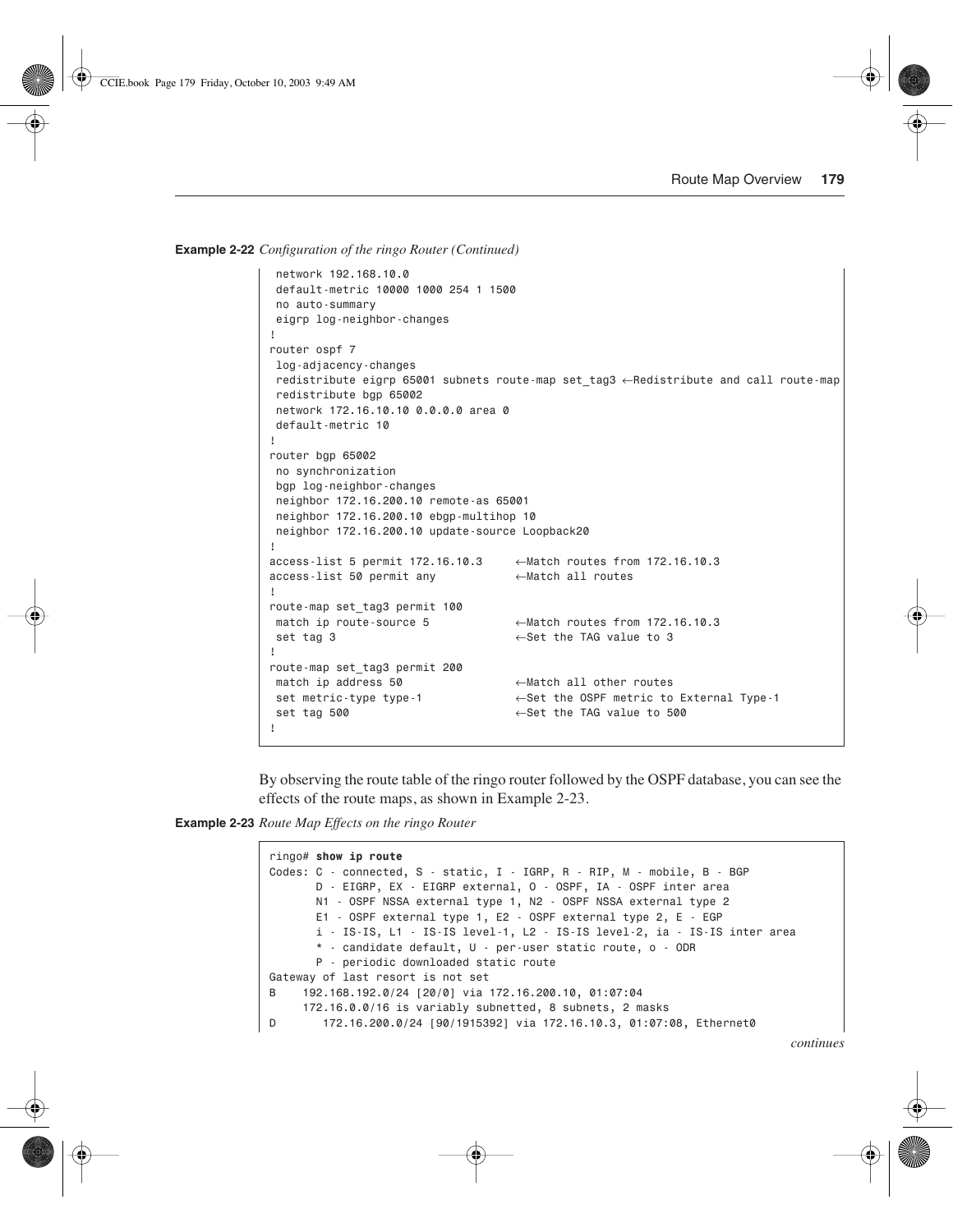**Example 2-23** *Route Map Effects on the ringo Router (Continued)*

```
D 172.16.33.0/24 [90/1812992] via 172.16.10.3, 01:07:08, Ethernet0
D 172.16.34.0/24 [90/1812992] via 172.16.10.3, 01:07:08, Ethernet0
D 172.16.16.4/30 [90/2195456] via 172.16.10.4, 01:07:08, Ethernet0
D 172.16.16.0/30 [90/1787392] via 172.16.10.3, 01:07:08, Ethernet0
C 172.16.10.0/24 is directly connected, Ethernet0
D 172.16.2.0/24 [90/284160] via 172.16.10.3, 01:07:09, Ethernet0
C 172.16.100.0/24 is directly connected, Loopback20
ringo#
ringo# show ip ospf database
           OSPF Router with ID (172.16.100.10) (Process ID 7)
              Router Link States (Area 0)
Link ID ADV Router Age Seq# Checksum Link count
172.16.10.5 172.16.10.5 1151 0x80000015 0x4E2 1
172.16.100.10 172.16.100.10 1875 0x80000003 0xC969 1
              Net Link States (Area 0)
Link ID ADV Router Age Seq# Checksum
172.16.10.5 172.16.10.5 1151 0x80000003 0x1693
             Type-5 AS External Link States
Link ID ADV Router Age Seq# Checksum Tag
172.16.2.0 172.16.100.10 1875 0x80000002 0x8E2E 3
172.16.16.0 172.16.100.10 1875 0x80000002 0xE1CF 3
172.16.16.4 172.16.100.10 1875 0x80000002 0x4AF0 500
172.16.33.0 172.16.100.10 1875 0x80000002 0x3865 3
172.16.34.0 172.16.100.10 1875 0x80000002 0x2D6F 3
172.16.100.0 172.16.100.10 1875 0x80000002 0xE403 500
172.16.200.0 172.16.100.10 1875 0x80000002 0x4F1 3
192.168.192.0 172.16.100.10 1876 0x80000002 0x4A22 65001
ringo#
```
Notice that at the end of the OSPF database is the BGP route 192.168.192.0/24. This route has a tag of 65001 because BGP will try to preserve the AS\_PATH attribute when redistributing BGP into an IGP that supports tags. BGP will use a tag value equal to its autonomous system ID.

You can also see the effects of the route map on the clanton router. Example 2-24 lists the route table of the clanton router, highlighting the different OSPF route types. Notice how the 172.16.16.4/30 and 172.16.100.0/24 routes are not set as default OSPF external type 2 routes, but are external type 1 routes. This is due to the **set route-type type-1** command in the route map on the ringo router.

**Example 2-24** *Route Table of the clanton Router* 

```
clanton# show ip route
Codes: C - connected, S - static, I - IGRP, R - RIP, M - mobile, B - BGP
       D - EIGRP, EX - EIGRP external, O - OSPF, IA - OSPF inter area
       N1 - OSPF NSSA external type 1, N2 - OSPF NSSA external type 2
       E1 - OSPF external type 1, E2 - OSPF external type 2, E - EGP
        i - IS-IS, L1 - IS-IS level-1, L2 - IS-IS level-2, * - candidate default
       U - per-user static route, o - ODR
```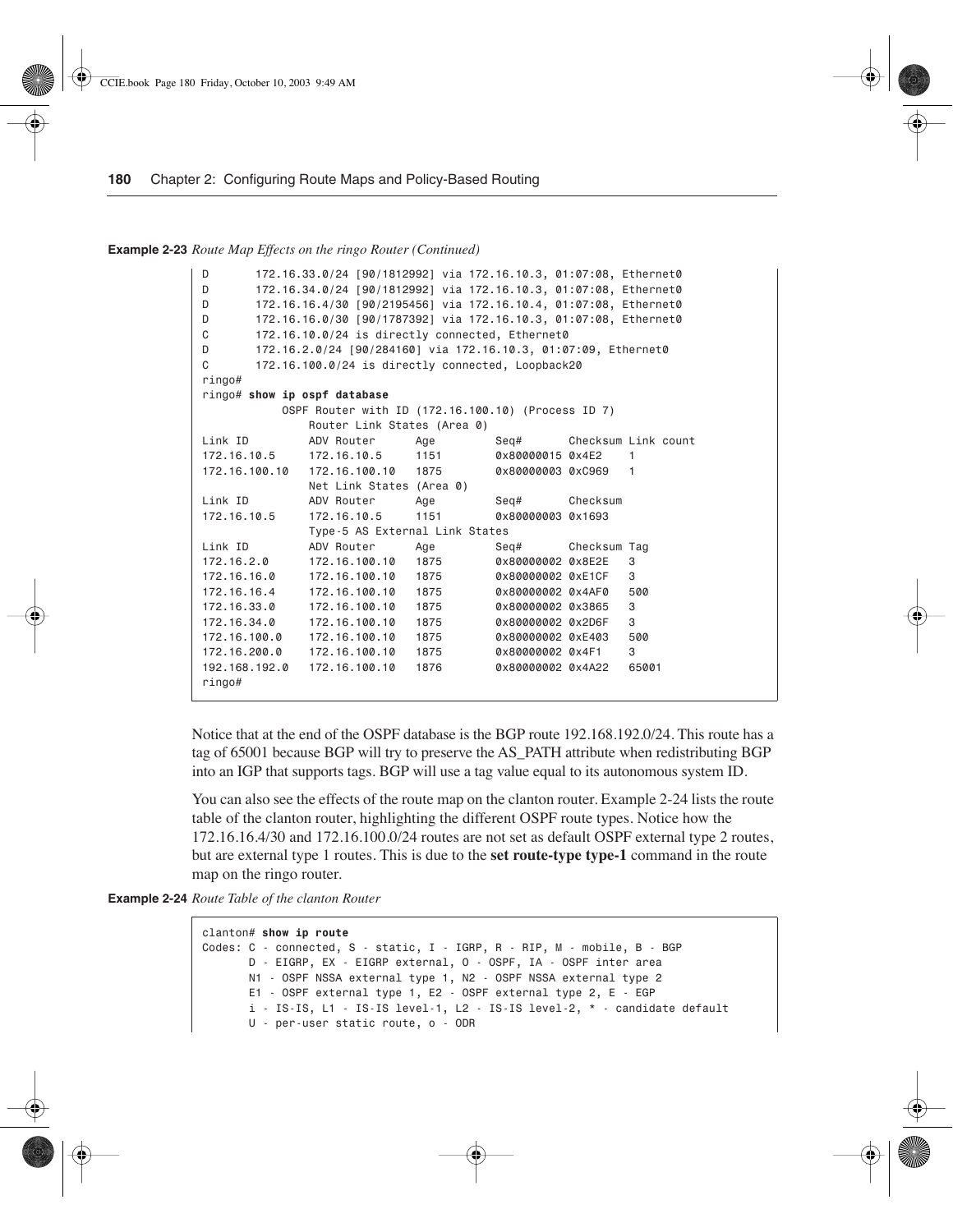**Example 2-24** *Route Table of the clanton Router (Continued)*

| Gateway of last resort is not set                                        |  |  |
|--------------------------------------------------------------------------|--|--|
| 0 E2 192.168.192.0/24 [110/10] via 172.16.10.10, 01:00:14, Ethernet0/0   |  |  |
| 172.16.0.0/16 is variably subnetted, 8 subnets, 2 masks                  |  |  |
| 0 E2<br>172.16.200.0/24 [110/10] via 172.16.10.10, 01:00:14, Ethernet0/0 |  |  |
| 0 E2<br>172.16.33.0/24 [110/10] via 172.16.10.10, 01:00:14, Ethernet0/0  |  |  |
| 0 E2<br>172.16.34.0/24 [110/10] via 172.16.10.10, 01:00:14, Ethernet0/0  |  |  |
| 0 E1<br>172.16.16.4/30 [110/20] via 172.16.10.10, 01:00:14, Ethernet0/0  |  |  |
| 0 E2<br>172.16.16.0/30 [110/10] via 172.16.10.10, 01:00:14, Ethernet0/0  |  |  |
| C.<br>172.16.10.0/24 is directly connected, Ethernet0/0                  |  |  |
| 0E2<br>172.16.2.0/24 [110/10] via 172.16.10.10, 01:00:15, Ethernet0/0    |  |  |
| 0 E1<br>172.16.100.0/24 [110/20] via 172.16.10.10, 01:00:15, Ethernet0/0 |  |  |
| clanton#                                                                 |  |  |
|                                                                          |  |  |

## **Route Maps and Policy-Based Routing**

Sometimes in the modern internetwork, the forwarding decisions of a router need to be more complex than the decision information offered by the routing protocols and route table. Routers for the most part base their forwarding decisions on the destination address of packet. Policybased routing enables the network engineer to configure policies that selectively cause packets to take paths that differ from the next-hop path specified by the route table. This section discusses the benefits and configuration of policy-based routing.

Policy-based routing offers the following benefits:

- **Forwarding decision not based on the destination address**—Policy routing enables the network engineer to define a path based on attributes of a packet, source/destination IP address, application port, and packet lengths, and to forward them according to a different policy. Policy routing can be configured to set the packet's next hop or the packet's default next hop/interface. Policy routing may also be used to route the packet to the null interface, essentially discarding them.
- **Quality of service (QoS)**—Route maps and PBR can provide QoS by enabling you to set the type of service (ToS) values and the IP precedence values in the IP header. QoS configuration is performed on the edge routers. This improves performance by preventing additional configuration on the core devices.
- **Cost saving by using alternative paths**—IP traffic can be manipulated with PBR, for instance, traffic such as large bulky batch file transfers can be sent over low-cost, lowbandwidth links, whereas more time-sensitive, user-interactive traffic is sent over highercost and higher-speed links.
- **Multiple and unequal path load sharing based on traffic characteristics**—Policy routing can be used to load balance traffic across multiple and unequal paths based on traffic characteristics versus the route cost.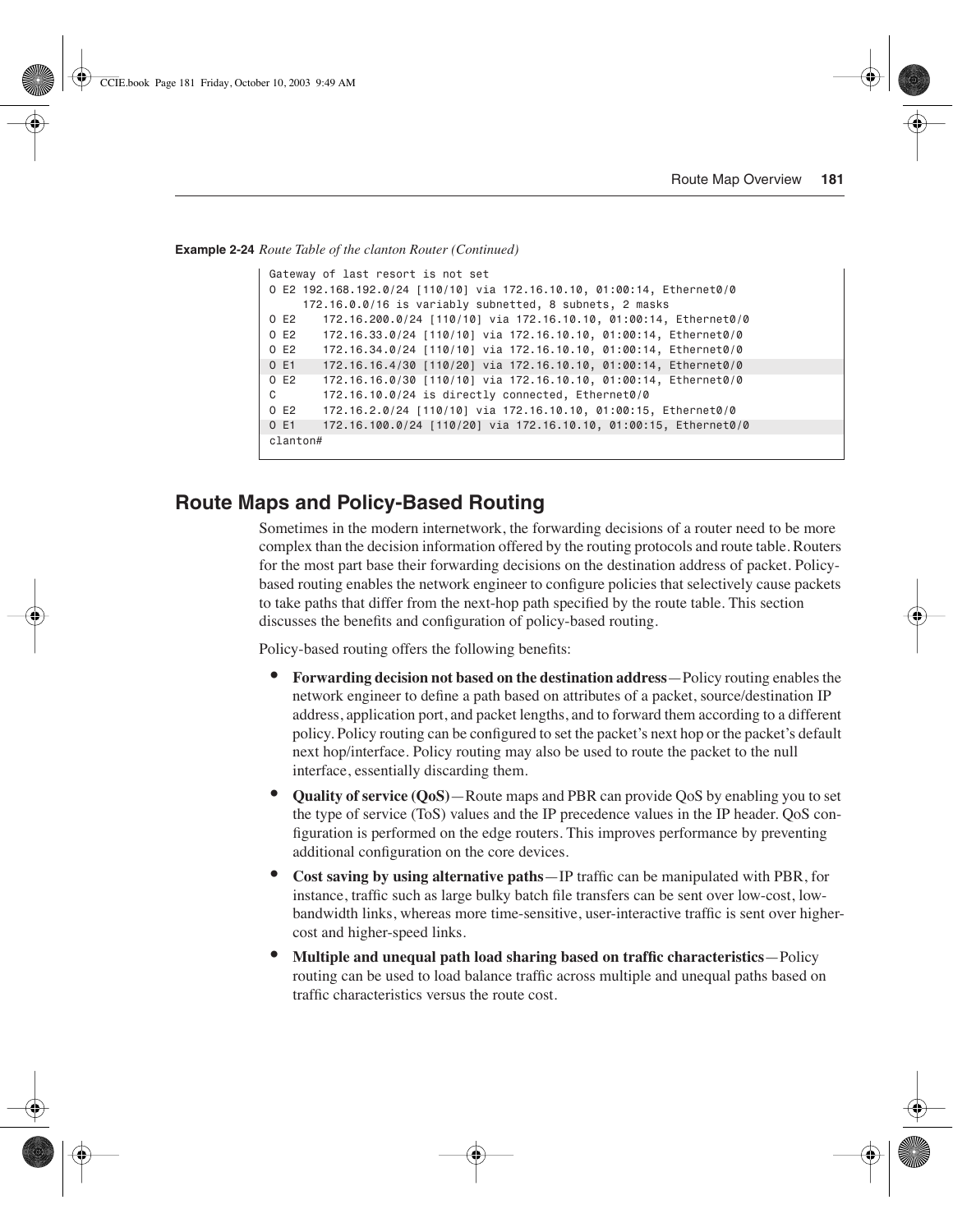Assuming that PBR is enabled and configured on the router and interface, PBR operates in the following manner:

- **Step 1** All packets *received* on a PBR-enabled interface are considered for policy routing. Each packet *received* on that interface is passed through an associated route map.
- **Step 2** The **match** commands are called by the route map; if all **match** commands are met, the route map is marked as a **permit** or **deny**, and no further route maps instances are executed. If a **match** statement is not present, the route map and any **set** commands apply to all packets.
- **Step 3** If the route map has a **permit** statement, all **set** commands are applied and the packet is forwarded according to the new policy. You can use multiple **set** commands in a single route map instance. Table 2-7 lists the **set** commands that are specific to PBR. If you use multiple **set** commands in conjunction with one another, they are applied in the same order as follows:

```
set ip {precedence [value_0-7 | name] | tos [value_0-8 | name]}
set ip next-hop ip_address
set interface interface_name
set ip default next-hop ip_address
set default interface interface_name
```
Each of these commands is covered in further detail later in this section.

- **Step 4** If the route map has a **deny** statement, normal forwarding is used, as specified in the route/forwarding table. The **set** statements will not be applied to the packet.
- **Step 5** At the end of all the route map instances, an implicit route map will deny all packets. If the packet has not found a match in the previous route map instances, the packet will hit the implicit deny route map instance. When this occurs, the packet will be forwarded by the router following the normal route table.
- **NOTE** Policy routing only works on inbound packets; therefore, it must be applied to the incoming traffic or to the interface receiving the traffic to be policy routed. To policy route local traffic, you must have local policy routing enabled.

### Practical Example: Policy-Based Routing

This section examines how you may use policy routing to control traffic in the internetwork. In the network model depicted in Figure 2-9, a policy route exists on the tombstone router to control traffic from the ringo and curly\_bill routers. The policy states that all IP traffic from the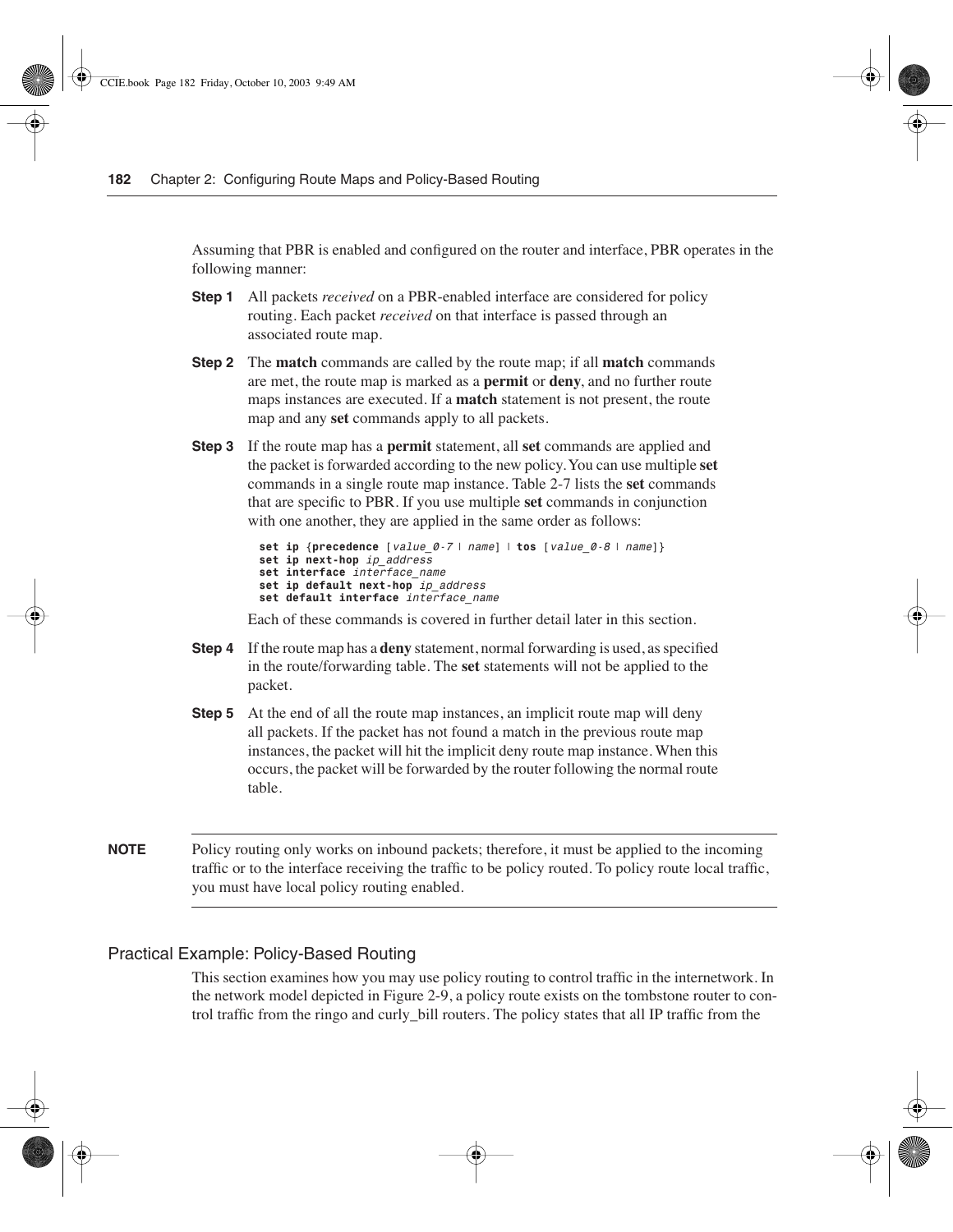ringo router will be forwarded to holliday, whereas all IP traffic from the curly\_bill router will be forwarded to earp. All other IP traffic will be handled by the normal routing procedure.



**Figure 2-9** *Policy-Based Routing*

To control the traffic from the ringo and curly\_bill routers, this example uses policy routing and route maps on the tombstone router. Policy routing will be enabled on the E0/1 interface of the tombstone router. This is the inbound interface, or the interface that will be receiving traffic from the ringo and curly\_bill routers. The route map used in this model, policy\_1, will have two route map instances. One will match packets from the ringo router, 172.16.64.10, and set the next hop to be 172.16.10.4, the holliday router. The other route map instance will match packets from the curly bill router,  $172.16.64.5$ , and set the next hop to be  $172.16.10.3$ , the earp router.

The route/forwarding table on the tombstone router shows that there are two paths to the routes 172.16.33.0/24, 172.16.34.0/24, and 172.16.200.0/24 that reside on the turkey\_creek router. One path passes through the earp router, whereas the other one passes through the holliday router. Example 2-25 lists the route table of the tombstone router.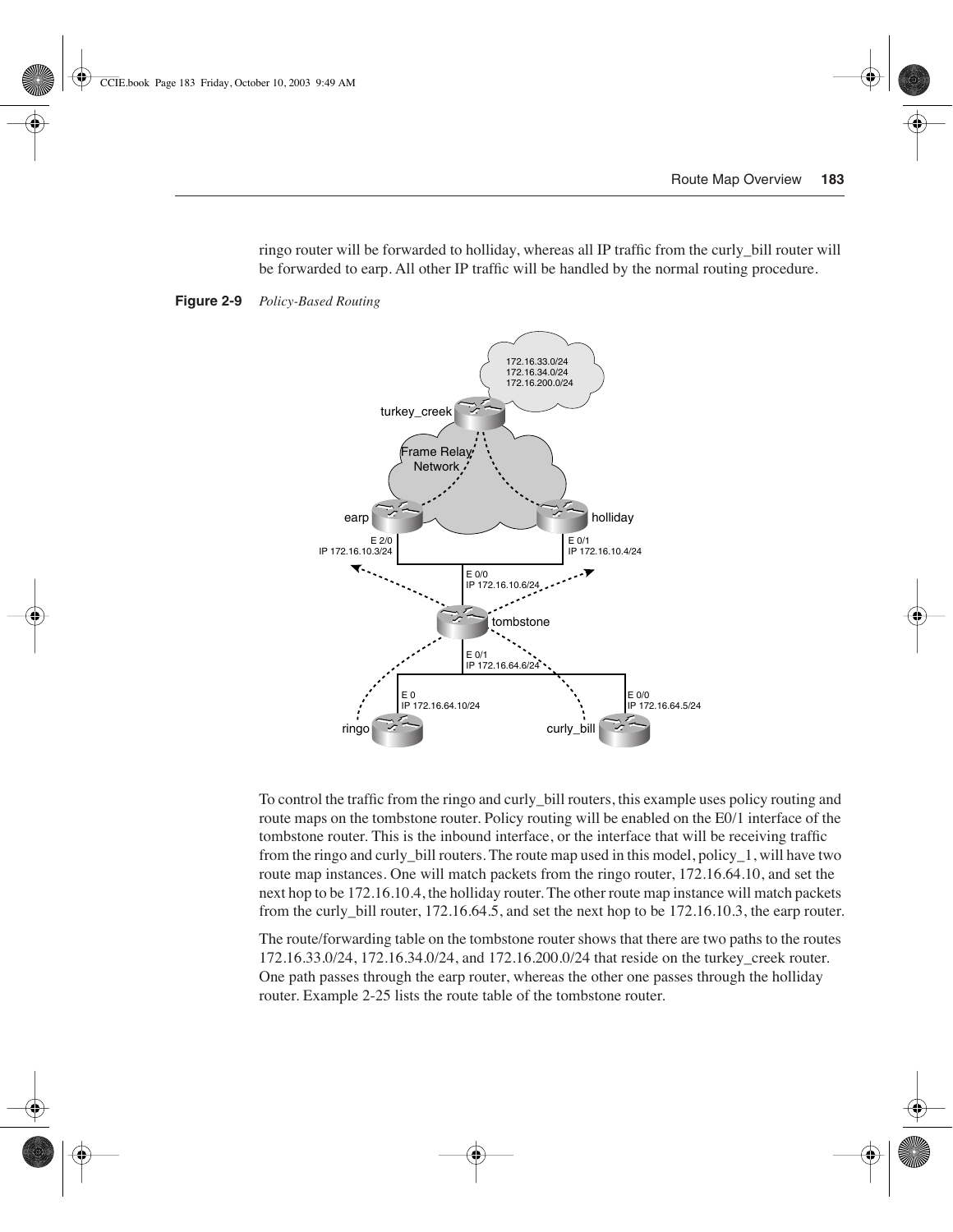**Example 2-25** *Route Table of the tombstone Router* 

```
tombstone# show ip route
Codes: C - connected, S - static, I - IGRP, R - RIP, M - mobile, B - BGP
       D - EIGRP, EX - EIGRP external, O - OSPF, IA - OSPF inter area
       N1 - OSPF NSSA external type 1, N2 - OSPF NSSA external type 2
       E1 - OSPF external type 1, E2 - OSPF external type 2, E - EGP
       i - IS-IS, L1 - IS-IS level-1, L2 - IS-IS level-2, ia - IS-IS inter area
       * - candidate default, U - per-user static route, o - ODR
       P - periodic downloaded static route
Gateway of last resort is not set
     172.16.0.0/16 is variably subnetted, 9 subnets, 2 masks
D 172.16.200.0/24 [90/40665600] via 172.16.10.3, 03:58:24, Ethernet0/0
                        [90/40665600] via 172.16.10.4, 03:58:24, Ethernet0/0
D 172.16.33.0/24 [90/40563200] via 172.16.10.3, 03:58:24, Ethernet0/0
                       [90/40563200] via 172.16.10.4, 03:58:24, Ethernet0/0
D 172.16.34.0/24 [90/40563200] via 172.16.10.3, 03:58:24, Ethernet0/0
                       [90/40563200] via 172.16.10.4, 03:58:24, Ethernet0/0
D 172.16.16.4/30 [90/40537600] via 172.16.10.4, 03:59:03, Ethernet0/0
D 172.16.16.0/30 [90/40537600] via 172.16.10.3, 04:56:26, Ethernet0/0
C 172.16.10.0/24 is directly connected, Ethernet0/0
D 172.16.2.0/24 [90/284160] via 172.16.10.3, 03:59:03, Ethernet0/0
D 172.16.100.0/24 [90/409600] via 172.16.64.10, 03:49:42, Ethernet0/1
C 172.16.64.0/24 is directly connected, Ethernet0/1
tombstone#
```
By issuing an extended **traceroute** command on the tombstone router from the address 172.16.64.6 to 172.16.200.10, you can see that EIGRP is using load sharing between the earp and holliday routers. Policy routing will override this process by sending IP traffic from the ringo router to holliday, and IP traffic from curly\_bill to earp, as shown in Example 2-26.

**Example 2-26** *Extended Trace on the tombstone Router* 

```
tombstone# traceroute
Protocol [ip]:
Target IP address: 172.16.200.10
Source address: 172.16.64.6
Numeric display [n]:
Timeout in seconds [3]:
Probe count [3]: 4
Minimum Time to Live [1]:
Maximum Time to Live [30]:
Port Number [33434]:
Loose, Strict, Record, Timestamp, Verbose[none]:
Type escape sequence to abort.
Tracing the route to 172.16.200.10
   1 172.16.10.4 0 msec
     172.16.10.3 0 msec
```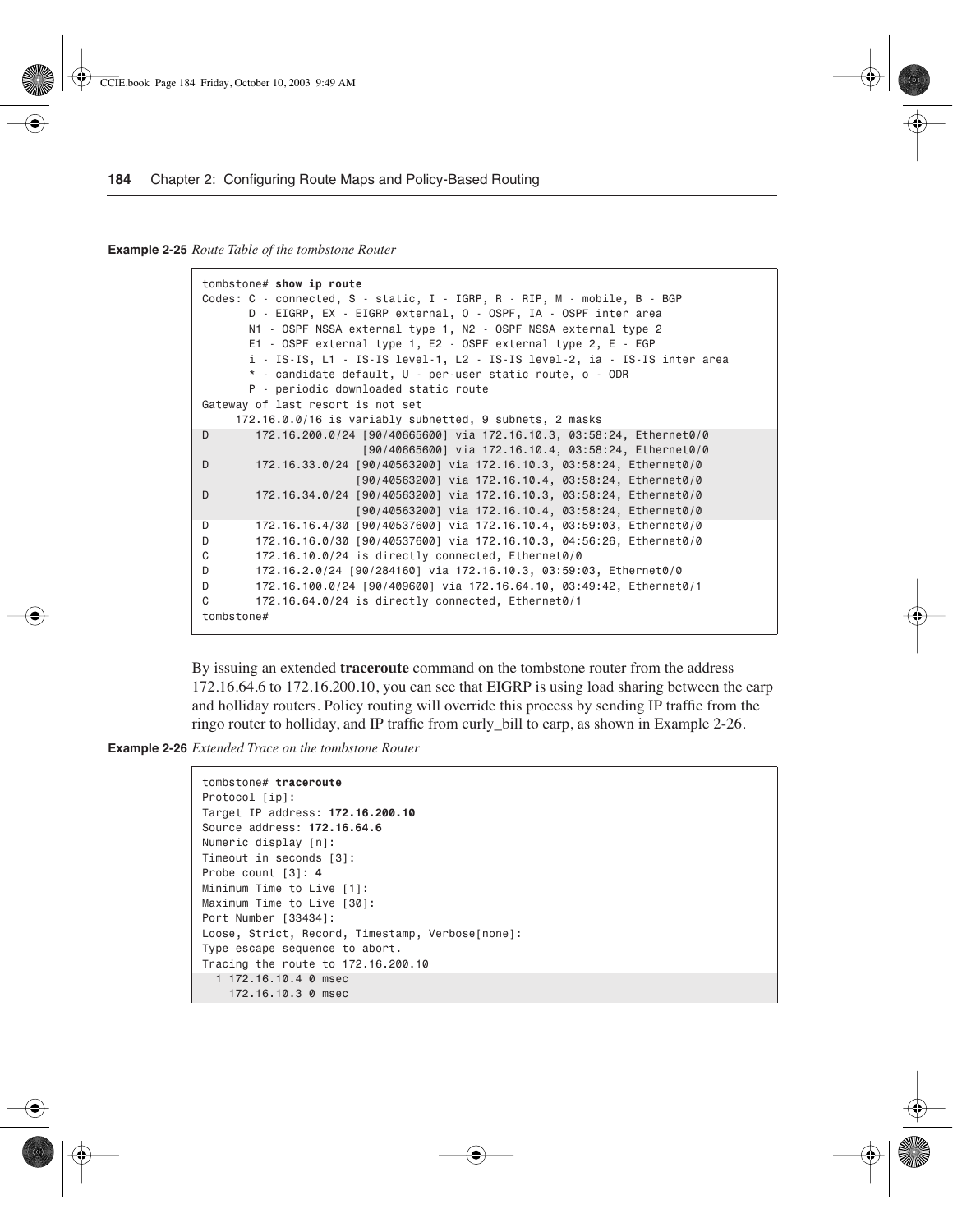**Example 2-26** *Extended Trace on the tombstone Router (Continued)*

```
 172.16.10.4 0 msec
     172.16.10.3 0 msec
   2 172.16.16.5 8 msec
    172.16.16.1 12 msec
     172.16.16.5 8 msec
    172.16.16.1 12 msec
tombstone#
```
The configuration needed for PBR on the tombstone router is listed in the next example, Example 2-27.

**Example 2-27** *Policy-Based Routing Configuration on tombstone* 

```
hostname tombstone
!
interface Ethernet0/0
  ip address 172.16.10.6 255.255.255.0
!
interface Ethernet0/1
 ip address 172.16.64.6 255.255.255.0
 ip route-cache policy ←Optional fast switching for policy routing
 ip policy route-map policy_1 ←Call route-map "policy_1" for policy routing
!
router eigrp 65001
 network 172.16.0.0
 no auto-summary
!
access-list 100 permit ip host 172.16.64.10 any ←match packets from 172.16.64.10
access-list 101 permit ip host 172.16.64.5 any ←match packets from 172.16.64.5
!
route-map policy_1 permit 100 ←route-map "policy_1"
 match ip address 100 ←call ACL 100 for match criteria
 set ip next-hop 172.16.10.4 ←set IP next hop to holliday
!
route-map policy_1 permit 200 ←next route map instance
 match ip address 101 ←call ACL 101 for match criteria
 set ip next-hop 172.16.10.3 ←set IP next hop to the earp router
!
```
To test the new policy, issue the **traceroute** commands on the ringo and curly\_bill routers to the IP address of 172.16.200.10, which resides on the turkey\_creek router. The **traceroute**  from the ringo router will show that packets pass to the tombstone router, and then to holliday, and finally to turkey\_creek. Example 2-28 demonstrates the **traceroute** command on the ringo router with PBR enabled.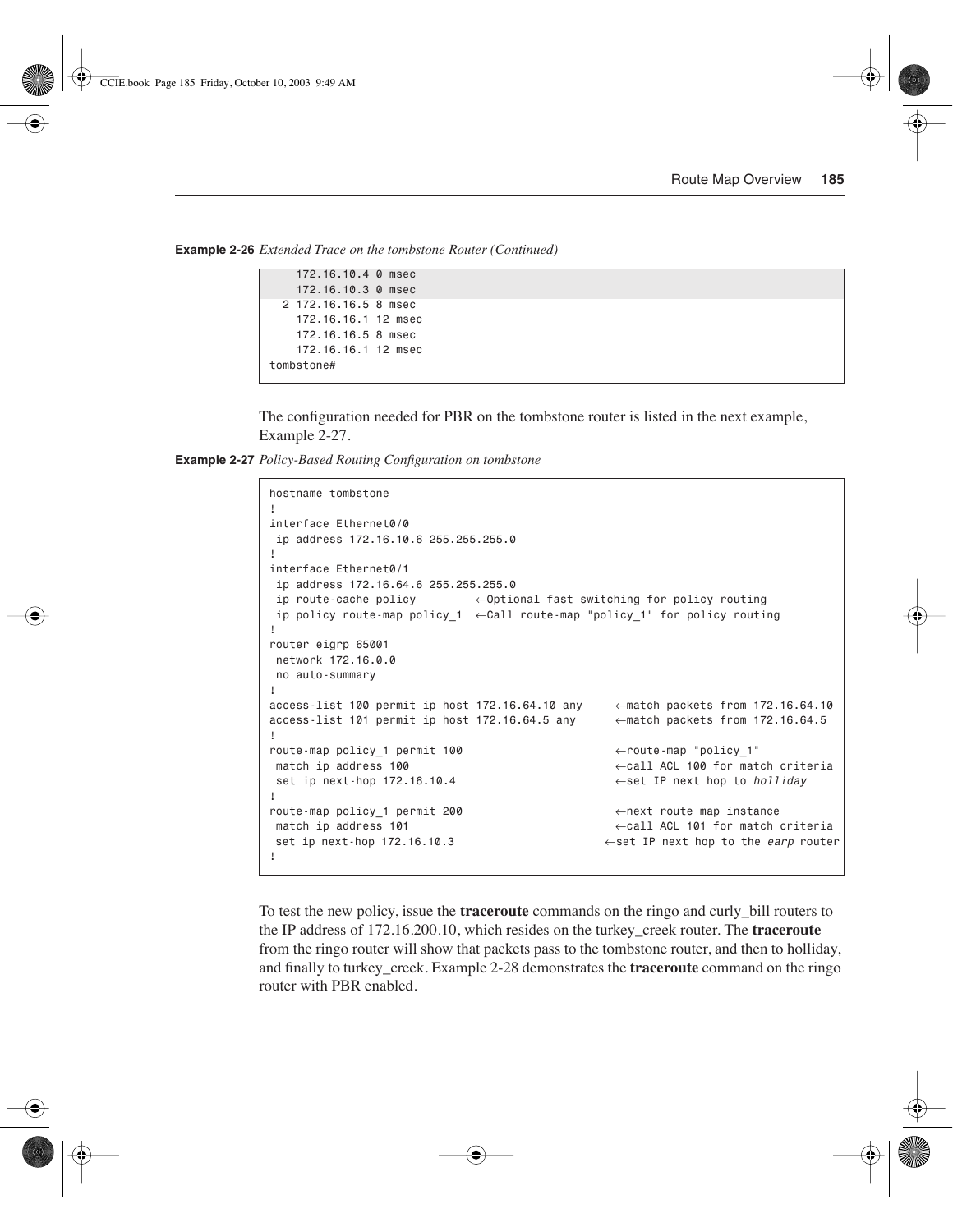**Example 2-28 traceroute** *Performed on the ringo Router* 

```
ringo# traceroute 172.16.200.10
Type escape sequence to abort.
Tracing the route to 172.16.200.10
  1 172.16.64.6 4 msec 4 msec 4 msec
  2 172.16.10.4 8 msec 4 msec 4 msec
  3 172.16.16.5 20 msec 8 msec *
ringo#
```
To test the new policy for the curly\_bill router, issue the **traceroute** command on the curly\_bill router to the IP address of 172.16.200.10. The packets will pass to the tombstone router, and then to earp, and finally to turkey\_creek. Example 2-29 demonstrates the **traceroute** command on the curly\_bill router.

**Example 2-29 traceroute** *Performed on the curly\_bill Router* 

```
curly_bill# traceroute 172.16.200.10
Type escape sequence to abort.
Tracing the route to 172.16.200.10
  1 172.16.64.6 4 msec 4 msec 4 msec
  2 172.16.10.3 4 msec 4 msec 0 msec
   3 172.16.16.1 12 msec 9 msec *
curly_bill#
```
**CAUTION** Whenever implementing policy routing, take care to consider the applications running on the network and the forward and return paths of the network traffic. In models such as this preceding example, you could implement policy routing on the turkey\_creek router to avoid asymmetrical routing. *Asymmetrical routing* refers to when IP packets are forwarded along one path toward a destination, but follow a different path back, which can lead to problems with some applications, such as multicast.

#### Configuring Policy-Based Routing (PBR)

You can configure PBR by following these steps. Some of the steps may be omitted depending on your application for PBR.

- **Step 1** Define and configure the route map needed for the policy. This is accomplished with the **route-map** command, as discussed previously.
- **Step 2** Define and configure the **match** statements the route map will use. The most common **match** statements used are the following:

```
match ip address [access-list number]
```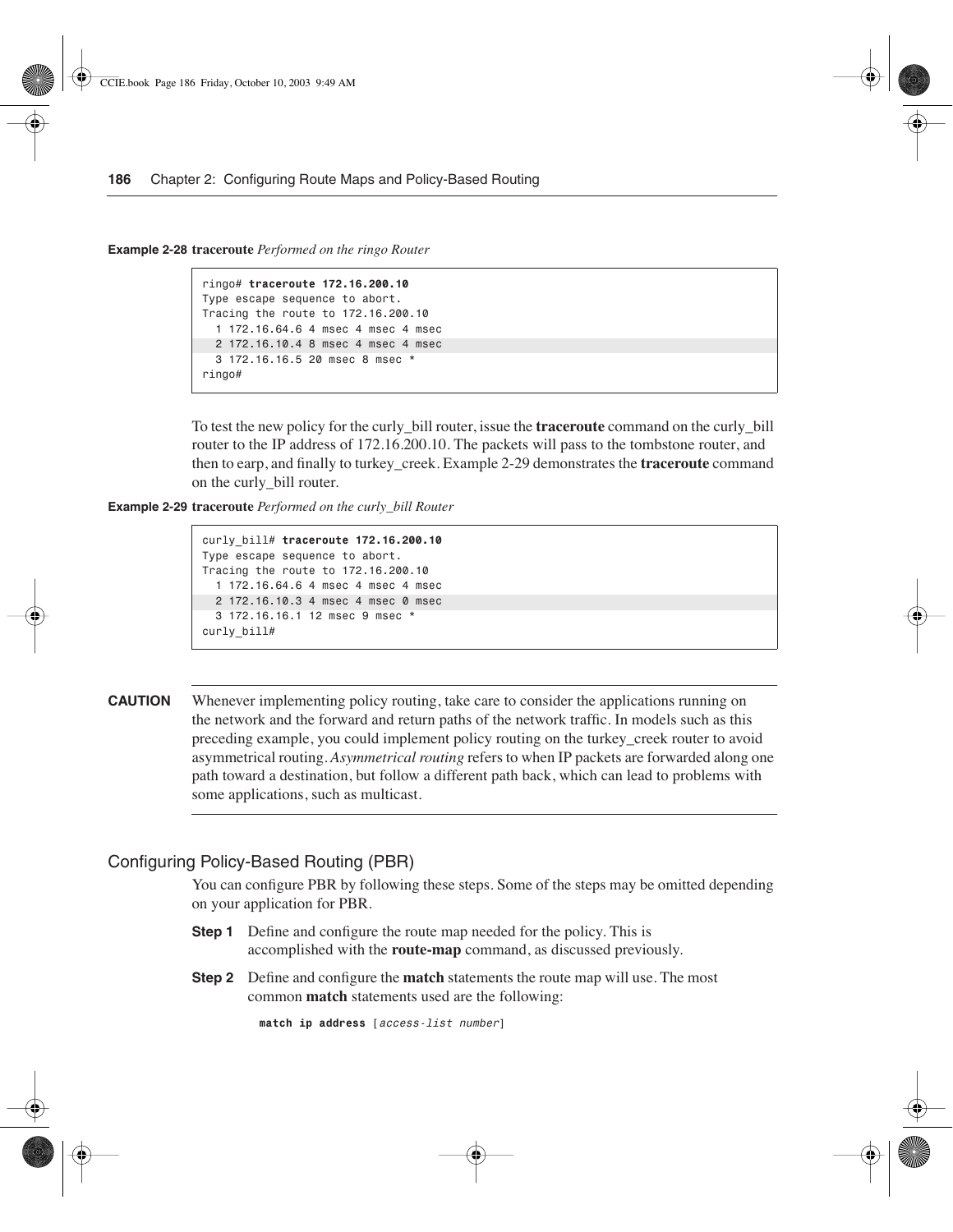The **match ip address** is used to call a standard, extended, or expanded-range ACL.

*match length [min\_packet\_length\_0-2147483647] [max\_packet\_length\_0-2147483647]*

The **match length** is used to match the Layer 3 packet length, in bytes, with all associated headers and trailers included. You must enter the minimum and maximum packet length. Use the **match length** command to policy route traffic based on packet size. You can deploy this to route traffic with large or small packet sizes to specific areas of the network.

**Step 3** Configure and define the new routing policy with **set** commands. Multiple **set** commands may be used; if multiple commands are used, they are executed in the following order:

```
set ip {precedence [value_0-7 | name] | tos [value_0-8 | name]}
set ip next-hop ip_address
set interface interface_name
set ip default next-hop ip_address
set default interface interface_name
Set ip precedence {[1-7]|[routine|critical|flash|flash-
override|immediate|internet|network|priority]}
```
By setting the precedence, you are manipulating the first 3 bits, bits 0 through 2, of the 8-bit ToS field in the IP header. Earlier texts on TCP/IP state that this field is unused and ignored by routers, except for some routing protocols. This may have been true in the past; however, with the advent of Voice over IP and newer QoS features, the Precedence field is finding new life and meaning. IP precedence becomes a factor during periods of congestion on an interface. By default, Cisco routers do not manipulate the precedence value in the IP header; it remains at its original setting as when it arrived at the router. When Weighted Fair Queuing (WFQ) is enabled and the precedence bits are set, the packets are ordered for transmission according to the precedence value. The higher the precedence value, the higher its place in the queue for transmission. For the router to act on precedence, the link must be congested, and queuing must be enabled; otherwise, the packets are transmitted in first in, first out (FIFO) order. When setting precedence, you may use the numeric value of the precedence or the name of the precedence. Precedence should be set such that downstream IP devices can take advantage of the settings you use. Table 2-11 lists the valid names values for the **set precedence** command.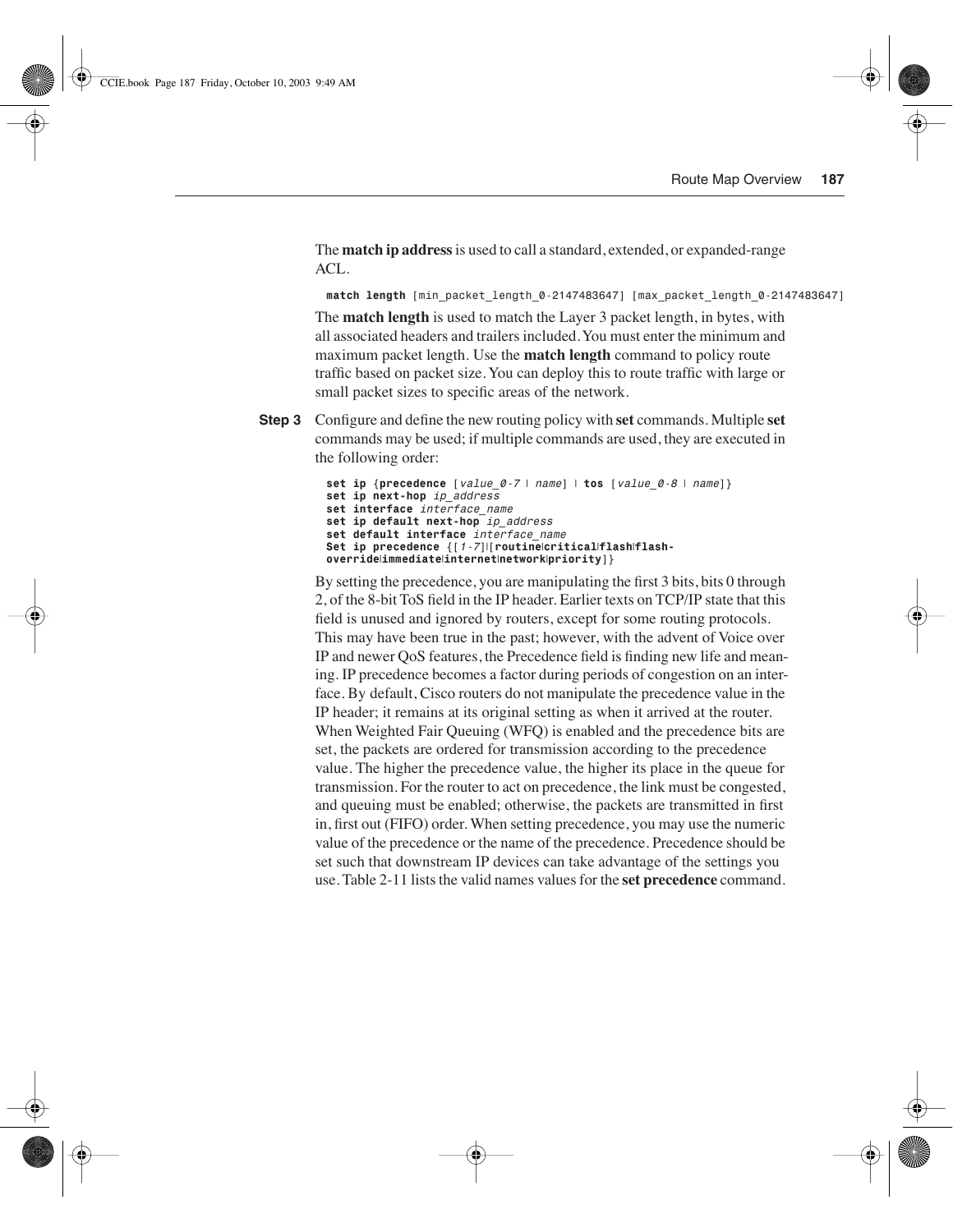For detailed information about the **set precedence** command, see Chapter 5, "Integrated and Differentiated Services," and Chapter 6, "QoS – Rate Limiting and Queuing Traffic."

| Table 2-11 | set precedence Commands in CISCO IOS Software Release 12.2 |  |  |
|------------|------------------------------------------------------------|--|--|
|------------|------------------------------------------------------------|--|--|

| Command        | <b>Function</b>                                    |
|----------------|----------------------------------------------------|
| routine        | Set routine precedence (value $= 0$ )              |
| priority       | Set priority precedence (value $= 1$ )             |
| immediate      | Set immediate precedence (value $= 2$ )            |
| flash          | Set Flash precedence (value $= 3$ )                |
| flash-override | Set Flash override precedence (value $=$ 4)        |
| critical       | Set critical precedence (value $= 5$ )             |
| internet       | Set internetwork control precedence (value $= 6$ ) |
| network        | Set network control precedence (value $= 7$ )      |

**NOTE** For a router's queuing mechanisms to act on the precedence bits, the following two conditions must be met:

- The outbound link must be congested.
- **•** The outbound link must be configured for WFQ or Weighted Random Early Detection (WRED).

#### *Set ip tos {[1-15]*|*[normal*|*min-delay*|*max-throughput*|*max-reliability*|*min-monetarycost*|*priority]}*

The **set ip tos** command enables you to set bits 3 through 6 in the IP header's 8-bit ToS field. The ToS bits are composed of 4 bits. These bits are referred to as the following:

- **D bit (bit 3)**—Normal = off, low delay = on
- **T bit (bit 4)**—Normal = off, high throughput = on
- **R bit (bit 5)**—Normal = off, high reliability = on
- **C bit (bit 6)**—Unused in Cisco Routers. RFC 1349 calls it the *minimize monetary cost*. Some TCP/IP implementations ignore this bit or implement it differently.

Bit 7 in the ToS field is currently unused and is set to 0. If all 4 bits are set to 0, it implies normal service.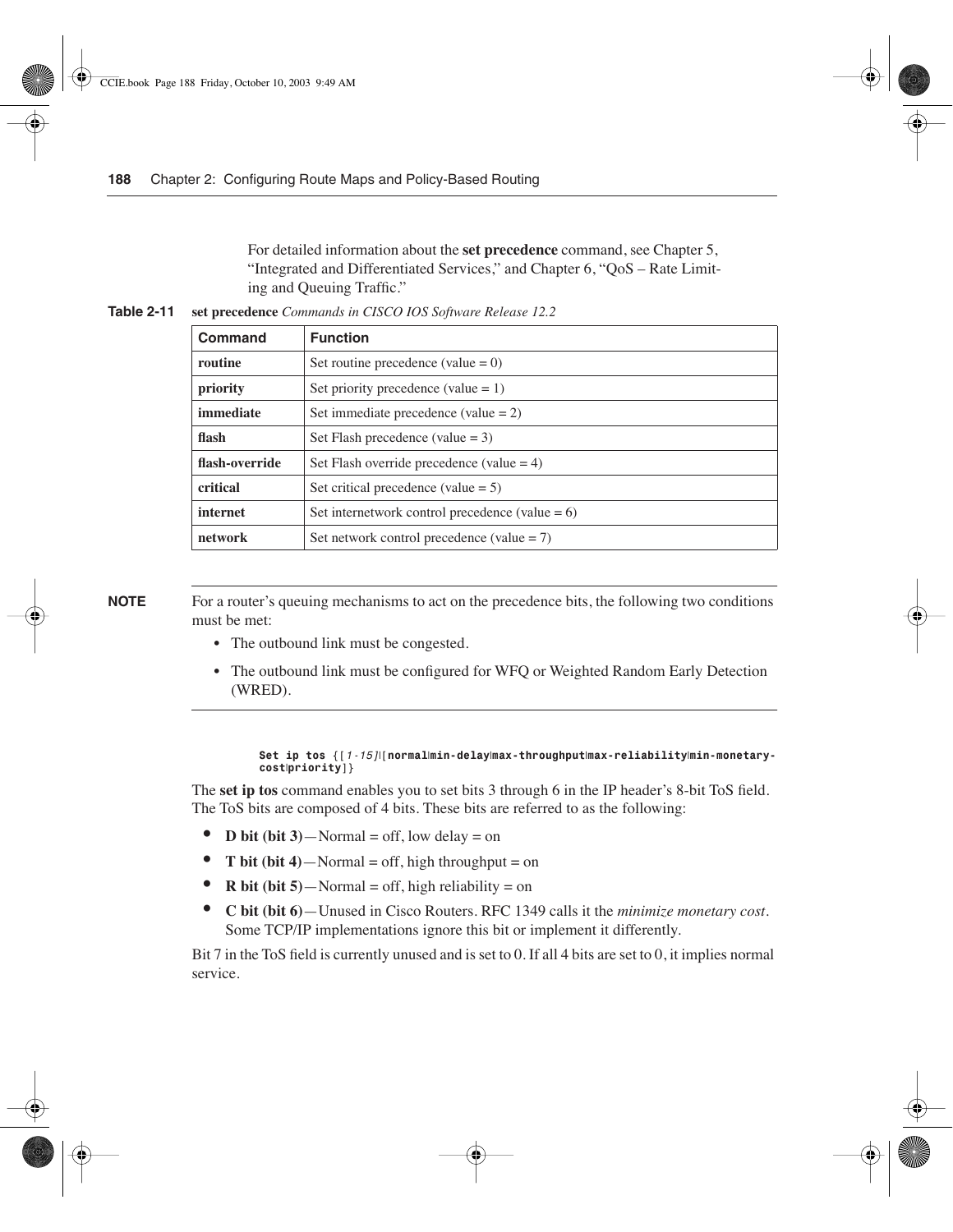| <b>Protocol</b>      | min-delay      | max-throughput | max-reliability | min-monetary-cost |
|----------------------|----------------|----------------|-----------------|-------------------|
| Telnet/Rlogin        | 1              | $\Omega$       | $\Omega$        | $\Omega$          |
| <b>HTTP</b>          | 1              | $\overline{0}$ | $\Omega$        | $\Omega$          |
| FTP control          | 1              | $\Omega$       | $\Omega$        | $\Omega$          |
| FTP data             | $\Omega$       | 1              | $\Omega$        | $\Omega$          |
| Any bulk data        | $\Omega$       | 1              | $\Omega$        | $\Omega$          |
| <b>TFTP</b>          | $\mathbf{1}$   | $\overline{0}$ | $\Omega$        | $\Omega$          |
| <b>SMTP</b> commands | 1              | $\Omega$       | $\Omega$        | $\Omega$          |
| SMTP data phase      | $\overline{0}$ | 1              | $\Omega$        | $\Omega$          |
| DNS UDP query        | 1              | $\overline{0}$ | $\Omega$        | $\Omega$          |
| DNS TCP query        | $\Omega$       | $\Omega$       | $\Omega$        | $\Omega$          |
| DNS zone xfer        | $\Omega$       | 1              | $\Omega$        | $\Omega$          |
| <b>ICMP</b>          | $\Omega$       | $\Omega$       | $\Omega$        | $\Omega$          |
| <b>IGPs</b>          | $\Omega$       | $\Omega$       | 1               | $\Omega$          |
| <b>SNMP</b>          | $\overline{0}$ | $\overline{0}$ | 1               | $\Omega$          |
| <b>BOOTP</b>         | $\theta$       | $\overline{0}$ | $\mathbf{0}$    | $\Omega$          |
| <b>NNTP</b>          | $\Omega$       | $\Omega$       | $\Omega$        | $\mathbf{1}$      |

Table 2-12 lists the recommended guidelines for setting ToS by protocol type.

**Table 2-12** *Recommended ToS Values by Protocol*

**NOTE** Cisco IOS Software considers the precedence bits of the ToS field if there is traffic that is queued in WFQ, WRED, or Weighted Round Robin (WRR). The precedence bits are not considered when policy routing, Priority Queuing (PQ), Custom Queuing (CQ), or Class-Based Weighted Fair Queuing (CBWFQ) are configured.

*set ip next-hop {ip\_address}*

Use this command to set IP address of the next-hop router to which the packet will be forwarded. The IP address used must be an adjacent router.

```
set interface {interface_name}
```
Use this command to set the output interface for the matched packet.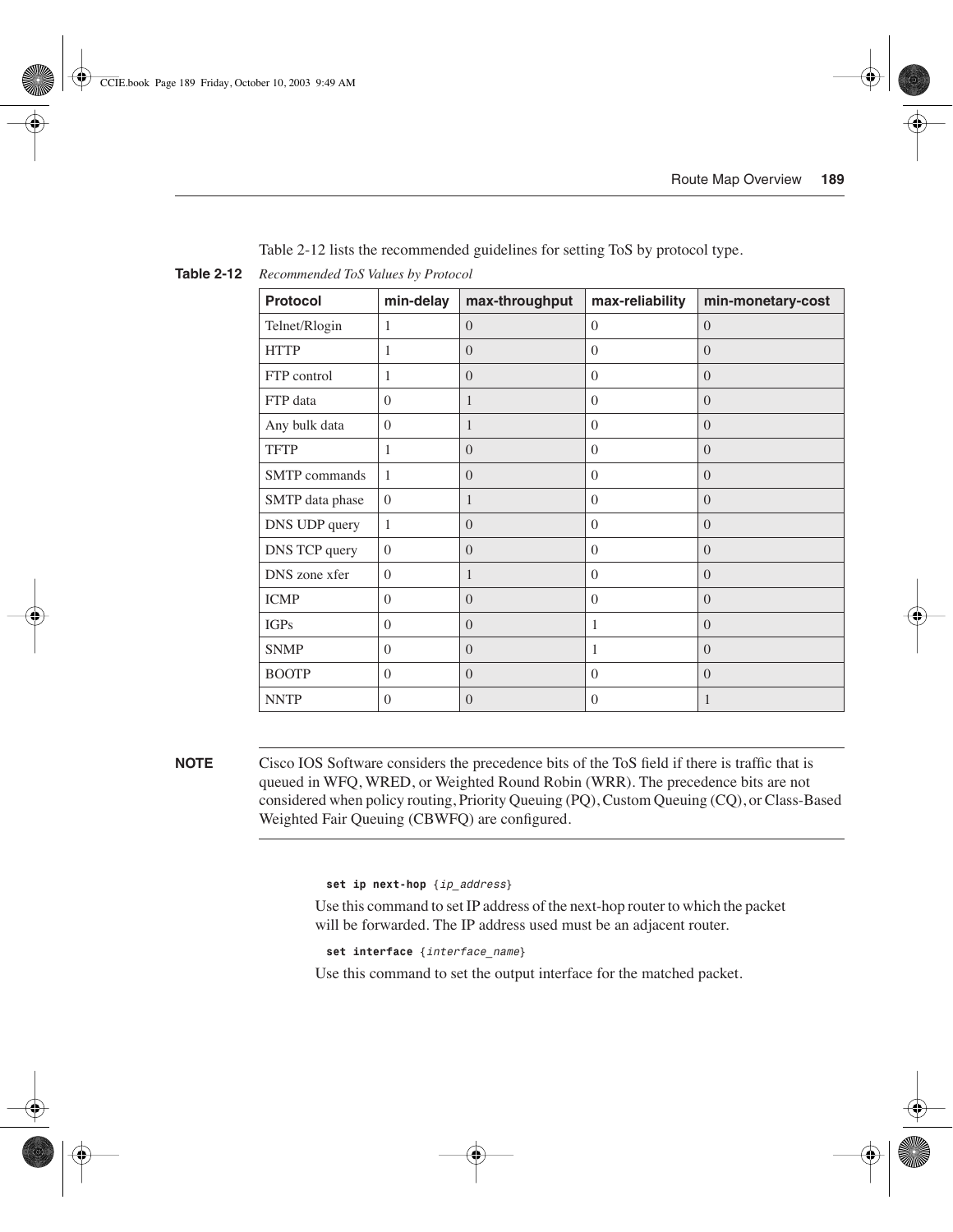#### *set ip default next-hop {ip\_address}*

This command is used like the **ip next-hop** command. It specifies which IP address to forward packets to if there is not an explicit route to the destination in the route table. Think of this command as a default route to use for policy routing. The next-hop address must be an adjacent router.

*set default interface {interface\_name}*

This command functions much like the **ip default next-hop** command; it specifies which interface to forward a matched packet to if there is not an explicit route to the destination. Used on point-to-point links.

**NOTE** The **set ip next-hop** and **set ip default next-hop** commands are similar but function differently. The **set ip next-hop** command causes the router to use policy routing first and then use the route table. The **set ip default next-hop** command causes the router to use the route table first and then policy route to the specified default next hop.

- **Step 4** (Optional) Define and configure any ACLs that will be used with the new routing policy. With extended ACLs, for example, you can use policy to forward traffic based on traffic type (for instance, traffic one way, and FTP traffic another). You can also use ACLs to route traffic from specific addresses. When you use standard ACLs, policy routing compares the source IP address in the packet to the ACL.
- **Step 5** Configure policy routing on the inbound interface. To configure policy routing for an interface, use the following interface command:

*router(config-if)# ip policy route-map route-map\_name*

**Step 6** (Optional) Enable fast switching for PBR. In Cisco IOS Software Release 12.0, PBR can be fast switched. Prior to Cisco IOS Software Release 12.0, PBR could only be processed switched. In a process-switched environment, the switching rate is approximately 1000 to 10,000 packets per second. This speed was not considered fast enough for many applications. You can enable fast switching of PBR with the following interface command:

*router(config-if)# ip route-cache policy*

PBR must be configured before you configure fast-switched PBR. Fastswitched PBR does not support the **set ip default next-hop** and **set default interface** commands. The **set interface** command is supported over point-topoint links or with a static route cache entry equal to the interface specified in the **set interface** command.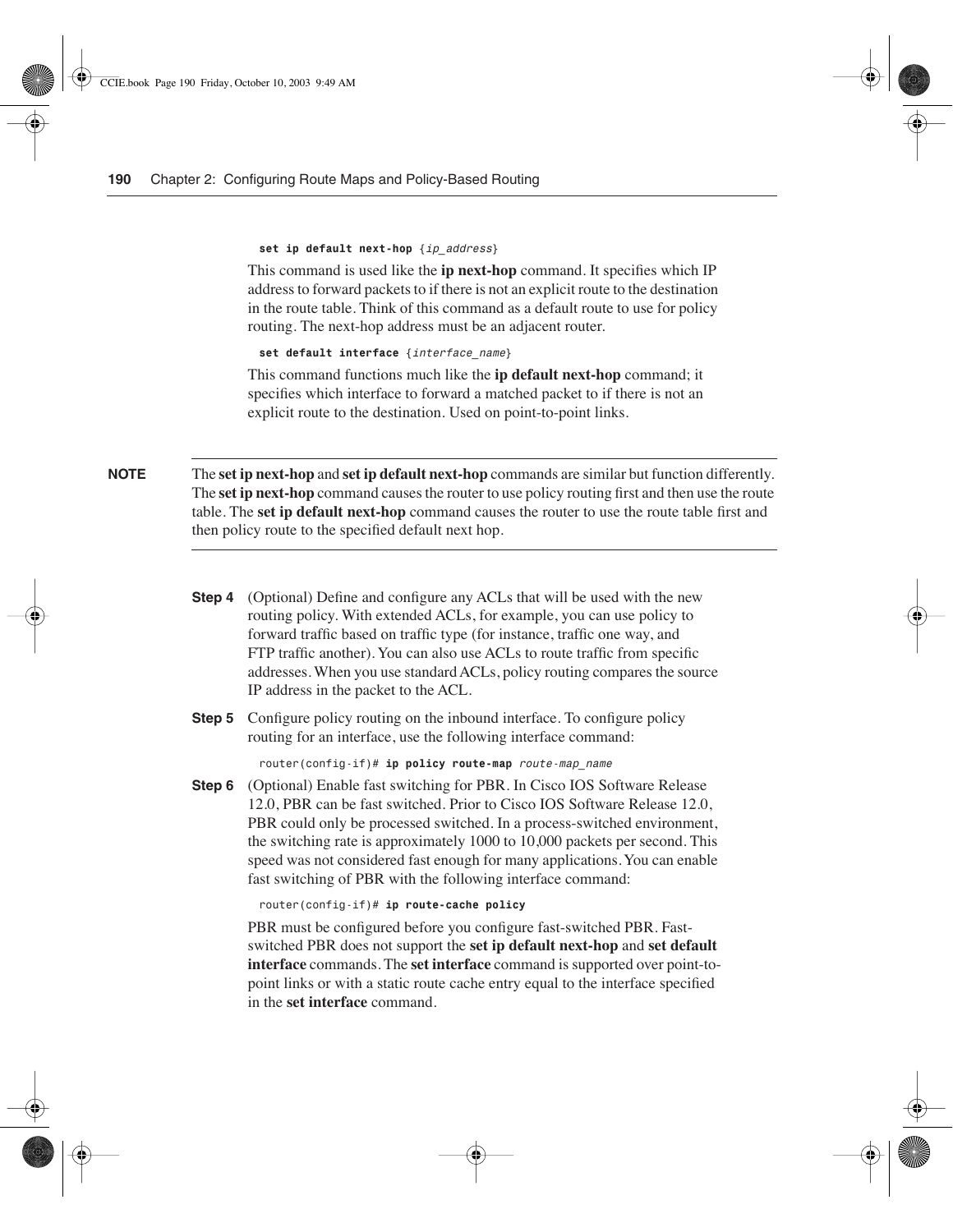**Step 7** (Optional) Configure local PBR. Packets generated by the router are not policy routed. If you want to policy route traffic generated by the router, you must enable it. To enable local PBR, use the following global configuration command.

*router(config)# ip local policy route-map route-map\_name*

#### Practical Example: Configuring PBR and Setting ToS

In this section, you apply a couple of these concepts to a practical example in policy routing. For the network depicted in Figure 2-10, create a policy route that will forward Telnet traffic to the earp router, 172.16.10.3, while setting the ToS bit to minimum delay. All other IP traffic will be forwarded to the holliday router, 172.16.10.4.

**Figure 2-10** *Policy-Based Routing*



Following the multistep process for configuring PBR, Steps 1 through 3 call for you to first configure the route map with the necessary **match** and **set** commands. The route map will call an ACL that matches Telnet traffic, and the **set** command will set the IP next hop to be the IP address of the earp router. Table 2-12 specifies that Telnet traffic should have the ToS set to **mindelay**; therefore, the route map will set this bit for Telnet traffic in the ToS value to **min-delay**. Another route map instance will be used to match all other traffic and forward it to the holliday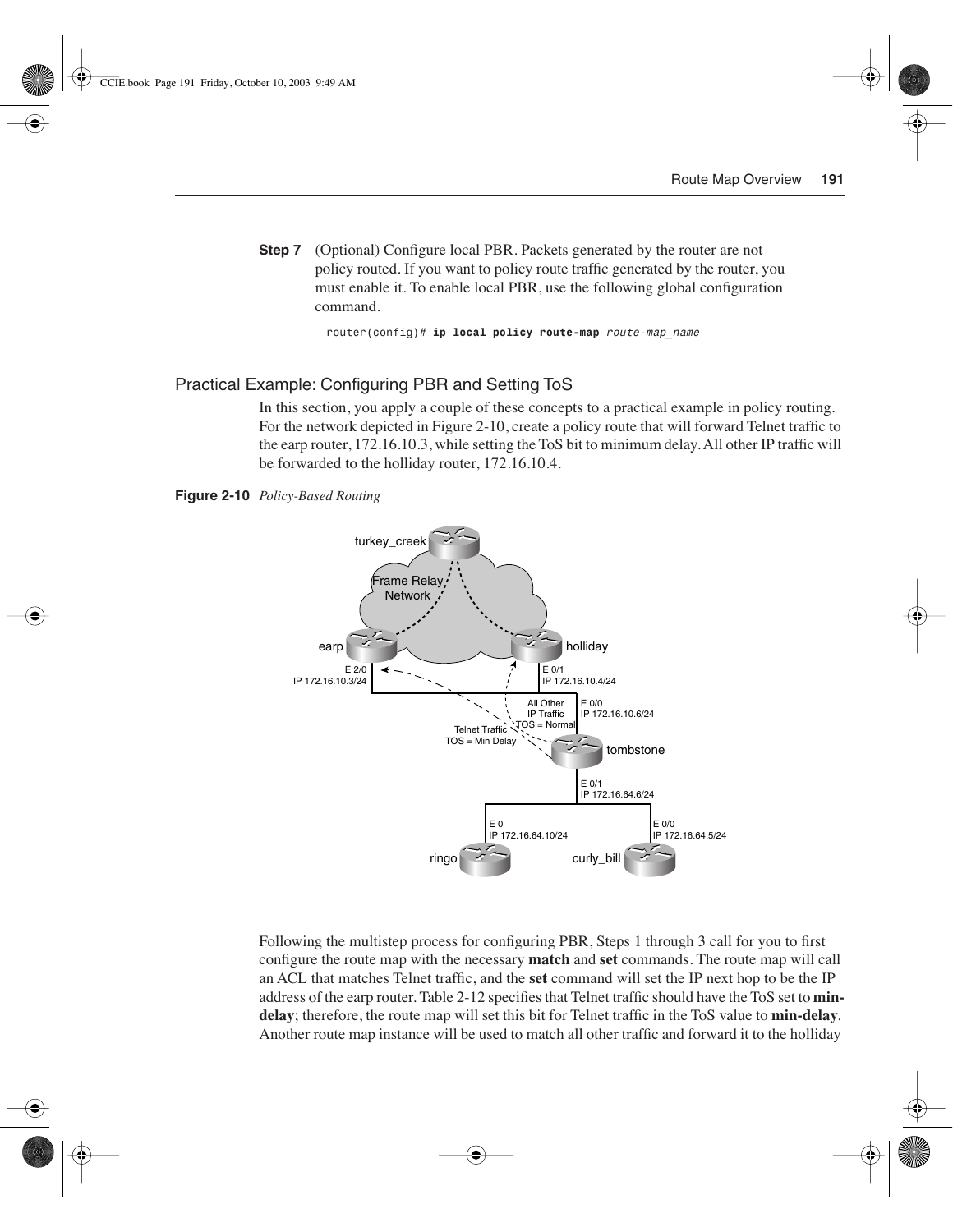router. Because the route map instance will match all traffic, there is no need to include a **match** command. Example 2-30 lists the route map configuration on the tombstone router to accomplish this.

**Example 2-30** *Route Map Configuration on the tombstone Router* 

```
route-map policy_2 permit 100
 match ip address 101 ←Call access-list 101 
 set ip next-hop 172.16.10.3 ←Set the next hop to 172.16.10.3/earp
 set ip tos min-delay ←Set the TOS to min-delay
!
route-map policy_2 permit 200
 set ip next-hop 172.16.10.4 ←Match all routes and set the next hop
                                 ←to 172.16.10.4/holliday
```
Now you must configure any ACLs the route map will need. In this case, configure a single ACL to match TCP telnet traffic from any IP address. The ACL you will use resembles the following:

*access-list 101 permit tcp any any eq telnet*

There is no need to write an ACL to catch all the regular traffic. As discussed earlier, the absence of a **match** statement, such as in the second route map instance, will match all routes or all packets.

The last two steps call for you to apply the policy route to an interface and to enable fast switching for PBR. This is accomplished with the **interface** commands **ip policy route-map** and **ip route-cache policy**. In this model, you will enable PBR on the E0/1 interface of the tombstone router. With PBR enabled on the E0/1 interface, all Telnet traffic will be forwarded to the earp router, whereas all other IP traffic will be forwarded to the holliday router. Example 2-31 lists the complete PBR configuration of the tombstone router.

**Example 2-31** *PBR Configuration on the tombstone Router* 

```
hostname tombstone
```

```
!
interface Ethernet0/0
 ip address 172.16.10.6 255.255.255.0
!
interface Ethernet0/1
 ip address 172.16.64.6 255.255.255.0
 ip route-cache policy ←enable PBR fast-switching
 ip policy route-map policy_2 ←Call route-map "policy_2" for PBR
!
router eigrp 65001
 network 172.16.0.0
 no auto-summary
 no eigrp log-neighbor-changes
```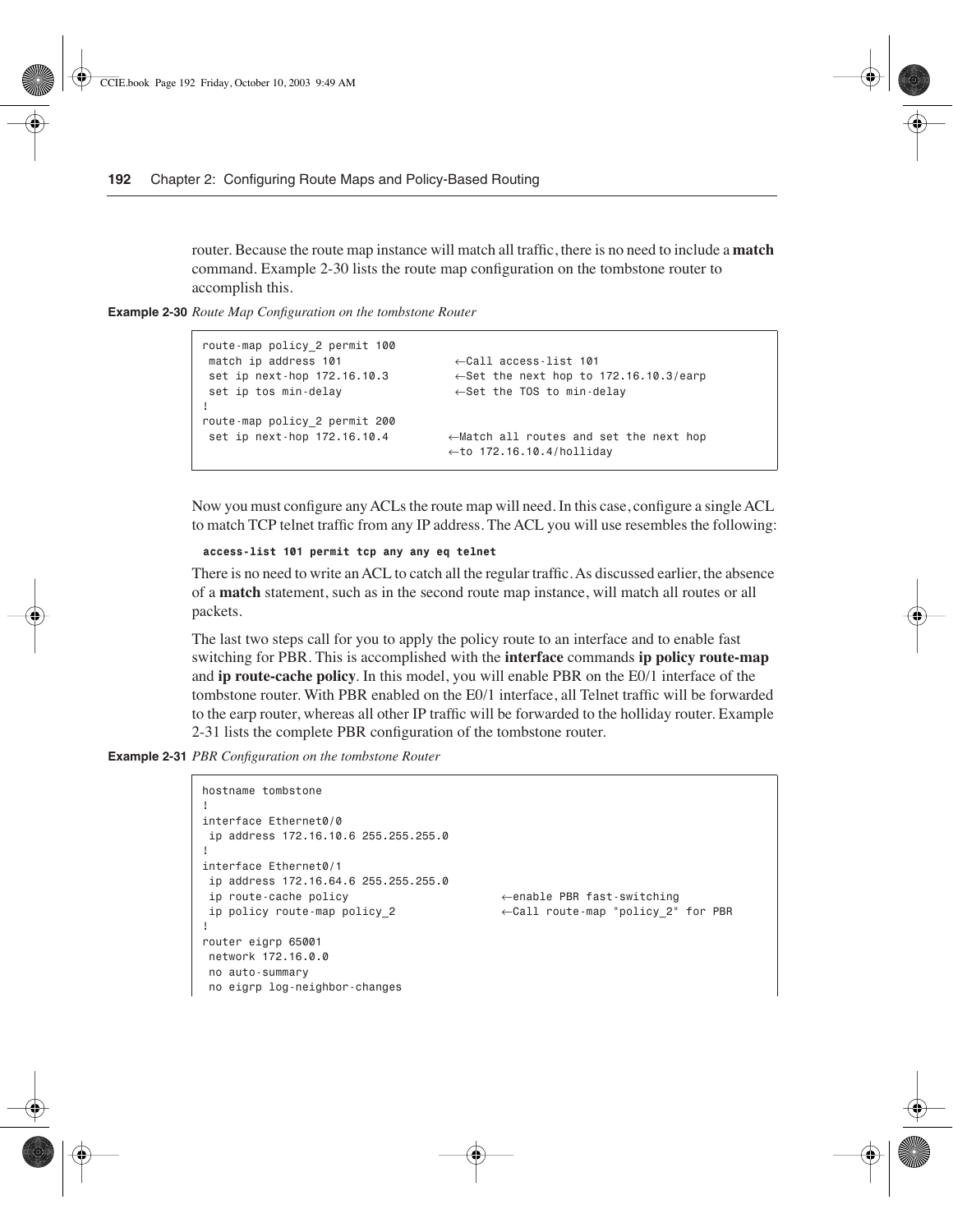**Example 2-31** *PBR Configuration on the tombstone Router (Continued)*

```
!
access-list 101 permit tcp any any eq telnet ←Match Telnet traffic
!
priority-list 1 protocol ip high ←Priority queuing for TOS enforcement
priority-list 1 default low
!
route-map policy_2 permit 100
 match ip address 101 ←call access-list 101 and match Telnet
 set ip next-hop 172.16.10.3 ←Set the next hop to earp/172.16.10.3
 set ip tos min-delay ←Set TOS min-delay bit
!
route-map policy_2 permit 200 ←Match all other traffic
 set ip next-hop 172.16.10.4 ←Set the next hop to holliday/172.16.10.4
!
```
In this model, because you are setting ToS values, you need to configure WRED or WFQ on the outbound interface. WFQ is not the default queuing method on Ethernet interfaces. It is the default queuing method on serial interfaces with 2.048 Mbps or less of bandwidth. This portion of the configuration is not present in this example. For more information on configuring WRED and WFQ, see Chapters 5 and 6.

## **Big Show for Route Maps**

*CCIE Practical Studies, Volume I* introduced what was called the *Big Show* and *Big D*. These terms were used because the discussion focused on only a select few **show** and **debug**  commands considered most useful.

The Big Show and Big D commands for route maps are rather limited in their use. The best way to test the functionality of route maps and policy routing is to actually see how they are performing by viewing the route table and using **traceroute** commands. The **show** commands offered by Cisco are very good at showing where the route map is applied and the logical order in which it is operated. The Big Show commands discussed here are as follows:

- **show route-map**
- **show ip policy**
- **show ip cache policy**

The **show route-map** command enables you to determine the logical order and execution of the route map. If PBR is enabled, the command also shows the number of matches and the number of bytes that were policy routed. Working from the previous network models, Example 2-32 demonstrates the **show route-map** command on the tombstone router.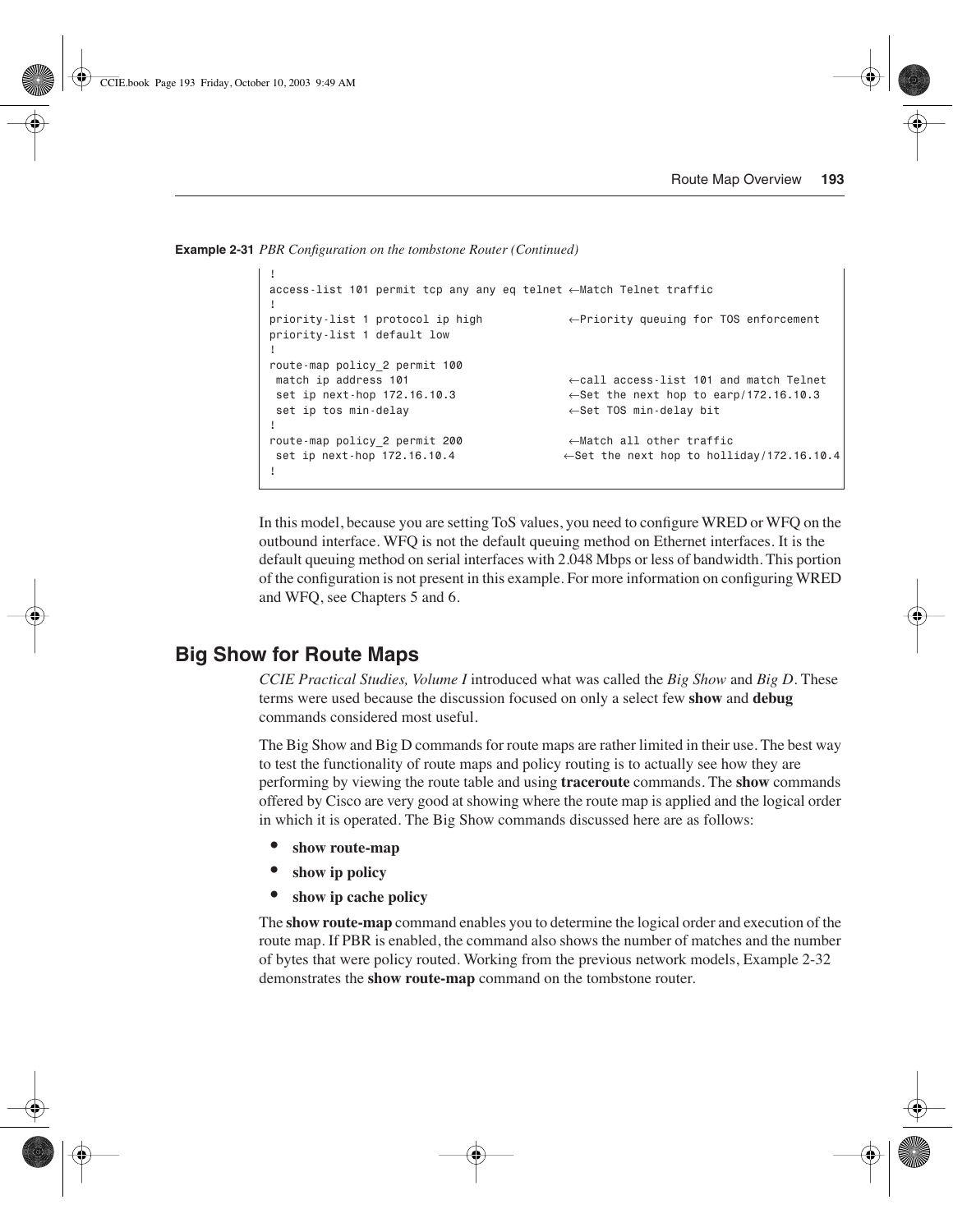**Example 2-32 show route-map** *Command on the tombstone Router* 

```
tombstone# show route-map
route-map policy_2, permit, sequence 100
   Match clauses:
     ip address (access-lists): 101
   Set clauses:
    ip next-hop 172.16.10.3
    ip tos min-delay
  Policy routing matches: 264 packets, 15852 bytes
route-map policy_2, permit, sequence 200
   Match clauses:
   Set clauses:
     ip next-hop 172.16.10.4
   Policy routing matches: 60 packets, 4478 bytes
route-map policy_1, permit, sequence 100
   Match clauses:
    ip address (access-lists): 100
   Set clauses:
    ip next-hop 172.16.10.4
     ip tos max-throughput
   Policy routing matches: 85 packets, 6880 bytes
route-map policy_1, permit, sequence 200
   Match clauses:
     ip address (access-lists): 101
   Set clauses:
     ip next-hop 172.16.10.3
   Policy routing matches: 43 packets, 3318 bytes
tombstone#
```
Use the **show ip policy** command to verify which interfaces have PBR enabled and which route map they are currently using for PBR. Example 2-33 demonstrates the **show ip policy**  command on the tombstone router.

**Example 2-33 show ip policy** *Command on the tombstone Router* 

```
tombstone# show ip policy
Interface Route map
Ethernet0/1 policy_2
```
You can use the **show ip cache policy** command to verify whether fast switching is enabled for policy routing. This command shows the policy type, the route map in use, and the age of the cache entries. If the policy is a next-hop policy, the next hop also displays. Example 2-34 lists the output of the **show ip cache policy** command on the tombstone router.